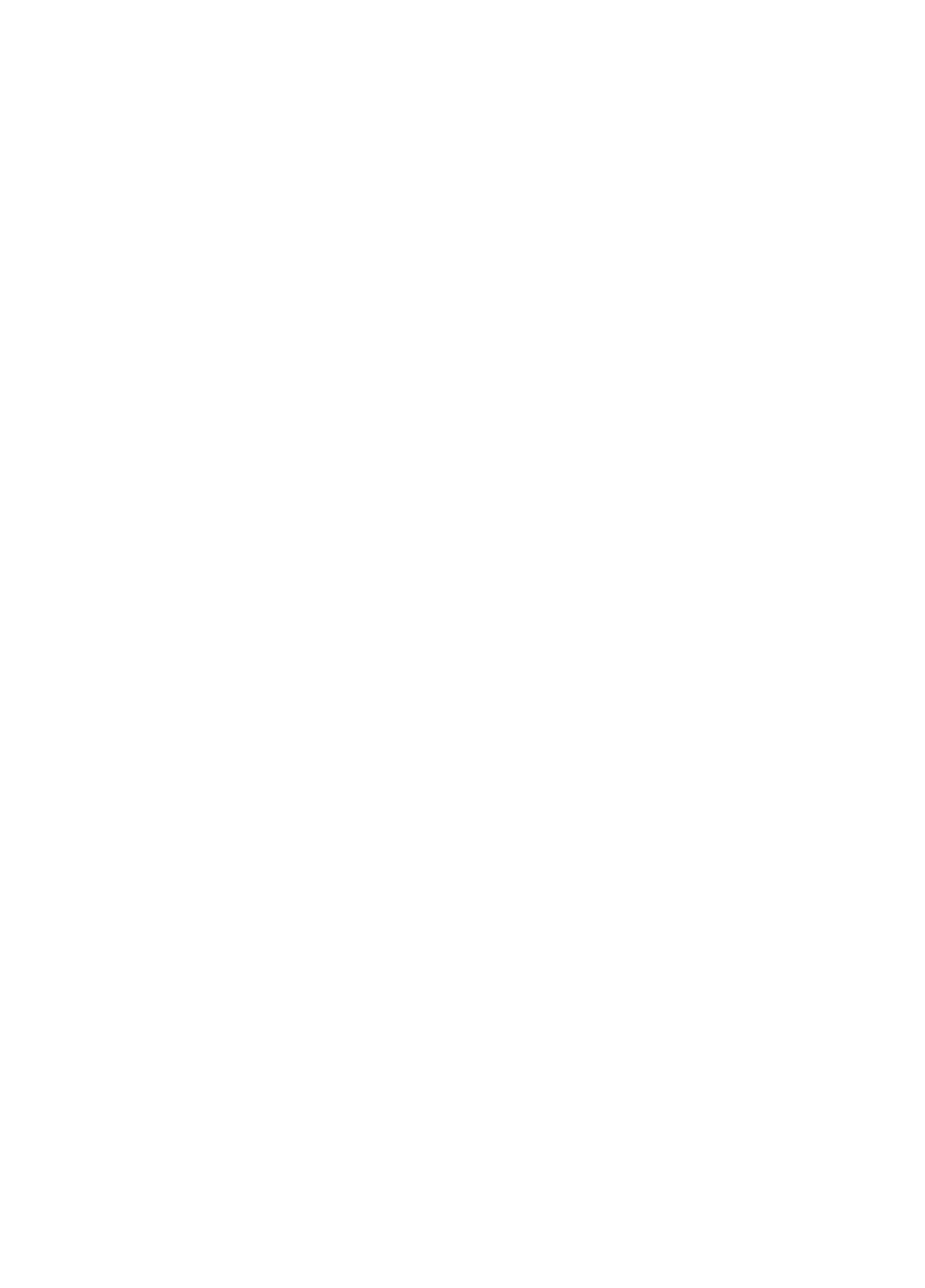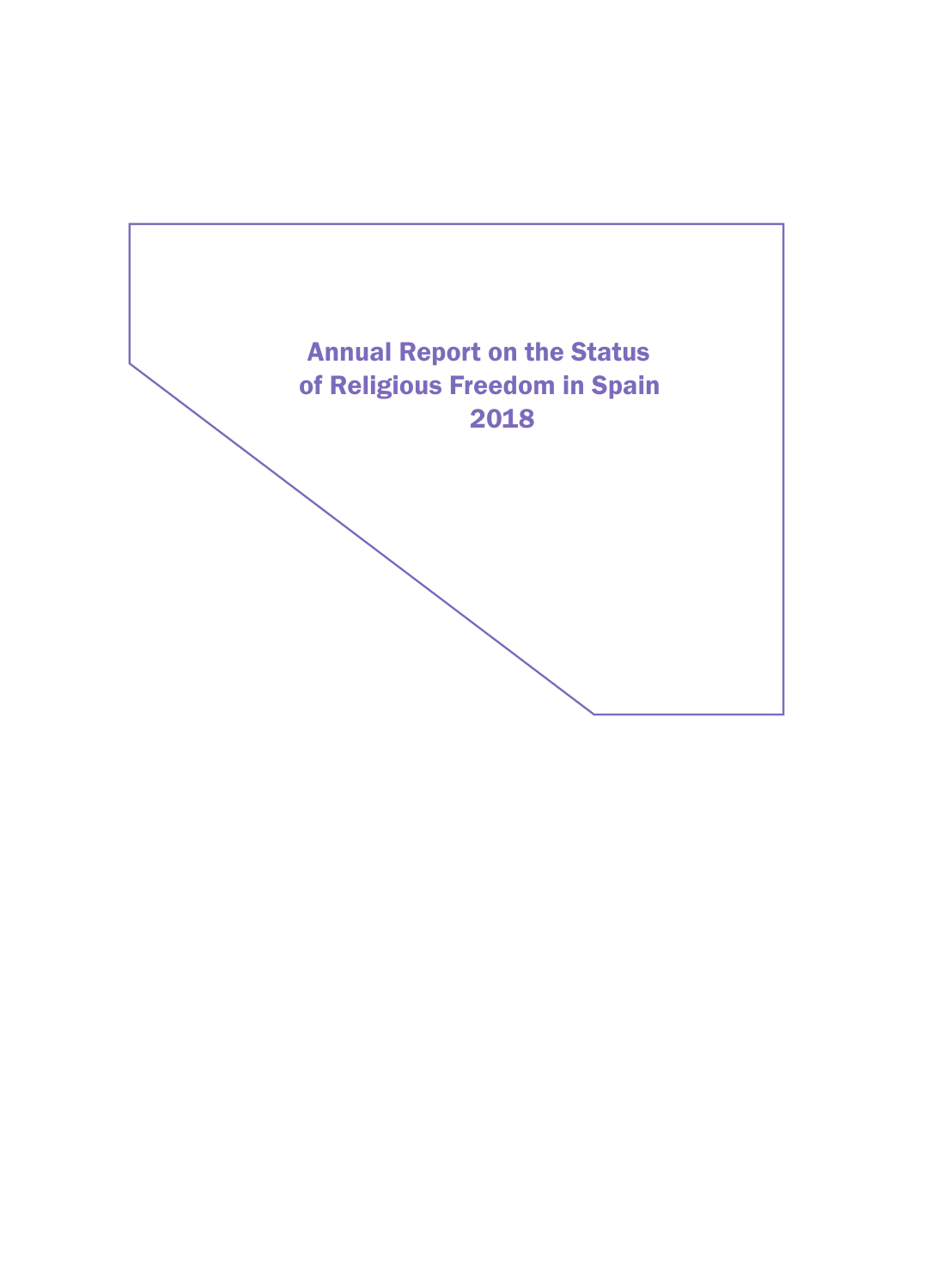Catálogo de publicaciones de la Administración General del Estado <https://cpage.mpr.gob.es>

Edita: Ministerio de la Presidencia, Relaciones con las Cortes y Memoria Democrática. Secretaría General Técnica-Secretariado del Gobierno.

NIPO (edición pdf): 089-20-007-5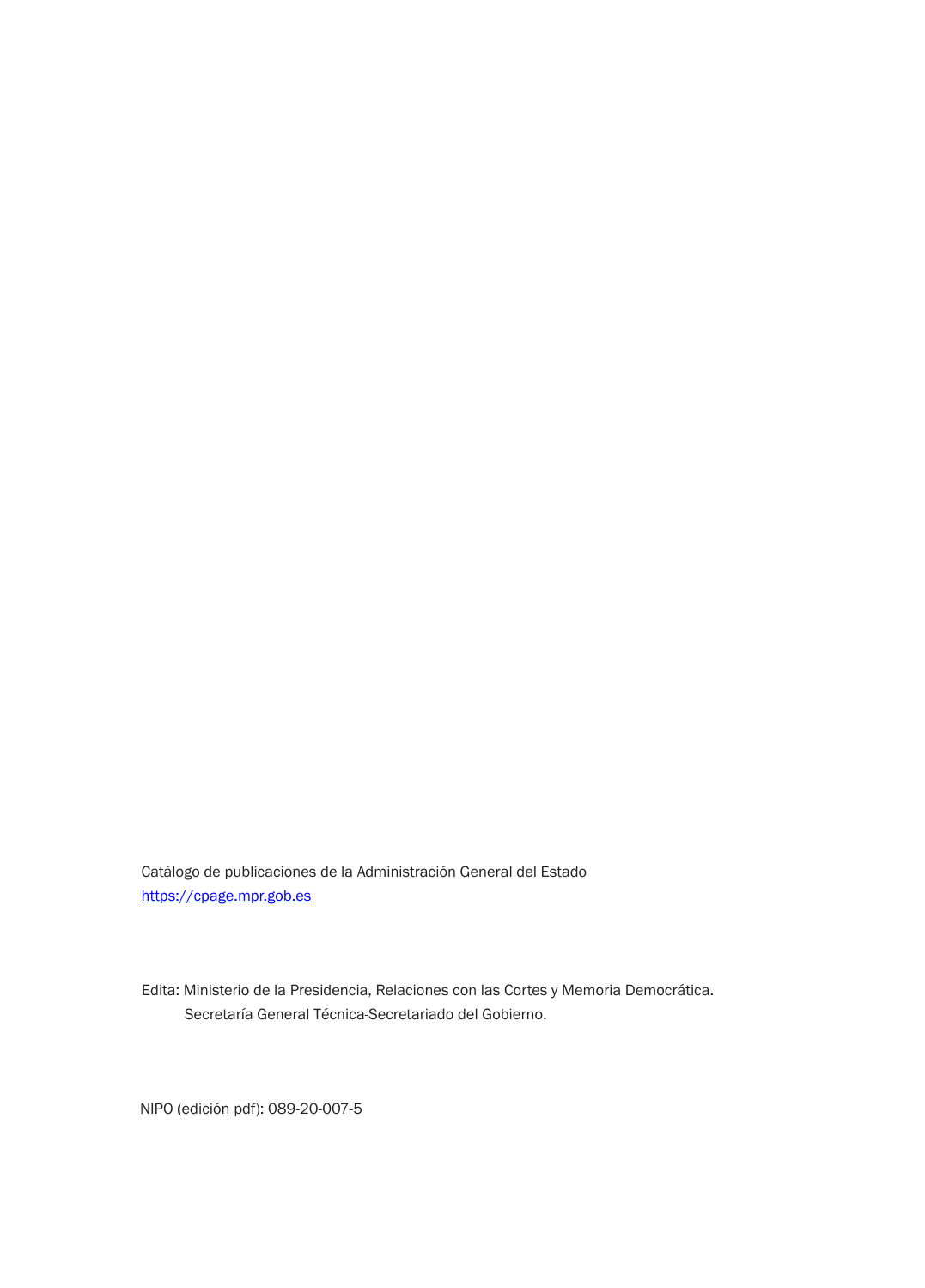Annual Report on theStatus of Religious Freedom in Spain: the right to a decent burial without religious discrimination 2018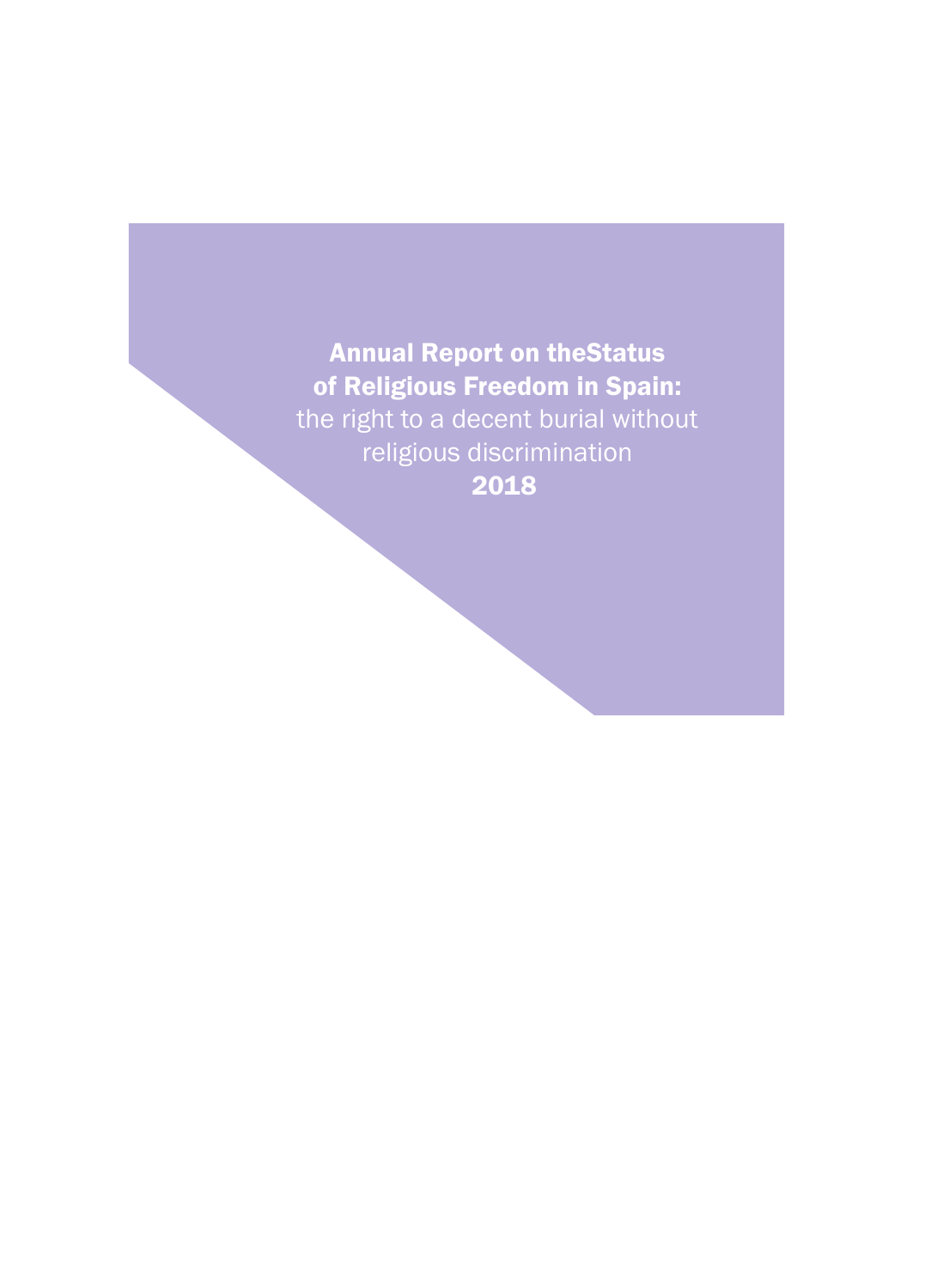Drafted by the Working Group appointed by the Plenary of the Advisory Committee on Religious Freedom in its meeting held on 11 April 2019, under Article 20 of Royal Decree 932/2013, of 29 November, and consisting of the representatives of the Committee, Ms Adoración Castro Jover and Mr Francisco Diez de Velasco; representing the Fundación Pluralismo y Convivencia, Ms Puerto García Ortiz; and for the Subdirectorate-General of Relations with Religious Groups of the Ministry of Justice, Ms Mercedes Murillo Muñoz.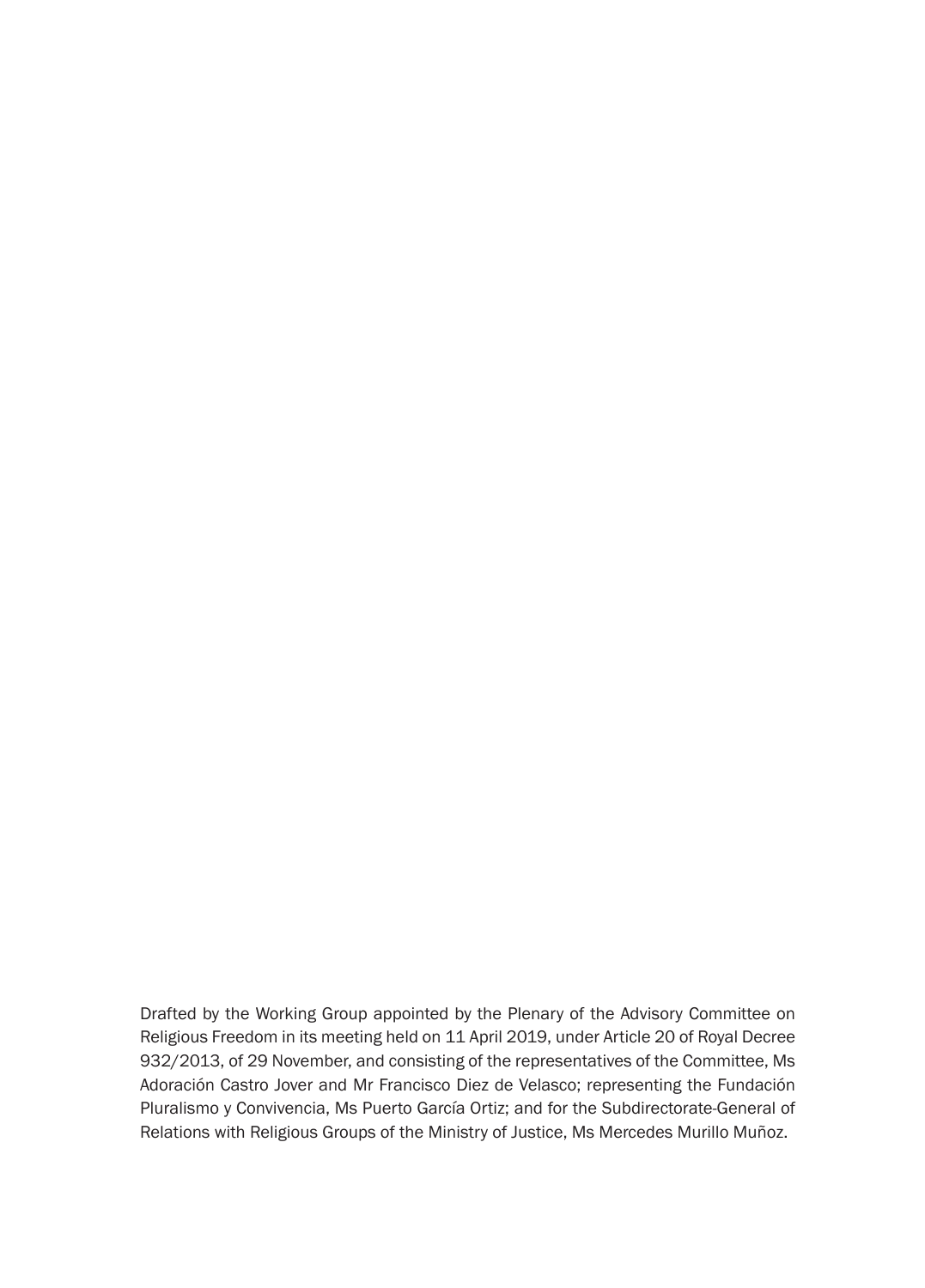# **Contents**

| 1.                                                                                |                                                                         | 9  |
|-----------------------------------------------------------------------------------|-------------------------------------------------------------------------|----|
| 2.                                                                                |                                                                         | 10 |
|                                                                                   |                                                                         |    |
|                                                                                   |                                                                         |    |
|                                                                                   |                                                                         |    |
|                                                                                   |                                                                         |    |
|                                                                                   |                                                                         |    |
|                                                                                   |                                                                         |    |
|                                                                                   |                                                                         |    |
|                                                                                   |                                                                         |    |
|                                                                                   |                                                                         |    |
|                                                                                   | 2.5. Models of regulatory harmonisation at regional and local levels 20 |    |
|                                                                                   | 2.5.1. Regional level. Basic Model for the Decree on Mortuary Services  |    |
|                                                                                   |                                                                         |    |
|                                                                                   |                                                                         |    |
| З.                                                                                |                                                                         |    |
|                                                                                   |                                                                         |    |
|                                                                                   |                                                                         |    |
|                                                                                   |                                                                         |    |
|                                                                                   |                                                                         |    |
|                                                                                   |                                                                         |    |
|                                                                                   |                                                                         |    |
|                                                                                   |                                                                         |    |
|                                                                                   |                                                                         |    |
|                                                                                   |                                                                         |    |
|                                                                                   |                                                                         |    |
|                                                                                   |                                                                         |    |
|                                                                                   |                                                                         |    |
|                                                                                   | 3.3.5. The issue of historical cemeteries and caring for the spaces 34  |    |
| 4.                                                                                |                                                                         |    |
| ANNEX 1: Questionnaire for religious groups on their experiences and difficulties |                                                                         |    |
|                                                                                   | 44                                                                      |    |
|                                                                                   |                                                                         | 61 |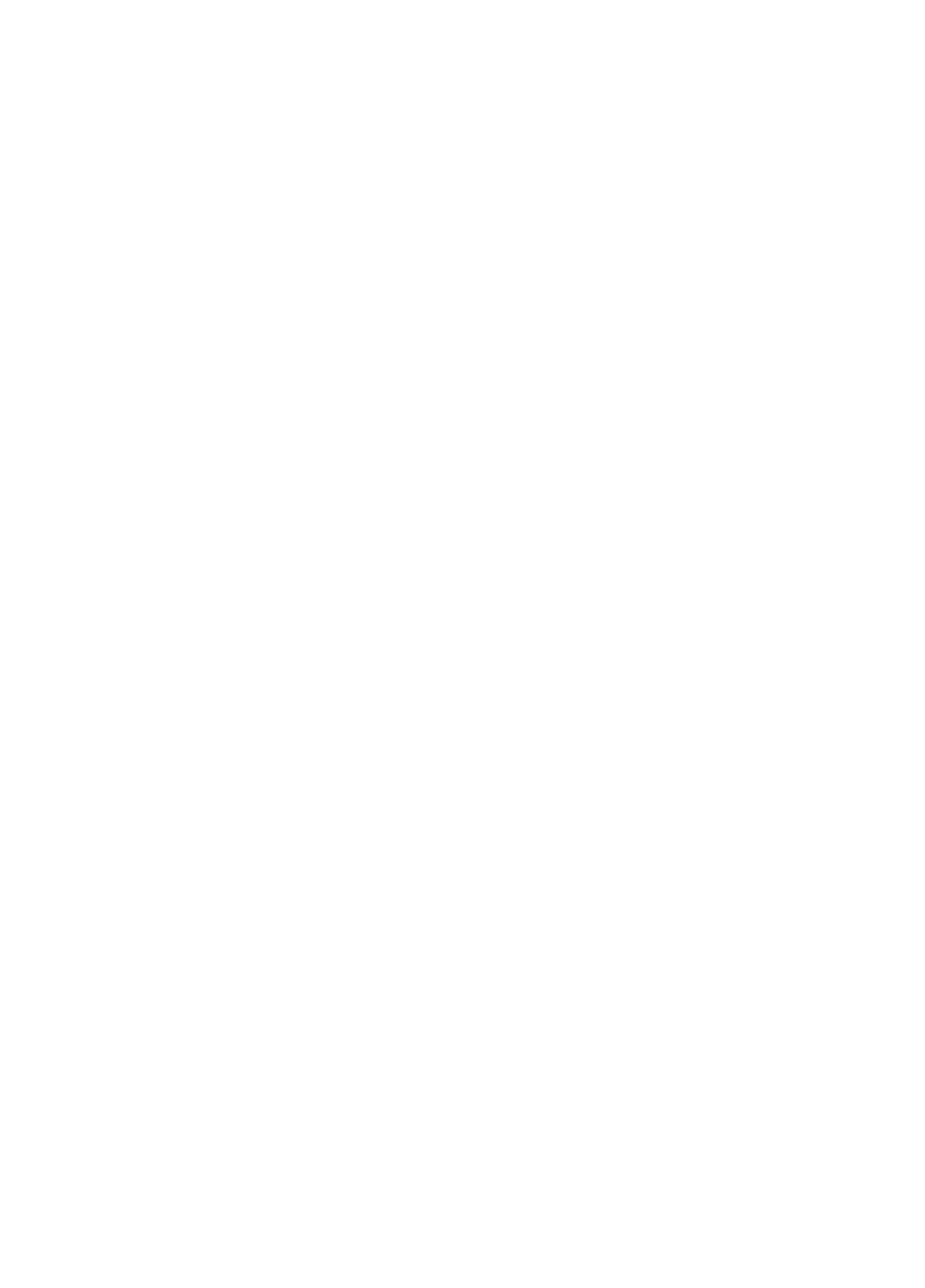# <span id="page-8-0"></span>1. INTRODUCTION

Article 3. j) of Royal Decree 932/2013, of 29 November, regulating the Advisory Committee on Religious Freedom (CALR in Spanish), establishes one of the Committee's functions to be the 'annual drafting and presentation of a report to the Government on the status of the right to religious freedom in Spain.*'* The Plenary Meeting held on 11 April 2019 decided that this year, said report would focus on analysing one of the contents of the law on religious freedom enshrined in Article 2.1 b) of Organic Law 7/1980, of 5 July, on Religious Freedom: the right to receive a decent burial without religious discrimination.

The report explores this issue by first analysing its regulatory status at the state, regional and local levels, taking into account the concurrence of powers when exercising this right. This analysis takes into account all current regional regulations on mortuary services and those of five city councils among those with the largest populations: Madrid, Barcelona, Valencia, Sevilla and Bilbao. The goal of this report is to verify if they include special provisions for religious or conscientious reasons, and their scope, in order to compare the regulatory framework with the needs disclosed by religious groups and to draw certain conclusions in this regard.

Secondly, the report makes a due examination of the needs of religious groups as expressed in the questionnaire provided to them, titled 'On the experiences and difficulties regarding cemeteries and burials in Spain.' This questionnaire was sent to different religious groups that are part of the CALR, more specifically, to their representatives, as well as to other religious groups that have disclosed special needs on this topic. In this case, the questionnaires were sent to the presidents or representatives of their federations, or their habitual spokespersons for the Administration. Therefore, the responses of the religious groups may be deemed to be sufficiently representative of said groups in the case of Spain.

Questions were posed on four related areas: the treatment of the corpse, its transfer and destination, carrying out funerary ceremonies and rituals, and funerary spaces (cemeteries, funeral homes), respectively.

They were requested to disclose whether they had encountered difficulties, and if yes, to provide details on specific contexts lately where said difficulties had been detected, along with possible solutions from their religious perspectives.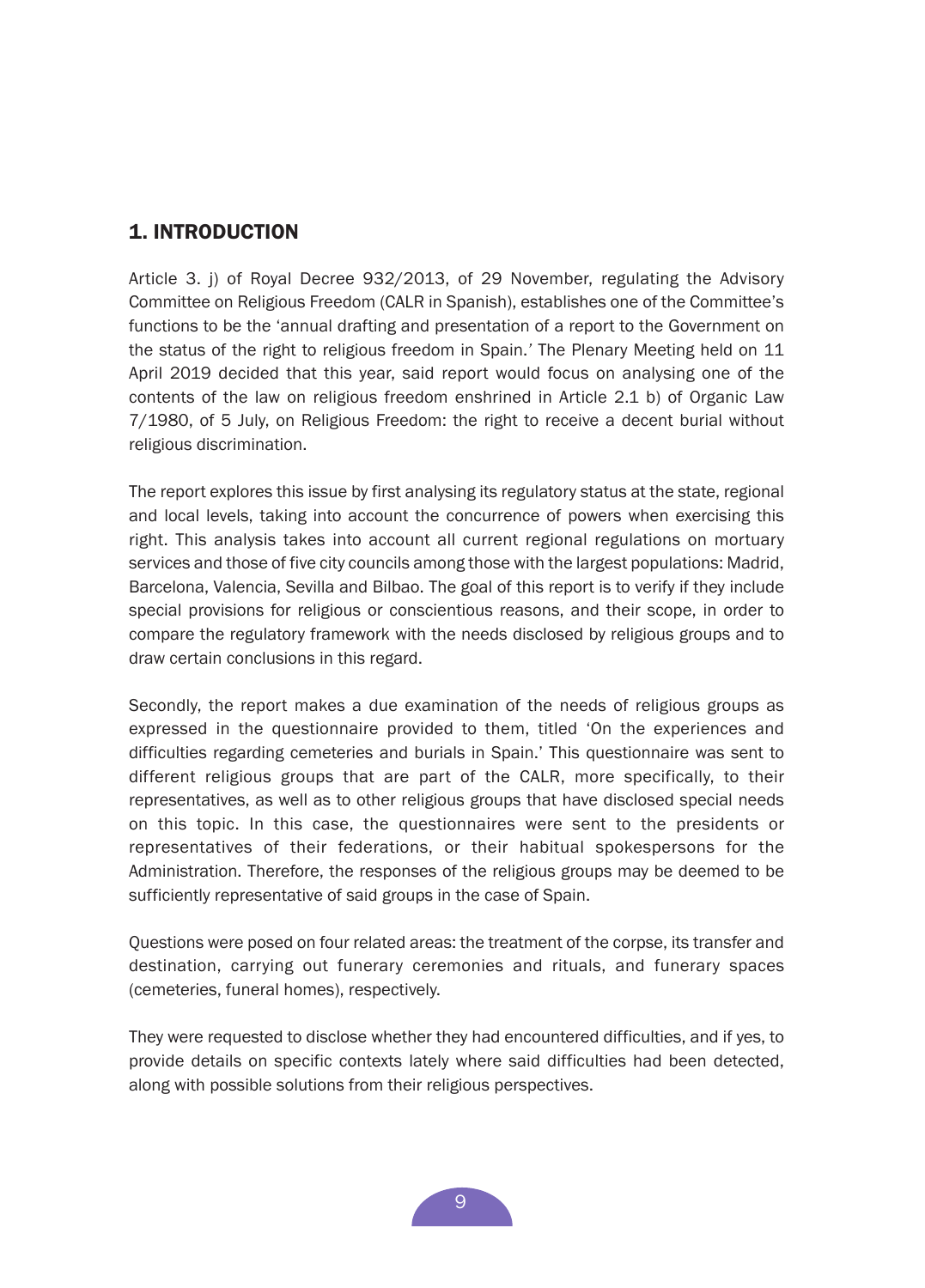<span id="page-9-0"></span>Precise responses that laid out concrete needs and difficulties were sought, given that in previous official publications, the opinions of different religious groups had already been expressed, both in general as well as describing rituals specific to each group. A work that was specially consulted was the *Guía para la gestión de la diversidad religiosa en cementerios y servicios funerarios* (or *Guide to Managing Religious Diversity in Cemeteries and Funerary Services*), published by the Fundación Pluralismo y Convivencia in  $2013<sup>1</sup>$  which was revised and approved by the Islamic Commission of Spain, the Federation of Jewish Communities of Spain, the Christian Jehovah's Witnesses, the Orthodox Episcopal Assembly of Spain and Portugal, the Church of Jesus Christ of Latter-day Saints and the Federation of Buddhist Communities of Spain.<sup>2</sup>

Finally, the report includes a chapter on conclusions and proposals that, in light of the analysed regulatory framework and the situations expressed by the religious groups, considers if there is room for any regulatory modifications that facilitate the attention to the religious diversity by the competent administrations, logically adhering to the principles of our legal framework. All in order to promote the conditions that make it possible to exercise this right or remove obstacles to it, in accordance with that expressed in Article 9.2 in relation to Article 16.3 of the Constitution.

The report was approved by the CALR Plenary at its meeting on 25 September 2019.

# 2. REGULATORY FRAMEWORK

## 2.1. Organic Law 7/1980, of 5 July, on Religious Freedom

Article 2.1 b) of Organic Law 7/1980, on Religious Freedom (LOLR in Spanish), recognises the right of each individual to a decent burial without religious discrimination. This right is conferred on all persons irrespective of whether they belong or not to

http://www.observatorioreligion.es/upload/85/06/Guia\_Cementerios\_v\_Servicios\_Funerarios.pdf

<sup>1</sup> Moreras, J. and Tarrés, S. *[Guía para la gestión de la diversidad religiosa en cementerios y servicios](http://www.observatorioreligion.es/upload/85/06/Guia_Cementerios_y_Servicios_Funerarios.pdf)  [funerarios](http://www.observatorioreligion.es/upload/85/06/Guia_Cementerios_y_Servicios_Funerarios.pdf)* (2013).

 $2$  It also consulted different guidebooks promoted by the Regional Government of Cataluña, of which a particular highlight is the detailed description of funerary rites and requirements for their execution, coordinated in 2015 by the UNESCO Association for Interreligious Dialogue (AUDIR in Spanish), titled *Duellum: No tan sols. Guia sobre celebracions funeràries de creences i conviccions.*  This guidebook is especially significant owing to the fact that its authors were or are the leaders and spokespersons of twelve religious groups and orientations, in addition to non-religious and inter-religious groups. They provided detailed descriptions of the ceremonies and their requirements from the perspectives of their religious groups or ideological orientation, occasionally offering various options when differences were detected among the practices of diverse ethnic, national or doctrinal groups in Spain.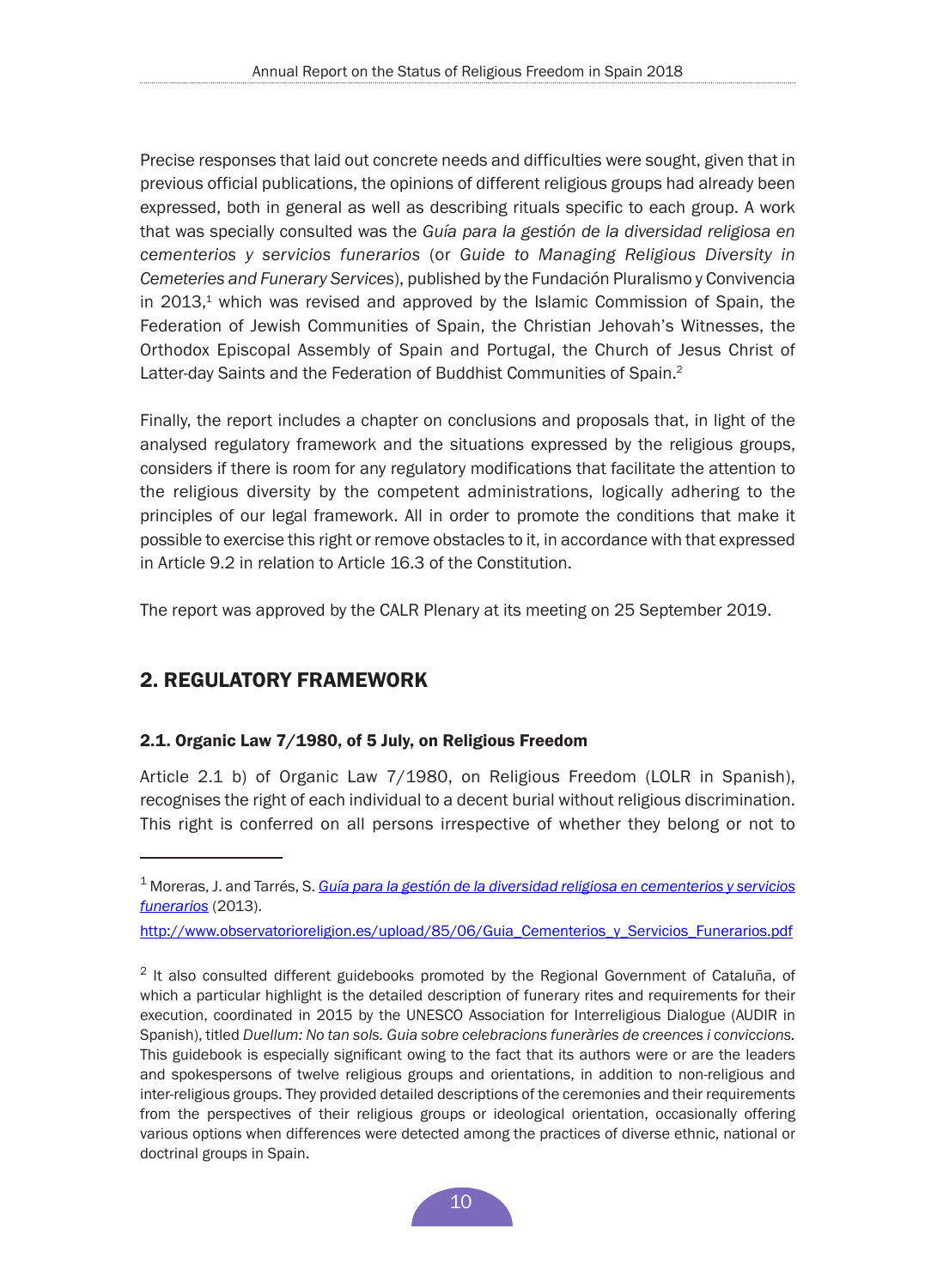<span id="page-10-0"></span>churches, religious groups or communities, and whether they have signed agreements with the State. The right to a decent burial includes carrying out rituals, celebrations, treatment of the corpse and its burial.

## 2.2. Agreements with religious groups

Some agreements<sup>3</sup> that have been signed with religious groups explicitly mention the laws to be followed.

Similarly, Article 2.5 of the Agreement with the Islamic Commission<sup>4</sup> states that: 'Muslim' cemeteries shall be entitled to the legal benefits laid down in paragraph 2 of this article for places of worship. Islamic Communities that are members of the Islamic Commission of Spain are entitled to assign the plots reserved for Muslim burials in municipal cemeteries, as well as to own private Muslim cemeteries. All due measures shall be adopted to observe traditional Islamic rules regarding interments, graves and funeral rites, which shall be conducted by the local Islamic Community. The right to transfer the remains of the Muslim deceased to cemeteries belonging to the Islamic Communities, both from tombs in municipal cemeteries and from towns in which there is no Muslim cemetery, is hereby acknowledged, subject to the provisions of legislation on local government and health ordinances.'

Likewise, Article 2.6 of the Agreement signed with the Federation of Jewish Communities of Spain<sup>5</sup> states that "Jewish cemeteries shall be entitled to the legal benefits laid down in this article for places of worship. Israelite Communities that are members of the FIC are entitled to assign the plots reserved for Jewish burial in municipal cemeteries, as well as to own private Jewish cemeteries, subject to the provisions of local government

<sup>&</sup>lt;sup>3</sup> Nothing is mentioned in Law 24/1992, of 10 November, approving the Cooperation Agreement between the State and the Federation of Evangelical Religious Entities of Spain. Nor is it mentioned in agreements with the Holy See. Nevertheless, the Catholic Church has stated on multiple occasions the Instruction *Piam et constantem,* of 5 July 1963, of the then Holy Office, and the Instruction *Ad resurgendum cum Christo* on the burial of the departed and the conservation of the ashes in the case of cremation, of 15 August 2016, of the Congregation for the Doctrine of the Faith] its preference for the age-old custom of burying the corpses of the deceased. Nevertheless, it states that cremation is not prohibited, 'unless it was chosen for reasons contrary to Christian doctrine' [paragraphs 3 and 4 of the Instruction *Ad resurgendum cum Christo* [http://www.vatican.](http://www.vatican.va/roman_curia/congregations/cfaith/documents/rc_con_cfaith_doc_20160815_ad-resurgendum-cum-christo_sp.html) [va/roman\\_curia/congregations/cfaith/documents/rc\\_con\\_cfaith\\_doc\\_20160815\\_ad-resurgen](http://www.vatican.va/roman_curia/congregations/cfaith/documents/rc_con_cfaith_doc_20160815_ad-resurgendum-cum-christo_sp.html)[dum-cum-christo\\_sp.html\]](http://www.vatican.va/roman_curia/congregations/cfaith/documents/rc_con_cfaith_doc_20160815_ad-resurgendum-cum-christo_sp.html).

<sup>&</sup>lt;sup>4</sup> Law 26/1992, of 10 November, approving the Cooperation Agreement Between the Spanish State and the Islamic Commission of Spain.

 $5$  Law 25/1992, of 10 November, approving the Cooperation Agreement between the State and the Federation of Israelite Communities of Spain.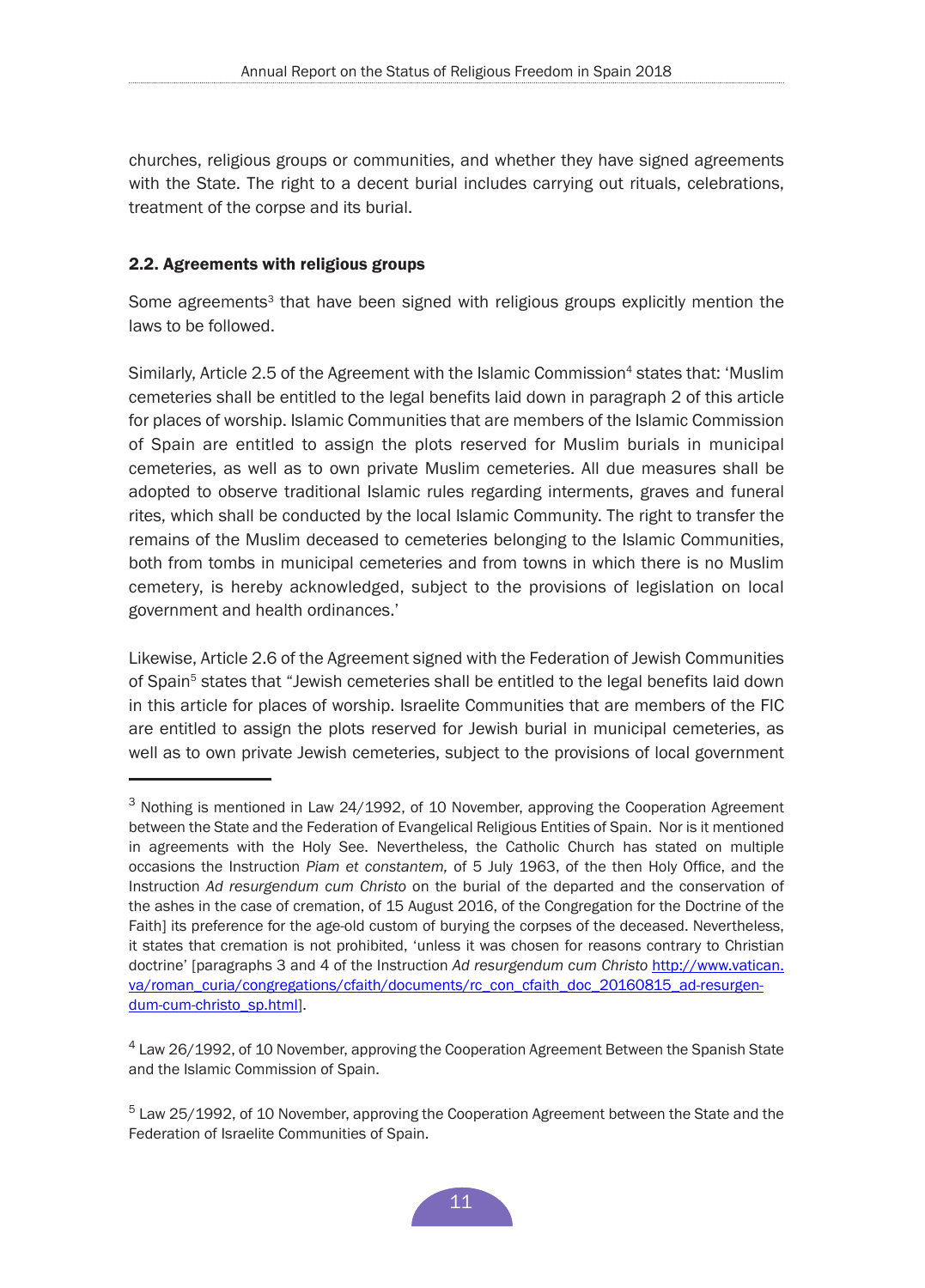<span id="page-11-0"></span>laws and health regulations. All due measures shall be adopted to observe traditional Jewish rules regarding interments, graves and funeral rites, which shall be conducted by the local Jewish Community. The right to transfer the remains of the Jewish deceased to cemeteries belonging to the Israelite Communities, both from tombs in municipal cemeteries and from towns in which there is no Jewish cemetery, is hereby acknowledged.'

Reading these agreements reveals the acknowledgement of the following rights: firstly, the right to assign plots of land for burials in accordance with the laws in municipal cemeteries, as well as the right to possess private cemeteries, always adjusted to local government laws and health regulations; secondly, the relevant authorities are ordered to adopt appropriate measures to observe traditional Jewish rules regarding interments, graves and funeral rites; and finally, the right to transfer the remains of the Jewish deceased to cemeteries belonging to the Israelite communities, both from tombs in municipal cemeteries and from towns in which there is no Jewish cemetery, is hereby acknowledged.'

The demands of registered religious groups with which no agreements have been signed were learnt by sending questionnaires. Reading the responses of the religious groups shows that fulfilling the guarantees of exercising religious freedom under equal conditions requires the intervention of the relevant authorities at all moments proposed in the questionnaire: treatment of the corpse, executing funerary ceremonies, the destination of the corpse and the use of funerary spaces.

# 2.3. Regional government regulations

Article 148.1 lists the powers that may be assumed by the Autonomous Regions (hereinafter, AR), among which are 'Health and Hygiene.' Therefore, subject to the provisions of Article 148.1.21 of the Constitution, all Autonomous Regions have assumed powers on health issues, without prejudice to the exclusive power of the State, ex Article 149.1.16, on the bases and general health coordination, and Article 149.1, on creating basic conditions<sup>6</sup> that guarantee equality in the exercise of fundamental rights.

At the state level, the basic regulations are included in Decree 2263/1974, of 20 July, approving the State Regulation on Mortuary Sanitary Police, a current rule applied in a supplementary manner, although its character of a pre-constitutional regulation must be taken into account. Reading its articles shows that the religious dimension of this stage at the end of one's life is barely mentioned. Article 3 states that: 'The granting of the health authorisations provided for, and in general, the application of the provisions of this Regulation shall be without prejudice to legal authorisations that may be necessary in accordance with current legislation and those established by ecclesiastic hierarchies

 $6$  Regarding the basic conditions, see STC 54/2017, of 11 May.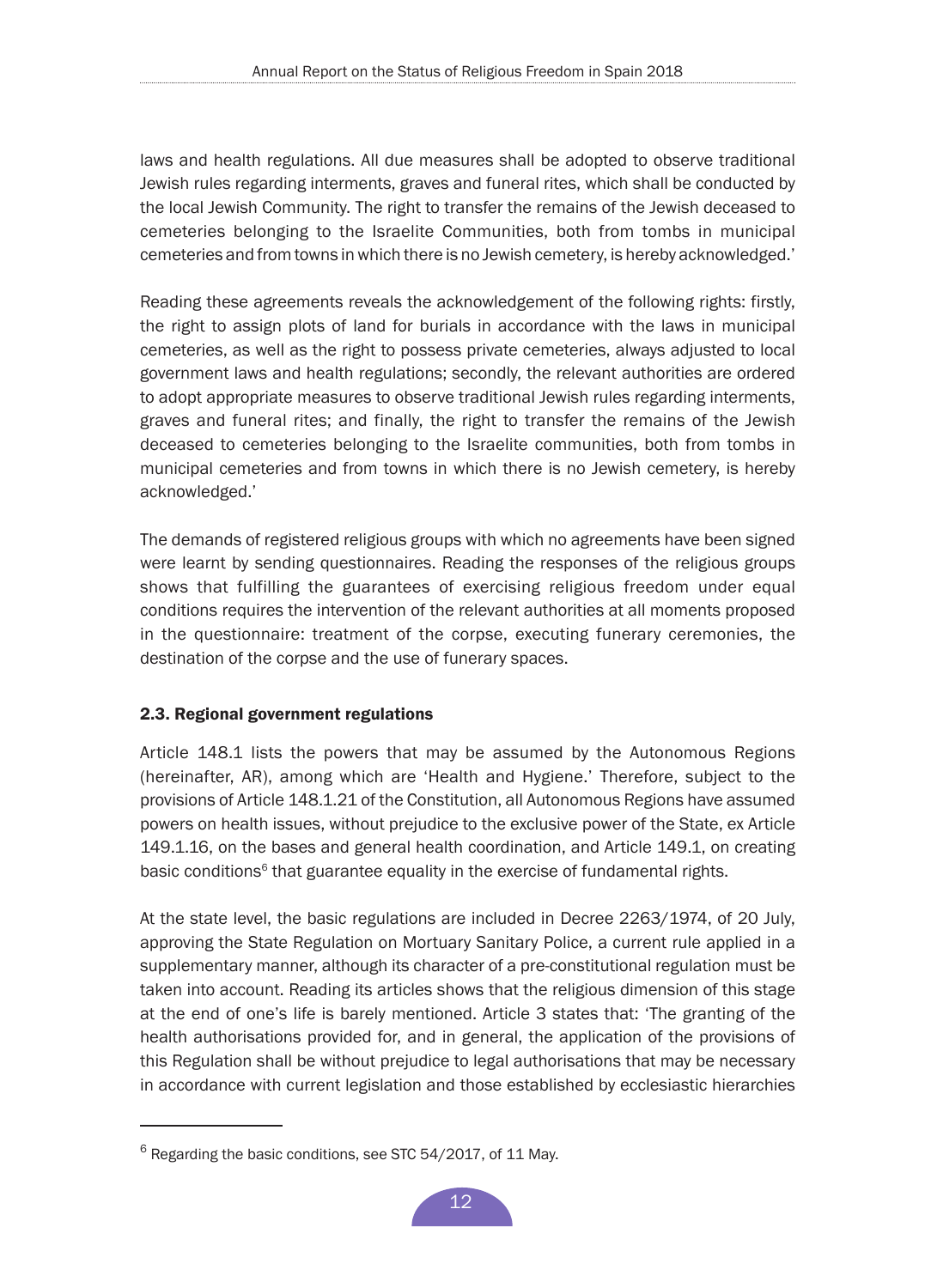for religious purposes.' Article 58 establishes that: 'Without prejudice to Canon Law, the Civil Government of the Province shall have the power to authorise the closing of a municipal cemetery and the total or partial transfer of the mortal remains that it contains ....' It is evident that the article reflects the rationale of the religious identity at the time of laying down the law, and therefore the only mentions made are to the Catholic Church.

All ARs have laid down laws on mortuary police or health, as this issue lies within their scope of action. Current regional regulations vary with regard to mentioning religious freedom in this area, but generally coincide with the scant mention of this topic on most occasions, with the exception of those that refer specifically to the Catholic Church and were already included in this topic, such as cemeteries belonging to religious orders and congregations.

Some ARs do not mention the different religious manifestations that must be protected at this final stage of life.<sup>7</sup>

Other ARs resend the Agreements signed with the Catholic Church and minority religions,<sup>8</sup> without any change to their provisions.<sup>9</sup> This deficient legislative technique, also common in many of the ambits contained in the agreements, leaves the matter in something of a loop, in view of the fact that the provisions of the agreements, as we have

 $7$  Thus. Decree 106/1996, of 11 June, approving the Regulations on the Mortuary Police of Aragón; Decree 16/2005, of 10 February, approving the Mortuary Police Regulation of Castilla y León, although it is currently being reformed with a paragraph 3 being added to Article 18 allowing direct inhumations in earth for religious reasons; Decree 124/1997, of 9 October, approving the Mortuary Police Regulation of Madrid; Order of 7 June 1991, of the Regional Ministry of Health, establishing regulations on the Mortuary Sanitary Police of Murcia; Decree 202/2004, of 19 October, approving the Mortuary Health Regulation of the Autonomous Region of the País Vasco.

<sup>8</sup> Decree 72/1999, of 1 June, on Mortuary Services of the Autonomous Region of Castilla-La Mancha in the Additional Sixth Provision, states: 'In religious matters, the current legislation shall be applicable, resulting from the different Conventions signed with the Holy See and other religious groups and communities, in applicable cases.' Identical phrasing is found in the Additional Sixth Provision of Decree 161/2002, of 19 November, approving the Regulations on Mortuary Police of Extremadura; the same wording is also included in the Second Additional Provision of Decree 1/1994, of 18 January, approving the Regulations on Mortuary Police of Cantabria, and also in the Second Additional Provision of Decree 30/1998, of 27 March, approving the Regulations on Mortuary Police of La Rioja. Similarly, the Regulations on Mortuary Services of the City of Ceuta (approved in the plenary session of the Assembly of the City of Ceuta on 23 December 2002), in their Third Additional Provision, state: 'The treatment of cemeteries and the funerary rites of the different religious communities within the City shall be regulated by the cooperation agreements signed between the State and them, without prejudice to the agreements that the City may have signed with the afore-mentioned communities in developing them.'

 $9$  Decree 1/1994, of 18 January, approving the Regulations on Mortuary Police of Cantabria and also Decree 30/1998, of 27 March, approving the Regulations on Mortuary Police of La Rioja.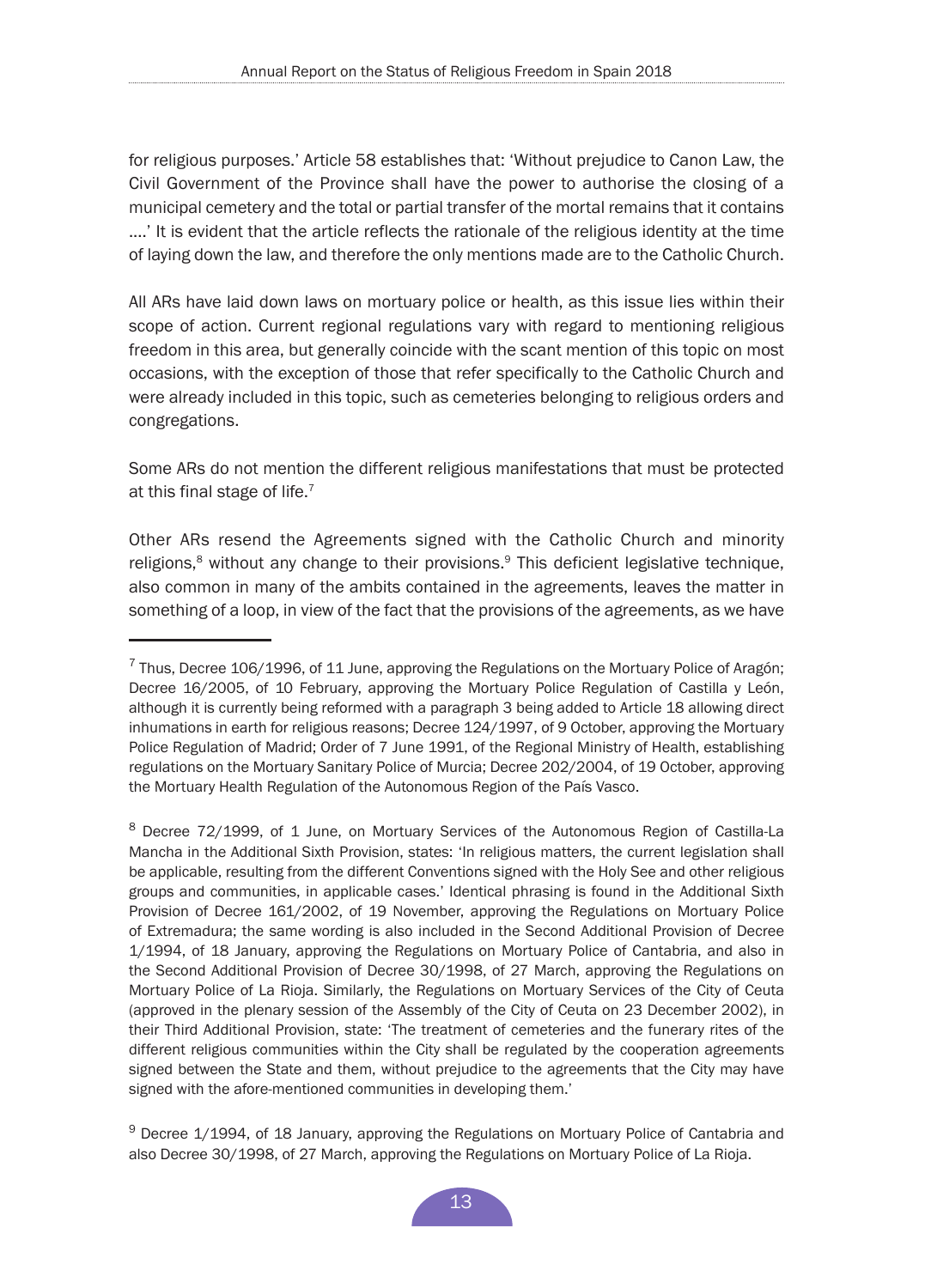seen, are in need of regulatory development to make them feasible. Besides, we must remember that the right to a decent burial without religious discrimination is granted to all persons (Article 2.1. b). Therefore, limiting it to cases where the believer belongs to a religious order that has signed a cooperation agreement is discriminatory and therefore, damaging to religious freedom.

Finally, some ARs guarantee that during the process of transferring a corpse, there may be periods of stopping in public or private places in order to hold religious services or secular ceremonies, $10$  in accordance with local customs<sup>11</sup> or those imposed by traffic or work regulations.<sup>12</sup>

The regulation of the Autonomous Region of the Islas Baleares<sup>13</sup> provides for two types of exceptions to the general rule. The first exception is included in Article 20.1. a), which establishes the exception to the general rule that when transferring a corpse, there can be no periods of stopping in public or private places other than the funeral home or hall, except for the purposes of 'holding religious or secular ceremonies, provided they fulfil the following requirements: 1. When held within 48 hours of death, a corpse that has not been refrigerated must be kept at a temperature lower than 18ºC. 2. When held after 48 hours of death, the corpse must previously be subjected to one of the preservation techniques included in this decree.' This regulation has a broad range and allows both believers and non-believers to hold celebrations and rituals. The second exception is located in Article 29 on special burials: 'Under exceptional circumstances, burials may be made in the crypts and cemeteries of cloistered convents, provided there are no risk factors that prevent it, and when the relevant ecclesiastical authority has submitted the declaration of responsibility provided in Annex 6 of the Decree to the Directorate-General of Public Health and Participation, at least 48 hours in advance.' Although it is clear that the exception refers to situations belonging to the Catholic Church, there is nothing that stands in the way of extending the letter of the regulation to a similar situation encountered by another religion.

<sup>&</sup>lt;sup>10</sup> Decree 132/2014, of 29 December, approving the Regulations on Mortuary Services of the Islas Canarias (Article 12 b); and also Regional Decree 297/2001, of 15 October, approving the Regulations on Mortuary Services of Navarra (Article 13. B).

<sup>&</sup>lt;sup>11</sup> Decree 297/1997, of 25 November, approving the Mortuary Sanitary Police Regulation of Cataluña (Article 28).

<sup>&</sup>lt;sup>12</sup> Decree 72/1998, of 26 November, approving the Regulations on Mortuary Sanitary Police in the Principality of Asturias (Article 26).

<sup>&</sup>lt;sup>13</sup> Decree 11/2018, of 27 April, regulating the functioning of Mortuary Services in the Islas Baleares (Article 20.1. a).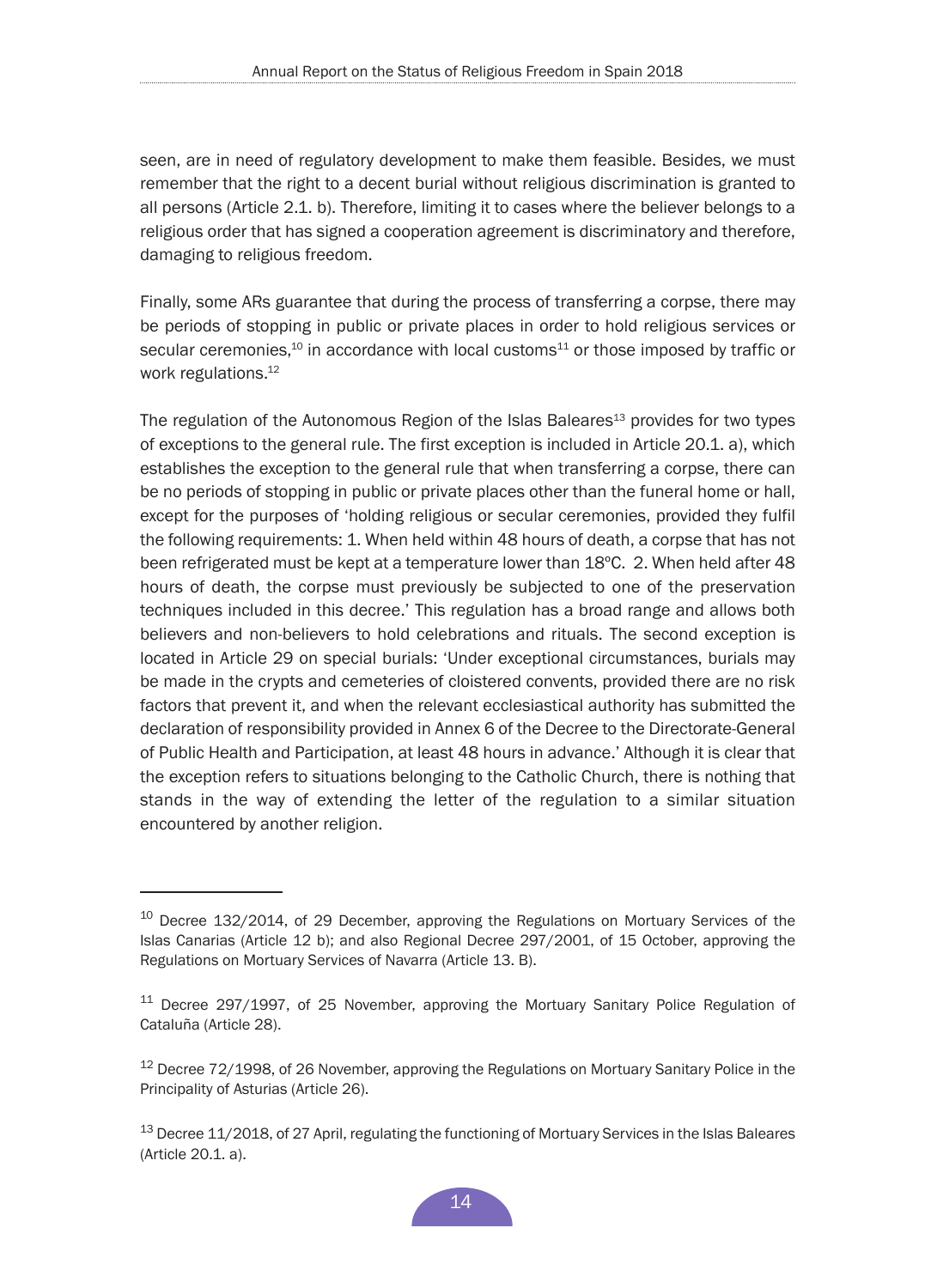The Autonomous Region of Galicia<sup>14</sup> refers to the religious dimension on two occasions in its regulation: in Article 25, under the heading 'Location of newly built cemeteries,' it states in paragraph 2: 'for the purposes of this Article, buildings of a religious nature may be situated within this perimeter' and Article 32, in referring to burials in special places, states: '1. The relevant council for health issues may authorise burials in places of worship.'

The regulations of the ARs of Extremadura and Castilla-la Mancha have many points in common. In their respective Additional Sixth Provisions, both regulations refer in religious matters 'to the Conventions held with the Holy See and other religious groups and communities, in applicable cases.' On the embalming of corpses,15 both Regions establish that 'it shall be compulsory … in all cases … of burials in crypts, which are understood to be duly authorised religious or civil places.' In Castilla-La Mancha, Article 75 makes an exception to the prohibition on inhumations outside cemeteries for the burials of archbishops and bishops in their respective cathedrals, and for completely cloistered nuns who shall be buried according to the conditions established in the Royal Order of 30 October 1835.

When regulating the classes of cemeteries, Article 26 of the Decree of Extremadura includes among private cemeteries 'those that are used exclusively by the members of a family, religious entity or religious organisation' and also mentions in Article 42 other places of burial, including 'churches.' In any case, Article 31.1 states that, in municipal cemeteries, 'City Councils must ensure that burials are made in their cemeteries without discrimination on the basis of religion or on any other basis.' With regard to Castilla-La Mancha, Article 61 is drafted on the same terms as Cataluña regarding the possibility of interrupting the transfer of the corpse in order to hold rituals and religious or secular ceremonies.

The Region of Valencia and the Region of Andalucía have most openly legislated on this matter, although there are differences worth highlighting.

Article 6. k of Decree  $39/2005$  of the Region of Valencia<sup>16</sup> permits holding religious services or secular ceremonies in accordance with local customs. Article 50 allows corpses to be buried directly in earth provided the proper sanitary conditions are ensured. Article 51.1 has a wide-ranging formulation that provides authorisation for

<sup>&</sup>lt;sup>14</sup> Decree 151/2014, of 20 November, on Mortuary Services of the Autonomous Region of Galicia.

<sup>&</sup>lt;sup>15</sup> Article 8 c) of the Decree of Extremadura and 13 d) of the Decree of Castilla-La Mancha.

<sup>&</sup>lt;sup>16</sup> Decree 39/2005, of 25 February, regulating the practices of Mortuary Sanitary Police in the Region of Valencia.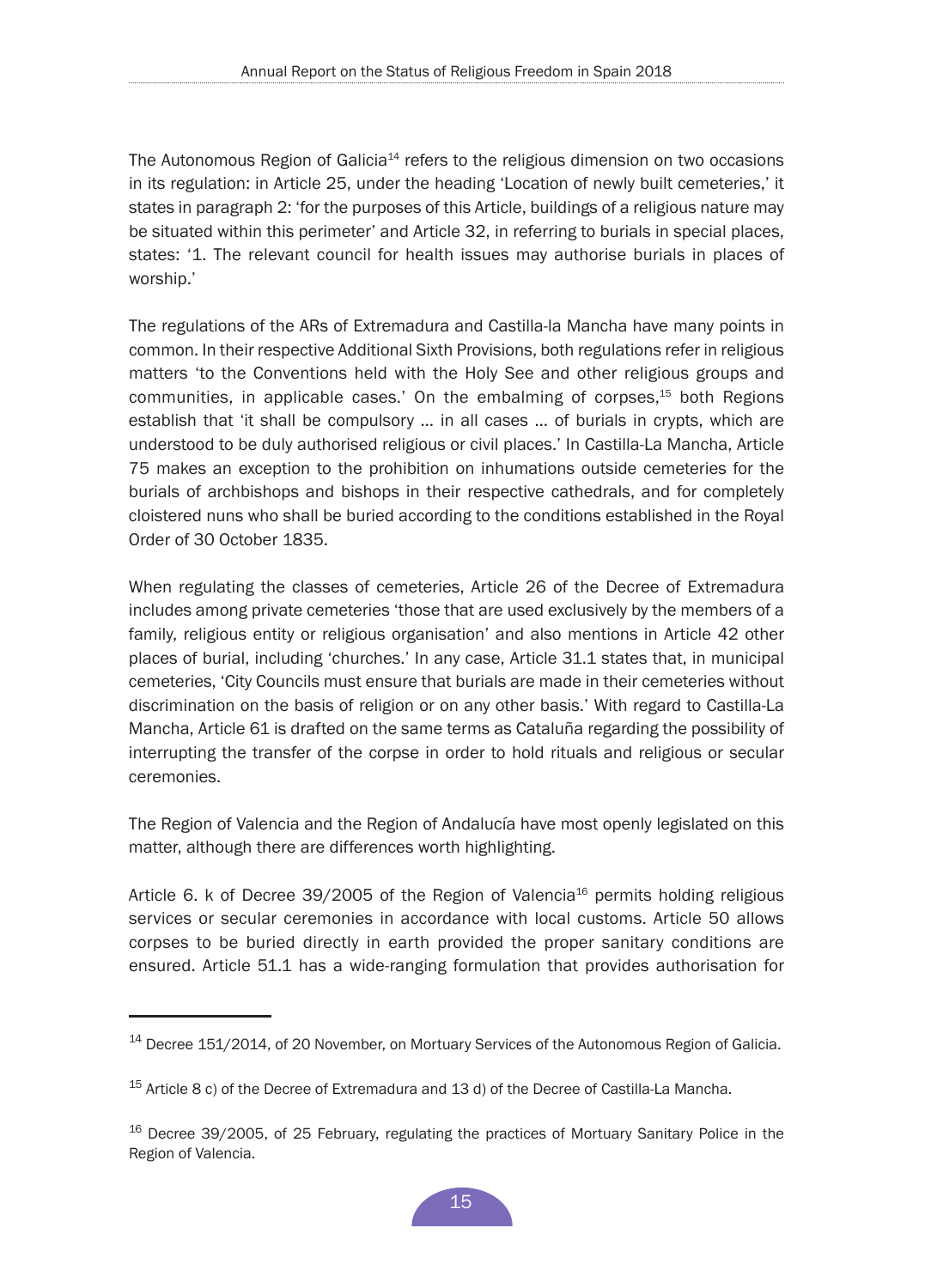<span id="page-15-0"></span>other building techniques and other places of burial, provided the sanitary conditions are fulfilled.

Formulating these regulations guarantees the rights of non-believers, although limited to rituals and ceremonies, and with regard to minority religions, the form of burial included in Article 50 guarantees the right of Muslims, Jews and Bahá'ís to be buried in accordance with their religious laws. Likewise, its broad formulation, which authorises other building techniques and other places of burial, makes it relevant for a wide variety of situations.

Similarly, Article 21.4 of Decree  $95/2001$  of the Autonomous Region of Andalucía<sup>17</sup> states that 'in cases where, for religious reasons, permission is sought of and granted by the City Council, provided they are cadavers included in Group 2 of this Regulation, the use of a coffin may be waived for burial purposes, although not for transportation.' Nevertheless, the need to seek permission of the mayor runs the risk of leaving permissions for this type of burials at the whims of politicians. Article 16 states that. 'In extraordinary cases, the transportation of cadavers within municipal limits may be made, subject to the approval of the City Council, according to the religious rituals of the deceased.' This also leaves in administrative-political hands the exercise of this right, and is an unnecessary previous administrative obstacle.

In the case of the Region of Valencia, the limits on the exercise of this right are determined by sanitary conditions; in Andalucía, it depends on administrative authorisation, which must anyway be regulated and not at discretion.

#### 2.4. Municipal regulations and ordinances

Article 137 of the Spanish Constitution grants municipalities 'self-government for the management of their respective interests.' Among the issues defined as the responsibilities of municipalities are *cemeteries and funerary activities,* as established in Articles 25.2. k) and 26.1. a) of Law 7/1985 of 2 April, on the Regulation of Local Governance.<sup>18</sup>

Thus, independently of autonomous regulations, municipalities must attend to the existing demands made by religious diversity in their legislation, with reference to

<sup>&</sup>lt;sup>17</sup> Decree 95/2001, of 3 April, regulating the practices of Mortuary Sanitary Police in the Autonomous Region of Andalucía.

 $18$  Article 25.2. k). 'The Municipality shall in any case have powers, within the limits established by State Legislation and Legislation on Autonomous Regions, on the following topics: ... Cemeteries and funerary services ....'; and Article 26.1. a): 'The Municipalities must provide, in all cases, the following services: In all Municipalities: ... cemeteries ....'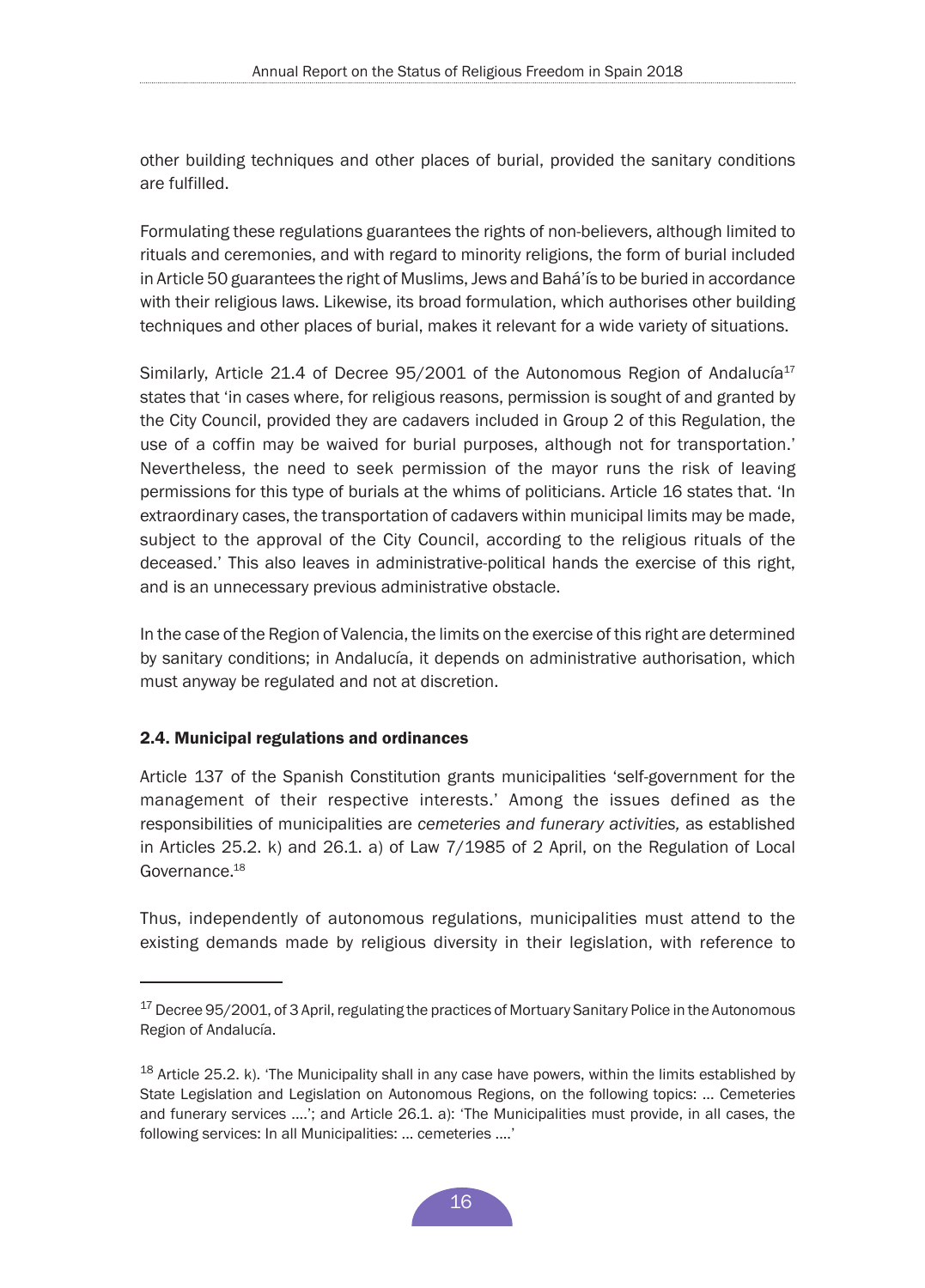<span id="page-16-0"></span>citizens' right to a decent burial as manifestation of a fundamental right of religious freedom.

Five municipalities have been selected as examples based on their number of inhabitants: Madrid, Barcelona, Valencia, Sevilla and Bilbao. However unequal and of varying scope, all of them make mention of religious issues. Some of these municipalities are located in ARs that make no mention in their regulations of manifestations of religious freedom in the funeral process, as is the case with Madrid and Bilbao.

# 2.4.1. Madrid City Council

In the Regulation on the Management of Funerary Services and Cemeteries of the City of Madrid of 25 May 2016, the sole reference to religion is in Article 17 b): 'The following users are eligible to receive the service: ... Churches, religious communities or federations registered in the Registry of Religious Entities of the Ministry of Justice. In such cases, the right to assign and use shall be exercised by the person who, according to the statutes, regulations or corresponding organisational rules, is empowered to do so.'

The right to a decent burial is indeed a right of the person, as an individual or as member of a church, community or religious group or any other type of association. The drafting of this regulation is technically erroneous, as it recognises the right of registered churches, religious communities and federations to receive this service, but does not mention that it is an individual right of their members.

# 2.4.2. Barcelona City Council

The Ordinance of Cemeteries of Barcelona of 29 November 2017 makes multiple references to religious freedom. Article 4 includes religious freedom among the principles on which the management of municipal cemeteries and crematoria must be based. Article 7 states:

1. Burials cannot take place outside municipal cemeteries, in churches, chapels and any other funerary, religious or artistic monument, without the express authorisation of the relevant authorities and only when they comply with the applicable regulations.

2. Jewish Communities that are members of the Federation of Jewish Communities of Spain are entitled to assign the plots reserved for Jewish burial in the most appropriate municipal cemetery, as well as to own private Jewish cemeteries, subject to the provisions of Local Government Laws and Health Regulations.

3. Similarly, Muslim Communities that are members of the Islamic Commission of Spain are entitled to assign the plots reserved for Islamic burial in the most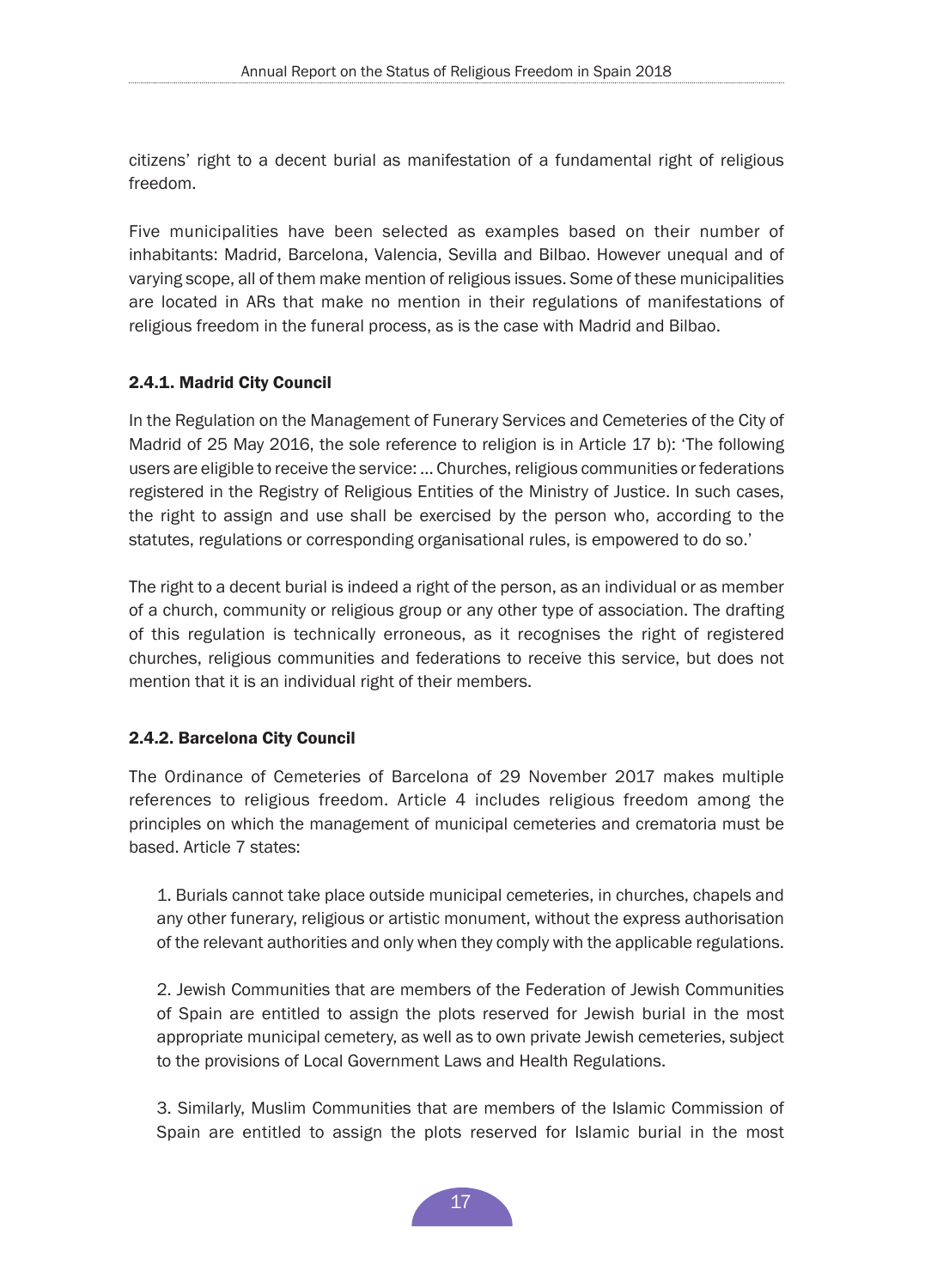appropriate municipal cemetery, as well as to own private Muslim cemeteries, subject to the provisions of Local Government Laws and Health Regulations.

4. The right to assign the plots reserved in municipal cemeteries mentioned in sections 2 and 3 to the Jewish Community and the Muslim Community shall be considered guaranteed if, when no space is available for new plots or existing plots are incompatible with other communities of the same religion, specific spaces that have been especially prepared in order to fulfil their corresponding rituals are assigned for the burial of persons belonging to these belief systems, within common spaces. These spaces shall be managed by the City Council or by the delegated entity.

5. At the same time, the members of mentioned communities are entitled to transfer the bodies of deceased individuals within legally established terms. In all other cases, these burials shall be governed by the common rules of this Ordinance.

6. The affiliation of deceased persons to the religious communities to which this article refers must be demonstrated when applying for burial.

7. The special spaces designated for non-Catholic religious communities, and which have not been previously mentioned, existing as of 1 February 1997, shall be respected until their depletion, and shall be regulated according to current provisions and the rest by the common rules of this Ordinance.

8. The burial in each of these spaces may be reserved if the respective community wishes it for the remains of their followers, a circumstance which must be demonstrated at the time of applying for burial.

9. In all cases where the provisions of the earlier sections of this article are applicable, the symbols, epitaphs and other inscriptions must be adapted to the precepts of the respective belief system.

Article 14 of the Ordinance adds that cemeteries, crematoria, funeral homes and other municipal funerary spaces must be provided with a prayer hall for holding funerary ceremonies, including the religious services of different religions, as well as non-religious services.

Article 26 b), regulating funerary rights, establishes that, among other things, the name of the religious communities or charity establishments or hospitals, recognised as such by the Administration for the exclusive use of its members and refugees and those granted asylum, an article completed by the provisions of 82.1, according to which, where the title is extended to the name of a religious or hospital community, the burial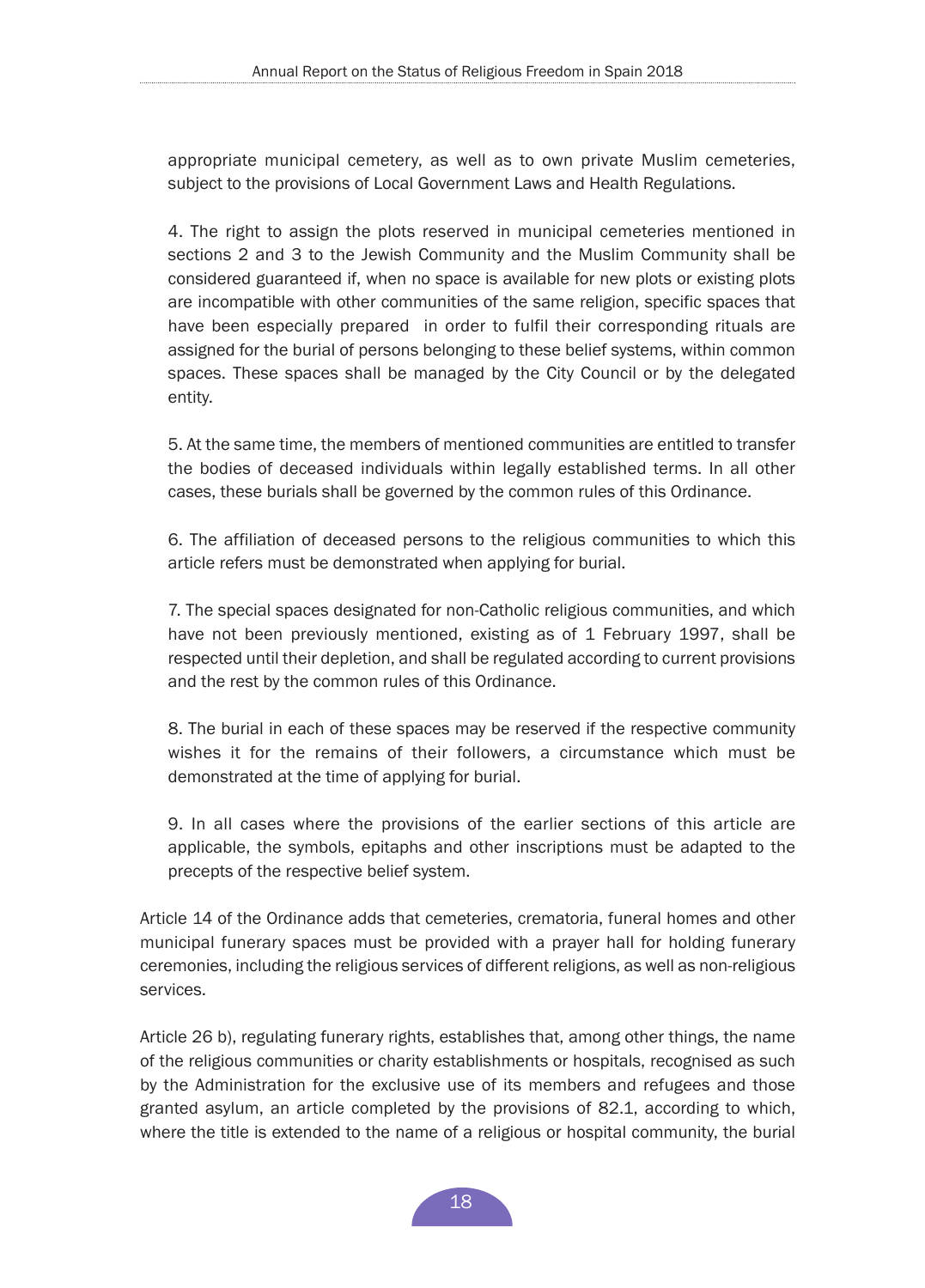<span id="page-18-0"></span>shall require the certification issued by the management, accrediting the fact that the corpse corresponds to a member of the community or to one of the refugees granted asylum.

## 2.4.3. Valencia City Council

The Ordinance of Municipal Cemeteries and Funerary Services of Valencia, of 29 September 2006, states on a general basis in Article 17 that 'inscriptions, symbols or emblems that may be offensive to different religious groups or political ideologies shall not be permitted in burial units.' Regarding the use of spaces within the cemetery, Article 19.3 states that specific zones may be established for the burial of deceased persons belonging to minority religions that have a significant presence in society. On burial rights, Article 34 b) establishes that they shall be granted among others, 'to religious communities, welfare or hospital associations recognised as such by the State, the Regional Government or the City Council for the exclusive use of their members, asylum seekers and refugees,' in which case, Article 50 adds that when inhumations are for legal persons among those listed in Article 34 b), 'they must be certified by the governing bodies that the corpse belongs to persons included in said rules.'

## 2.4.4. Sevilla City Council

The Ordinance regulating Funerary Activities and the Cemetery of San Fernando of Sevilla, of 21 October 2004, states the following among the general principles in Article 10.4: In cases where, for religious reasons, permission is sought of and granted by the City Council, provided they are cadavers included in Group 2 of this Ordinance, the use of a coffin may be waived for burial purposes, although not for transportation ....' Article 18 admits, in extraordinary cases, the transfer of corpses within the municipal limits according to the religious rituals of the deceased and upon prior agreement of the City Council.

## 2.4.5. Bilbao City Council

The Regulation on Cemeteries of Bilbao, of 12 September 2012, considers the possibility that there may be special burial units that are specifically granted for different religions, rituals and other circumstances (Article 17). At the same time, it recognises the funerary right of 'religious communities, welfare or hospital associations recognised as such by the Administration, for the exclusive use of their members, and of asylum seekers and refugees' (Article 44 c).

Generally, as may be seen from the aforementioned regulatory texts, there is a need to pay greater attention to different religious manifestations that are not expressly included,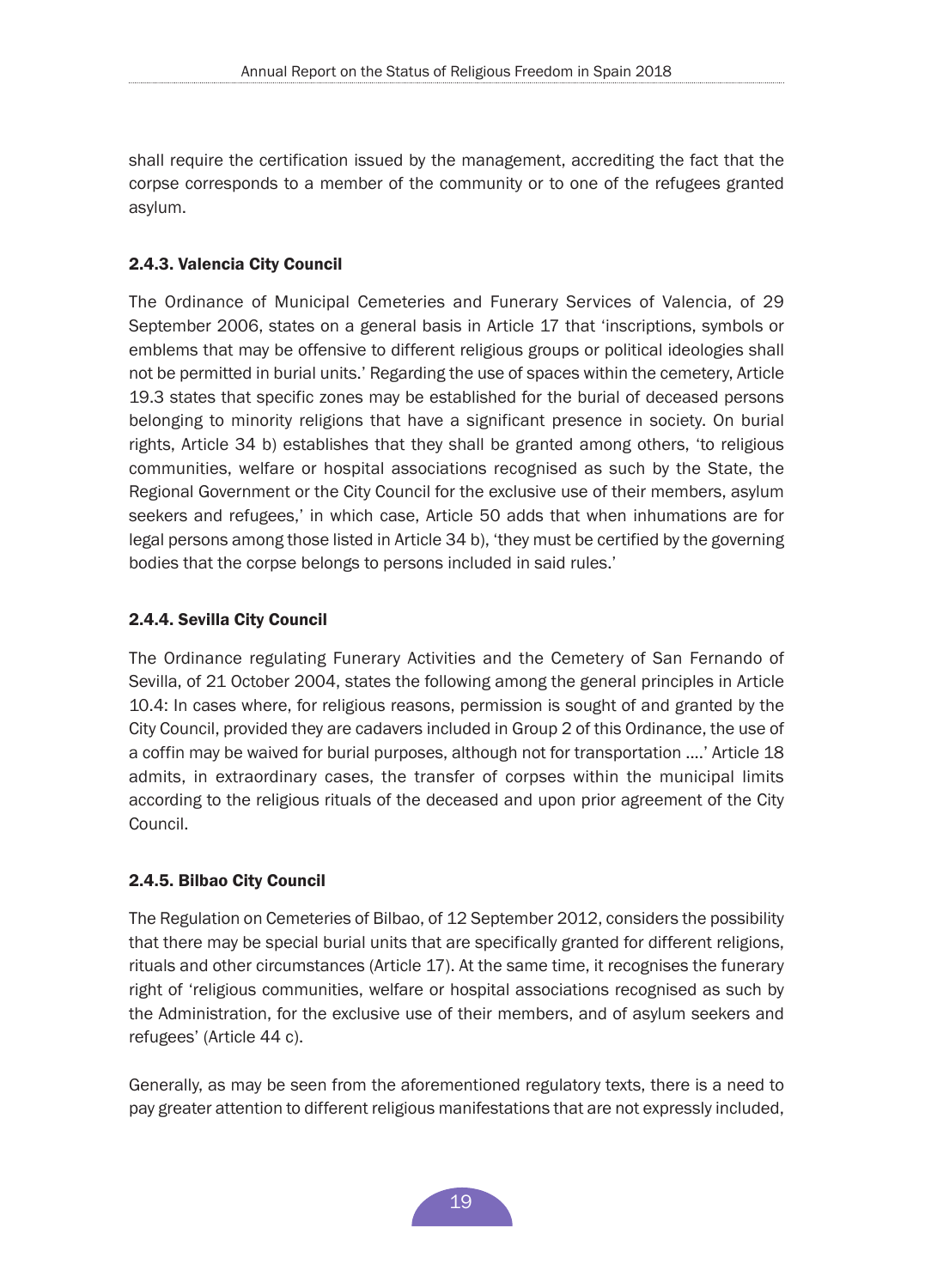<span id="page-19-0"></span>making it difficult for different legal bodies involved in the process to interpret and apply the rules.

## 2.5. Models of regulatory harmonisation at regional and local levels

## 2.5.1. Regional level. Basic Model for the Decree on Mortuary Services proposed by the Working Group of the Ministry of Health

Regulatory heterogeneity has occasionally given rise to situations that are difficult to manage. For this reason, in an attempt to harmonise existing regulations, the State Administration has exercised its exclusive powers on regulating and the general coordination of healthcare to promote the creation of a Working Group on Mortuary Services composed of representatives of the General Subdirectorate of Foreign Health of the Directorate-General of Public Health, Quality and Innovation, of the Ministry of Health, Consumer Affairs and Social Welfare, and the Autonomous Regions. They have drafted a *Guide to Consensus on Mortuary Services*, which was approved by the Commission of Public Health on 24 July 2018. The goal is to 'have an instrument that harmonises the regulations in this regard,' and its content deals with 'exclusively health-related questions within the area of mortuary services, that may be used as reference by Autonomous Regions and by the General State Administration when drafting or modifying their own regulations, thus maintaining a series of common and harmonised criteria.' The text makes no reference to guaranteeing the religious manifestations that may take place at different stages of the mortuary process.

#### 2.5.2. Local level. Model Ordinance proposed by the FEMP

On 30 November 2010, the Executive Commission of the FEMP approved the FEMP Model Regulation for internal use for the provision of municipal cemetery services. This text was drafted in collaboration with the Association of Funeral Homes and Municipal Cemeteries (AFCM in Spanish), whose members include municipal corporations and city councils that manage municipal crematorium services. Its goal was to offer a model that harmonised currently different regulations on this issue.

It barely takes into consideration religious needs, which are not always clearly formulated, nor with as wide a scope as might be desirable. Therefore, with regard to providing cemetery services, Article 8 refers to 'the holding of non-habitual acts of a religious or social nature that do not contravene the legal code,' charging for the costs of said acts when carried out by the Cemetery Service. This gives rise to some questions such as: must religious or social acts provided in cemetery services be generally considered non-habitual? Or are only the acts of minority religious groups or secular groups considered to be non-habitual? Either interpretation is problematic, as they may restrict the right to receive a decent burial without religious discrimination.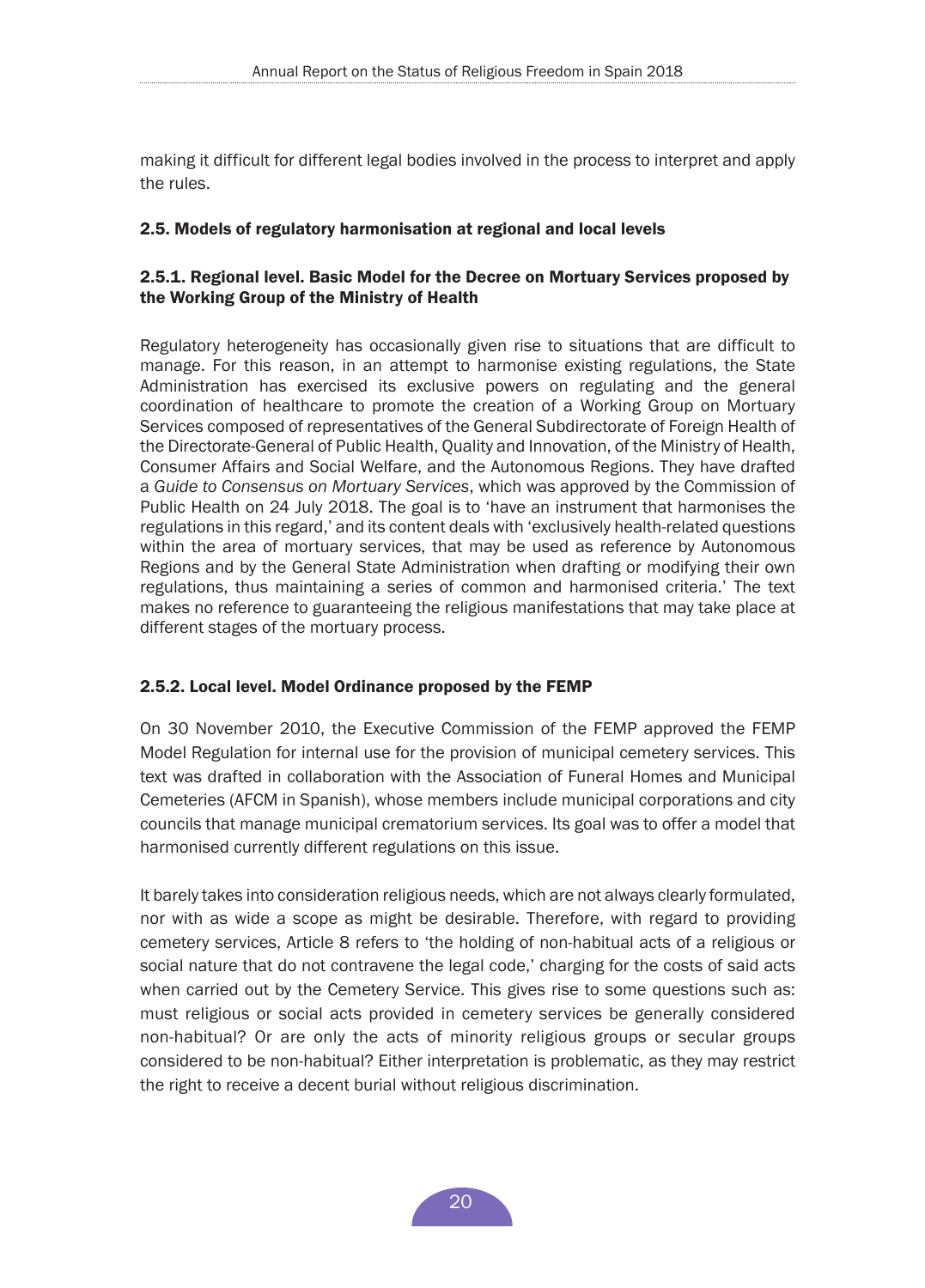<span id="page-20-0"></span>Additionally, Article 15.3 considers as holders of burial rights to be 'Religious communities, welfare associations, guilds, associations, foundations, and in general, legally constituted non-profit organisations,' without indicating that they are to be used by their members.

# 3. NEEDS DISCLOSED BY THE RELIGIOUS GROUPS

In order to systematise the needs and difficulties mentioned in the questionnaires submitted to the CALR work group, the key issues that have been identified from the responses are detailed below, the latter being reproduced literally as an annex in the final section of this report.

The key takeaway from the questionnaires may be summarised as the need to be open to differences. Some religious groups dislike the homogenisation of processes associated with death that are common in our environment, however comfortable it may be from a management point of view, or however accustomed may be those who are responsible and involved in regulating and implementing them. Opening up to difference requires respecting unique features that may be systematically arranged in three inter-connected groups: forms, time and spaces.

## 3.1. Respect different forms

Different religious groups may have different ways of comprehending death and etiquette on evacuating the corpse. In a society that respects diversity, a key element is to facilitate different forms of treating the corpse that begin at the moment of death itself. In the following sections, we will discuss the problems associated with washing, transporting and exhibiting the corpse.

## 3.1.1. Washing and handling

One of the questions that received the most responses in the questionnaire deals with washing the corpse and the space in which to do it.

In the case of members of the Church of Jesus Christ of Latter-day Saints, this question is dealt with in some detail:

In some places we had problems with the funeral home authorities (both private and publicly owned) in carrying out one of our rituals. The deceased must be dressed in special sacred clothing by a family member of the same sex or another member of the Church tasked with performing this duty. When we asked for permission to carry out this task, we were denied, in certain cases, citing work health and safety laws.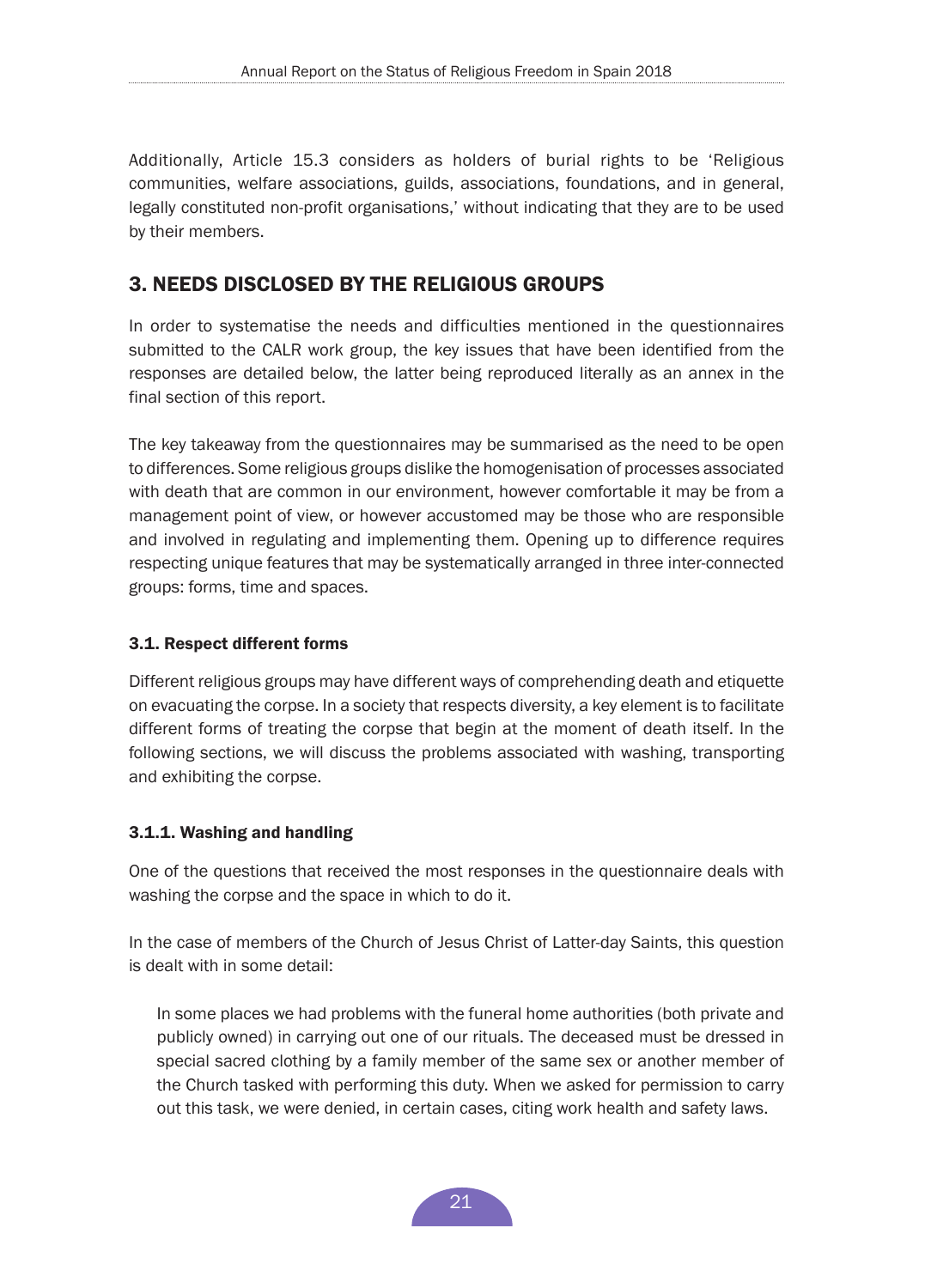<span id="page-21-0"></span>They suggest the following solution:

It would be useful if the people in charge of funeral services were aware of the needs of different religious groups in these matters. In our case, we only need to be allowed to dress the deceased's body in accordance with our customs, in a hall or any other space that the administration deems suitable or makes available for this type of act.

Followers of the Bahá'í Faith also highlight this issue and state that:

In the Bahá'í religion, it is desirable that the body of the deceased be washed, a task carried out by a family member or a person close to the deceased. This is difficult, as most funeral spaces have no space available for this washing.

They suggest the following solution in this regard:

Health personnel in funeral homes could be better educated in this regard so they can facilitate this process for family members. Support from the local authorities that occasionally provide this space is also helpful.

The Islamic Commission of Spain (CIE in Spanish) also draws attention to these problems or obstacles and highlights the lack of appropriate spaces for washing and dressing the corpse. They also add a general suggestion to this point, that when funeral homes receive a body and there are no family members to mention preferences in this regard, they should contact the religious community:

Lack of communication between funeral homes and religious communities regarding deceased persons without family members, for the correct preparation of the body according to Sharia law and others.

## 3.1.2. Transfer

Transporting the body involves the use of some type of receptacle to hold the body of the deceased person while transporting it. In this regard, the CIE mentions the problems faced by them due to the need to use a coffin in these matters:

Family members are forced to buy a coffin for the destination, and for transporting the body, although it is buried in a grave.

They suggest the following:

The body could be transported in other temporary containers and at the destination buried without the coffin, or in a coffin designed to make contact with the earth.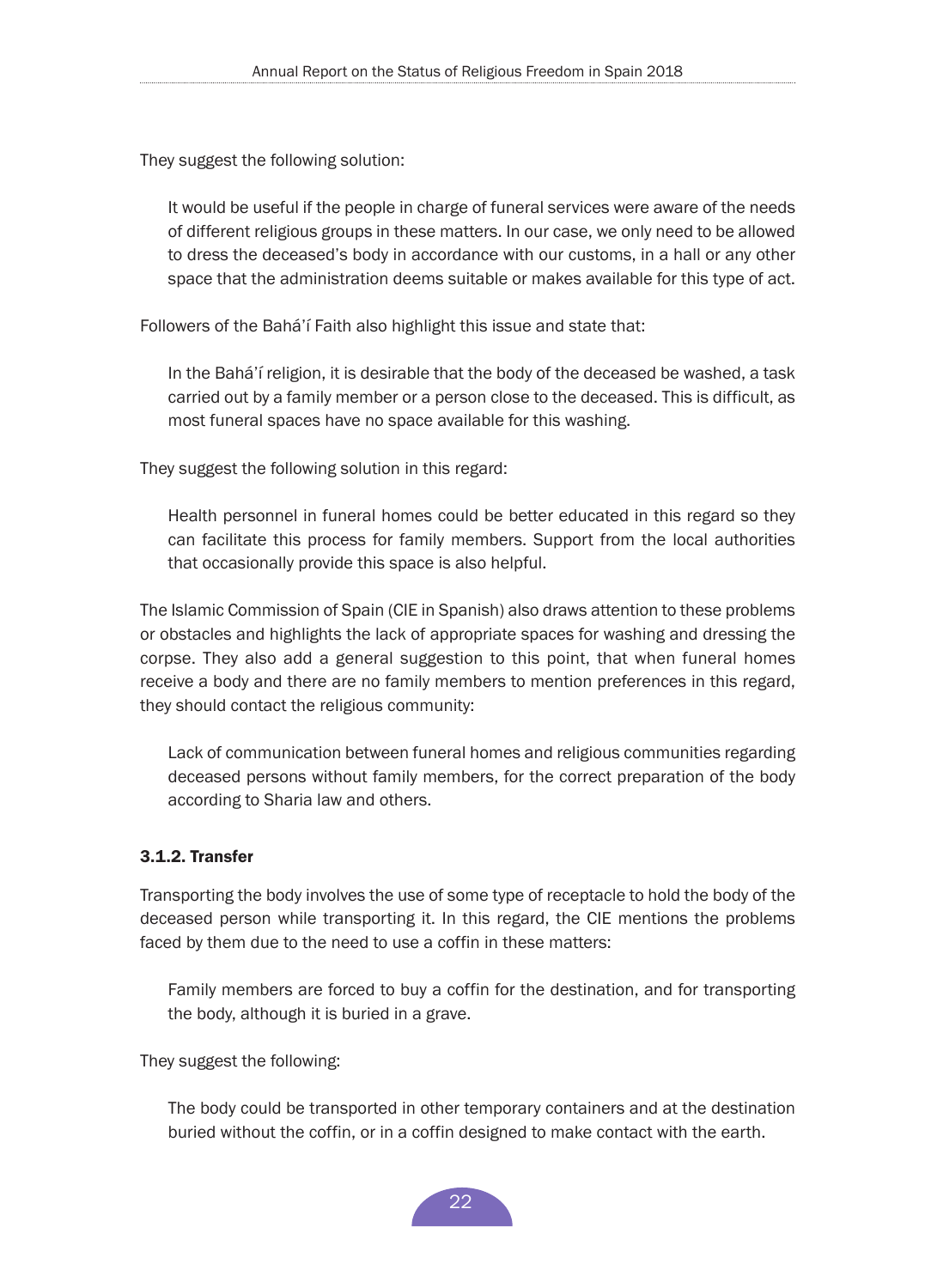<span id="page-22-0"></span>The central issue here, which will be dealt with in greater detail later in the section on spaces, given that it is linked to several religious groups, has to do with the final placement of the body. For Muslims, among others, the body should preferably be buried directly in the soil, which eliminates the need for a coffin, and therefore the family's expenditure on one. A second option, judged by the CIE as a necessary evil, would be to use a coffin that allows contact with the earth, provided it is designed to fulfil both functions, such as moveable panels which would allow the same coffin to be used for both purposes.

On this point, the opinion of the members of the Catholic Church is of interest. In general, the Catholic liturgy does not stipulate any particular practice regarding the preparation of the corpse – other than the respect due – or establish any time periods for its evacuation. Nevertheless, when it comes to transporting the body, it raises a question in the following terms:

With regard to transporting the body, the liturgical law makes no recommendations. However, it does stipulate, as a general funerary rule, a 'stop' in the parish church or another church. This stop is not made in big cities. In certain cases, mortuary law in the Autonomous Regions demands that the body be transported directly from the funeral home to the cemetery, thus denying the Catholic faithful their right to the *corpore insepulto* funeral Mass, that is to say, a funeral Mass within the church in the presence of the body, according to the traditions and customs of the Church.

The proposed solution would be to allow this stop inside the church, when requested by the deceased's family. In any case, this situation would not be habitual, but upon the family's request, which would permit a case-by-case response and one that respects the will of those involved.

## 3.1.3. Etiquette regarding viewing the dead person

During ceremonies and vigils where the body is present, some religions stipulate that it must be covered and neither the body nor any of its parts, such as the face, must be visible. On the other hand, others require the dead person to be exhibited. The inability to do so can become a cause for complaint. This is the stance taken by Christian Orthodox members in the questionnaire.

According to Orthodox tradition, the rituals surrounding the body must be celebrated with the coffin open. When holding this ritual in funeral homes, it appears there is no general rule, sometimes it is permitted, and sometimes denied.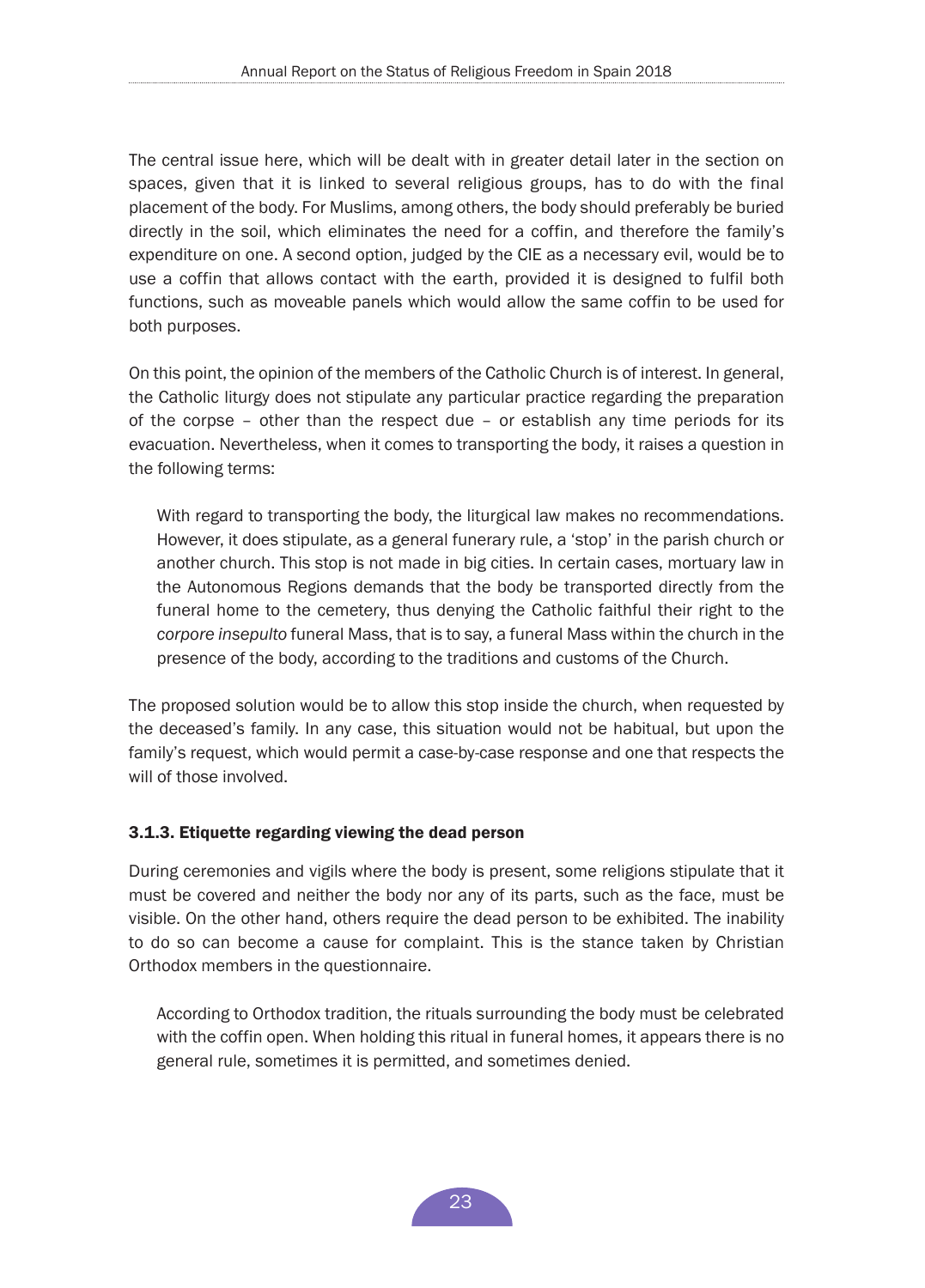<span id="page-23-0"></span>This issue is also raised in the response given by Hindu members, who are occasionally not allowed to open the coffin. They refer especially to the cremation, stating that it can be complicated to open the coffin in the crematorium for fulfilling the last rites.

Whether the corpse is visible or not is a question that can be easily solved by accepting the wishes of the family members and following the preferences of the deceased in accordance with their religious beliefs, without relying on the arbitrary will of the authorities of funeral homes, crematoria and cemeteries.

## 3.2. Respect different times

We now examine the question of time linked to two specific contexts, corpse evacuation times and that of final rest, as regards the concept of perpetual use of the grave.

## 3.2.1. Corpse evacuation times

While some religious groups underline the need for a rapid evacuation of the body, as ideally it should be done as soon as possible, in other cases, there may be longer periods, establishing intervals that are longer than the norm, or even extremely long time periods compared to the general norm, such as the maximum of 49 days laid down in Buddhism. In questionnaires, this issue has been dealt with from the perspective of Hinduism with a concrete example.

If I may speak from personal experience, ... the rules are not ... sensitive towards Hinduism. For example, my father died in Madrid on Wednesday at 14:00, and they ordered a waiting period of 24 hours, which we accepted. But on Thursday at 14:00, they said they couldn't transport my father's body (to Ceuta) as they did not carry out transfers after 14:00. We had to wait until Friday and bring him in a hearse until Algeciras and later, by ferry to Ceuta. We finally cremated his body on Saturday at 10:00, after he died on Wednesday. The time gaps were excessively long and our custom of cremating the body between 24 and 36 hours after death was not considered.

They suggest training and adopting protocols adjusted to different religious sensibilities.

A highlight in this regard is the example of Buddhism and how this issue was satisfactorily resolved from the perspective of a religion with very different funerary practices to those of Spain (and of the world outside Asia in general). The obstacles faced in the past, which arose from the need of most Buddhists to not handle the body or touch it as little as possible for three days, were resolved thanks to the protocol drafted by funerary services based on Buddhist tradition, and signed by the Buddhist federation and a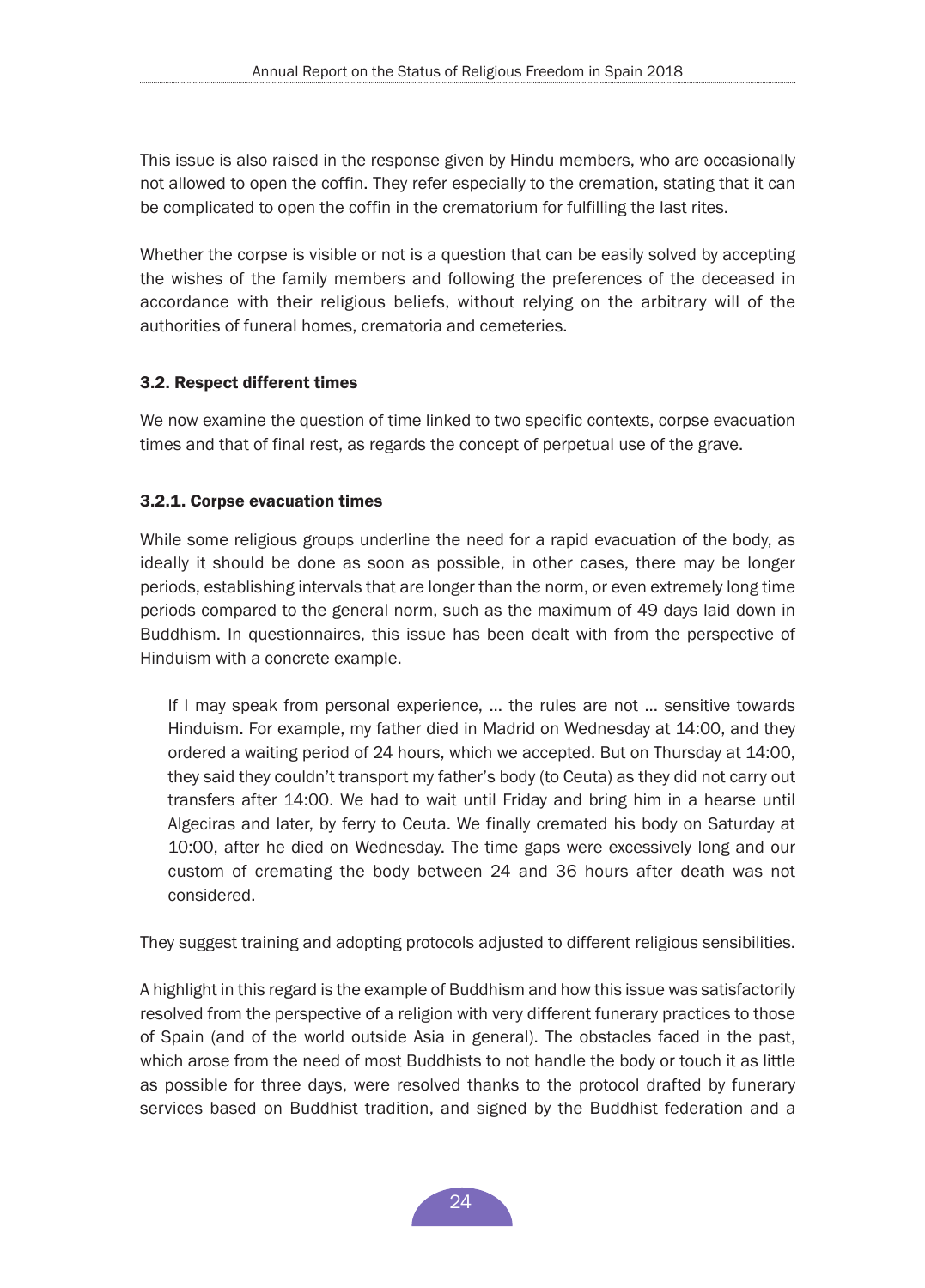funeral company in 2015 under the auspices of the Ministry of Justice. This is the Buddhist response to this issue in the questionnaire:

The traditional practices, especially those of the Tibetan schools, have been made possible thanks to the ministry's backing of the agreement signed with the PARCESA funeral company. This has made it possible to respect the system for treating corpses upon death.

With regard to other needs, a court order was required, which demonstrates how the law may successfully accommodate certain specific characteristics:

In some places (in the case of Madrid), it had been compulsory for a long time to inject formaldehyde in order to preserve the body for various days before incineration (more frequent than inhumation for Buddhists). This was an economically motivated requirement promoted by the Medical Association that was finally eliminated by legal means.

Therefore, the Buddhist example demonstrates that a clear protocol that allows funerary services to know about the needs and unique characteristics of religious groups helps provide them with more professional attention which focuses on diversity and is able to find ways to adequately comply with current regulations, while following the wishes expressed by the deceased in their wills, or by their family members.

The responses to the questionnaire advocate, in many cases, for the promotion of greater respect and better training of the professionals involved. In the case of Hinduism, the variability of responses that may be detected based on local contexts is highlighted. They state:

In Ceuta, ... where there has been a Hindu community of Indian origin for more than 100 years, there is a certain permissiveness or empathy on the part of the funeral home or crematorium. In other cities, where the Hindu community, whether Indian or Western, is small or more recent, they do not usually allow [lists problems that are faced].

Again, the proposed solution refers to the better training of funerary personnel on matters relating to other religions, as these funerary rituals are important to believers.

As we have seen, the Bahá'ís were also in favour of improved training of health personnel in funeral homes in this matter.

With regard to the availability of a clear protocol, the CIE's responses to the questionnaire state the following:

25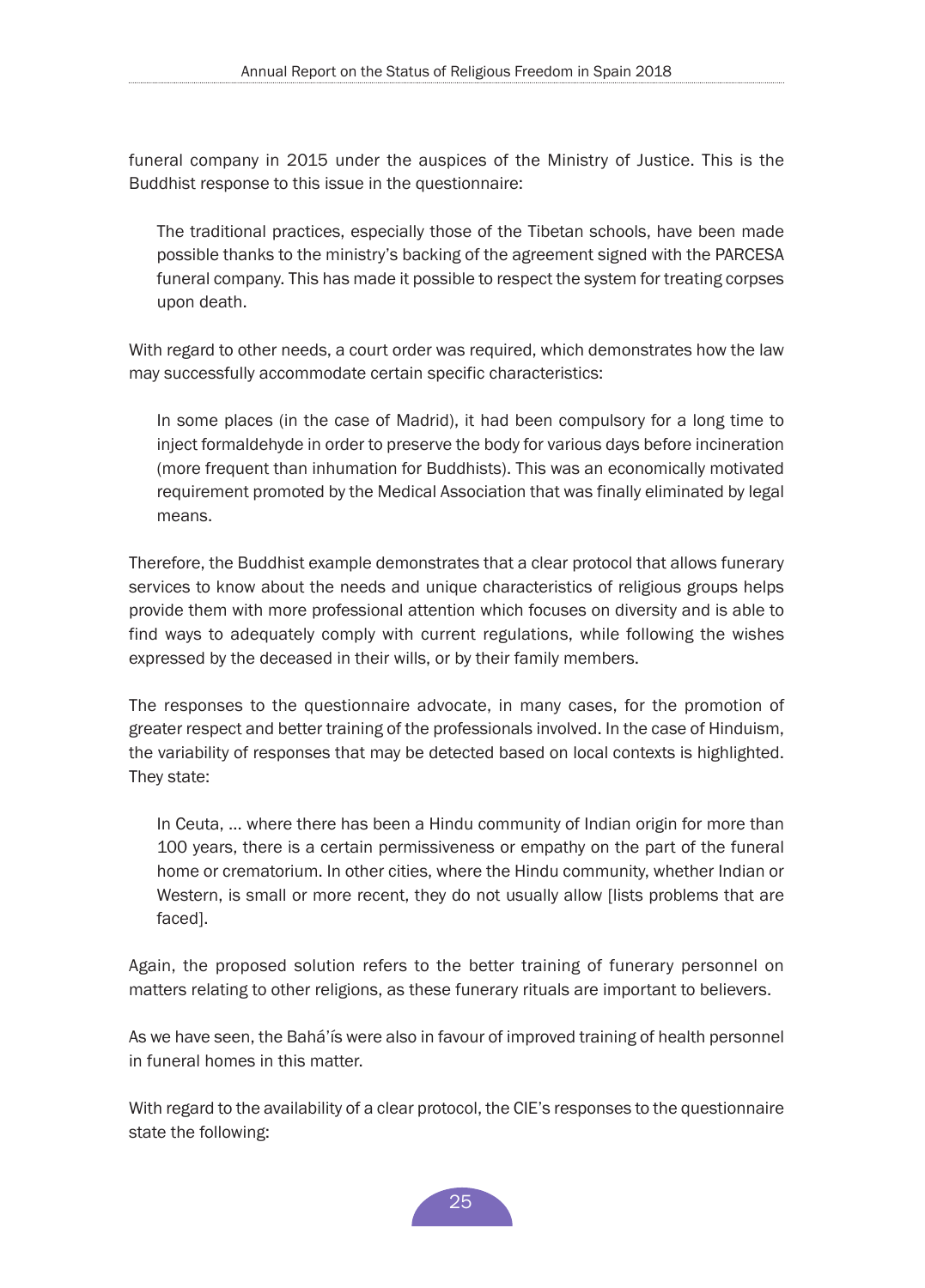<span id="page-25-0"></span>Religious diversity could be promoted in order to take into account and respect the religious convictions of the deceased and their family members, with [an] action protocol to contact the representatives of different religious communities and to request the aid of practitioners.

The Federation of Jewish Communities of Spain (FCJE in Spanish) also discusses the need to revise the 24-hour minimum waiting period before burial, as Jewish tradition requires it to be completed as soon as possible:

The need for a timely funeral – as soon as possible – is so important that even if there is only one person available to carry out the burial, they are obliged to execute it without further delay. The Zohar (sacred text consisting of various treatises analysing Biblical texts) explains that 'the soul remains in a state of anxiety and anguish until the body is buried, therefore, any delay exacerbates this state.'

This delay of 24 hours in the transfer and subsequent inhumation goes against their precepts and causes pain to the families, for which reason they propose its elimination in line with the example set by some ARs:

The 24-hour rule was eliminated in Aragón, the Pais Vasco, Andalucía and other regions, but it continues to be implemented in Madrid. The solution is simple: modify the law and unify criteria with the regions that have already eliminated it, allowing the Jewish community to decide the burial procedure according to their laws and traditions.

## 3.2.2. The issue of perpetuity

Given the growth of the Spanish population in general, a crucial question, and one that poses a problem in many municipalities, is that cemeteries are usually saturated and available space is limited, both for expanding existing cemeteries and for acquiring new land and building new ones. This is a topic that will be revisited when dealing with another aspect of spaces, the need posed by different religious groups for burials in earth, which require dedicating greater amounts of space for each body, as opposed to other options such as placing them in niches. But it must be noted that on this point, which is linked to the question of time, religious groups that demand the dead rest in the earth also seek that their location should not be modified other than under very exceptional circumstances. Therefore, they propose that the resting period in the burial space be perpetual, this perpetuity to be understood as a period without an end determined by human action.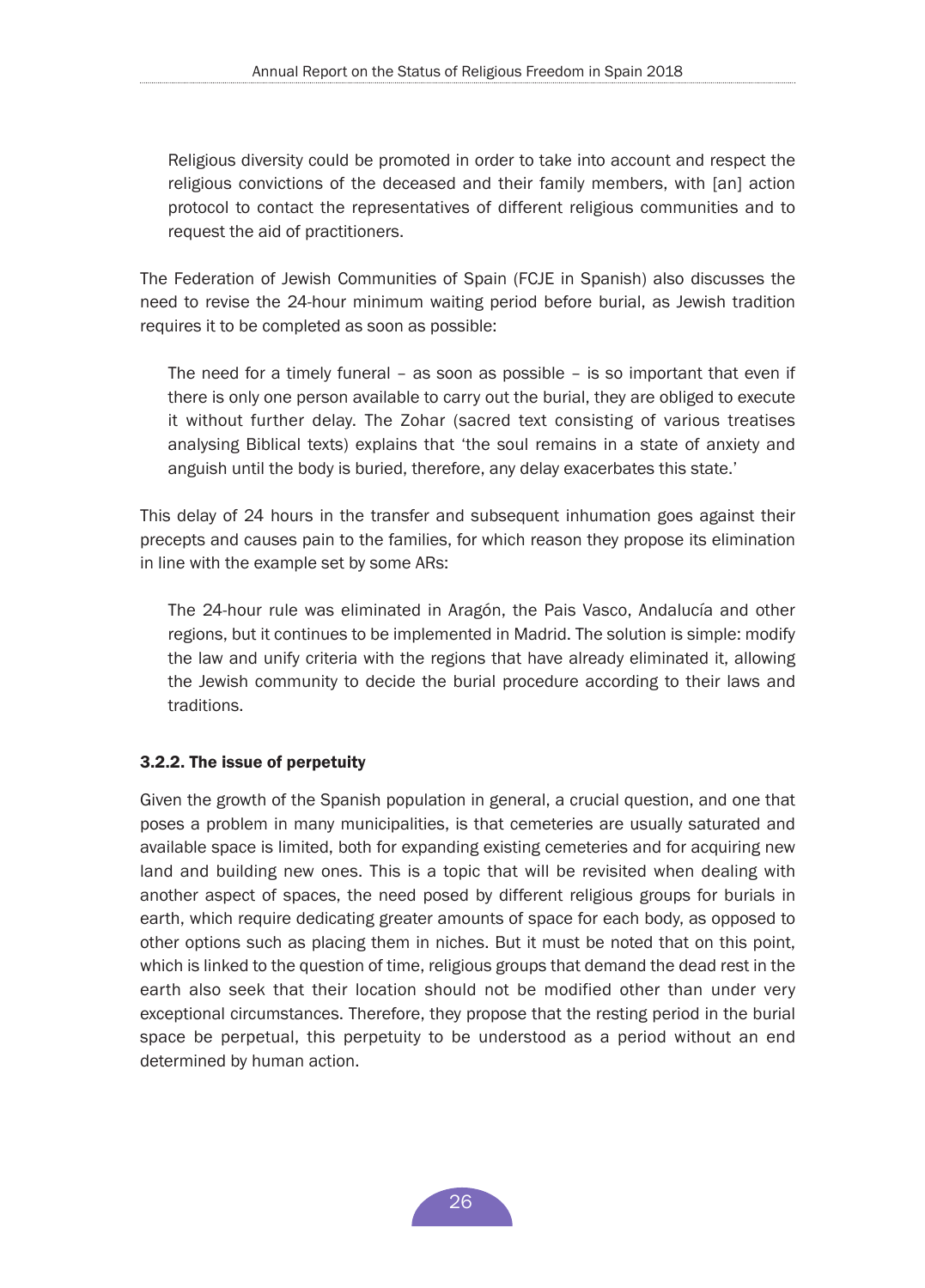<span id="page-26-0"></span>The Bahá'ís respond to this question in some detail in the questionnaire:

Another question is that it is impossible to acquire a tomb or niche forever. Even in cases of longer duration, ownership ends before 100 years and if there is no living family, the remains of the deceased are put in an ossuary or common grave, which is unsuitable in the Bahá'í religion (as is moving the body from its place).

With regard to the ownership of the tombs, it would be ideal if they could be acquired for an indefinite period of time, without having to move the body.

This is also an important issue for the FCJE, and they propose that:

There be an exemption (in perpetuity) to renew ownership, given how important it is for the Jewish community to maintain the burial. Although the family may not be able to deal with this issue, it becomes the responsibility of the region to prevent exhumation.

#### 3.3. Respect different spaces

The question of mortuary and funerary spaces appears to be the biggest problem faced by religious groups in Spain. The questionnaires demonstrate the difficulty of combining the need of different religious traditions with daily practice, marked by the Enlightenment agendas forcibly introduced in Spain by Charles III, which seek to promote hygienic spaces in the different stages of the death and corpse evacuation processes. Corpses are deemed to be susceptible to provoking public health problems and the spaces where they are handled, exhibited and located are sought to be isolated until the flesh is removed and the remains transformed into a state deemed harmless. This perspective on the dying process clashes with the beliefs of many religious groups for whom the body must be treated with a respect that is frequently incompatible with these models focusing on hygiene. Therefore, different religious groups demand spaces where asepsis does not present obstacles to holding ceremonies with the corpse, which may be attended by a large number of people. Additionally, mortuary and funerary spaces in Spain have adjusted to the ceremonial needs, given the importance of the Catholic Church, and have become endowed with many Christian connotations over the last two centuries, at the same time as Catholicism has accepted the dictates of the established model. We therefore have a double tension expressed by some religious models that deal with death differently from those that are usual in Spain within the last two centuries. They deem the available spaces too close to the Catholic model, and consequently, seek spaces and actions that they can claim as their own, although they may violate some that are established on the basis of hygiene in death.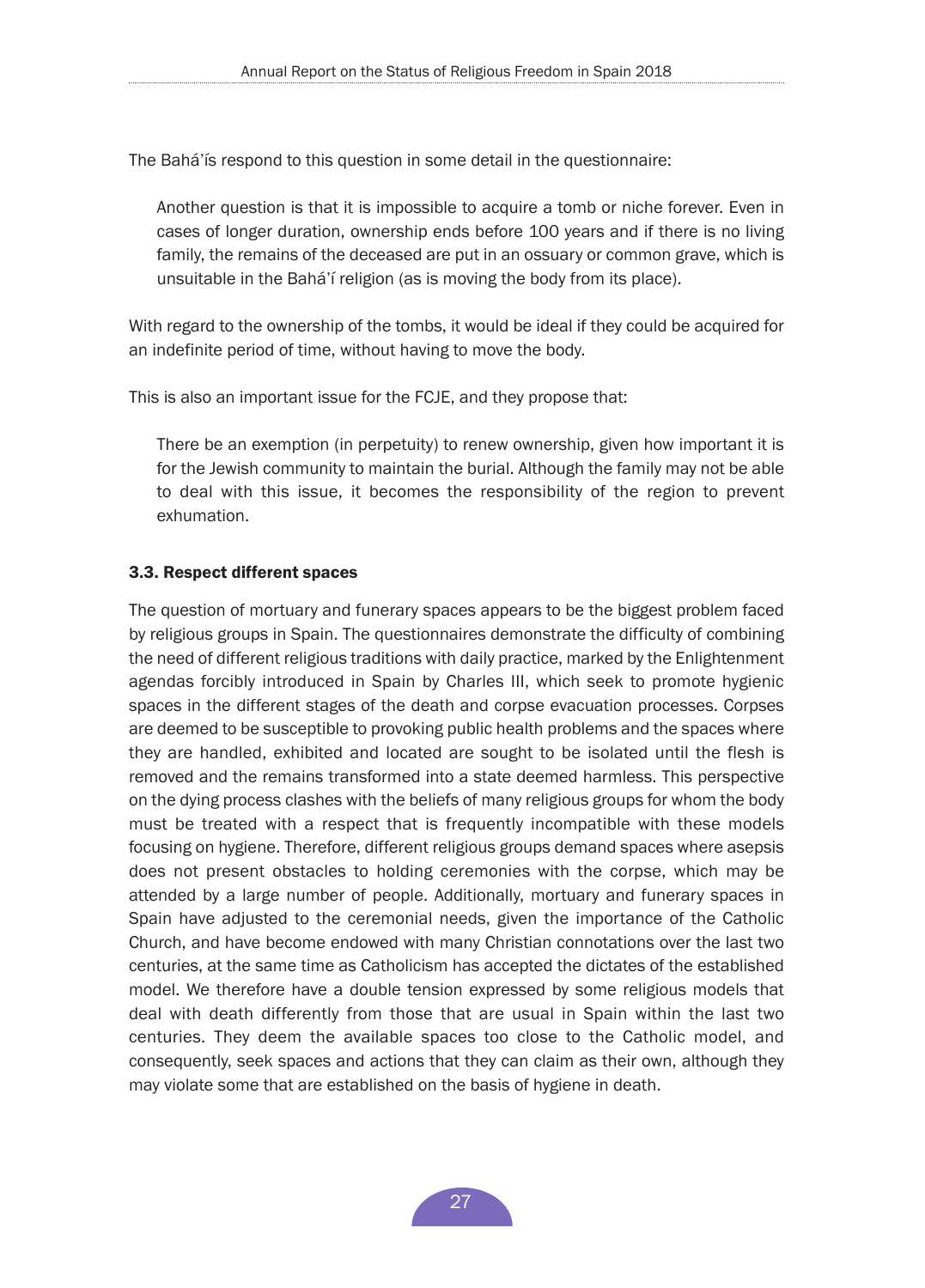#### <span id="page-27-0"></span>3.3.1. Spaces for funeral ceremonies

The first stumbling block lies in holding ceremonies in the spaces that are made available for funerary rituals and oratories.

The CIE expresses this clearly in two places in its response to the questionnaire:

Lack of appropriate spaces in cemeteries and funeral homes for holding funeral prayers for the Muslim deceased.

Funeral homes and cemeteries lack appropriate spaces for religious offices, such that they are held 'over each burial' ... if family members are available; when there is no family, the rituals are omitted.

The Federation of Evangelical Religious Entities of Spain (FEREDE in Spanish) provides an extensive systematic answer to the questionnaire, where they state that they have:

Difficulties or obstacles in the allocation of appropriate spaces to carry out our ceremonies in funeral homes and cemeteries.

Generally, Evangelical funerals are held in the funeral homes themselves, thus simple but adequate facilities are required (a chapel or spacious hall with seats and a sound system).

The difficulties linked to this section are presented schematically below:

- many funeral homes and cemeteries do not have multi-faith spaces or halls that may be used by all citizens, irrespective of their religious beliefs;
- funeral homes often have only one hall, a Catholic chapel with symbols belonging to that religion, where all funeral ceremonies must be held, regardless of the beliefs of those affected;
- occasionally we find that these Catholic chapels (which are the only spaces) are exclusively for the use of the Catholic Church by agreement and consecrated by a Catholic authority. For people of other faiths to use these spaces, they require the authorisation of the relevant priest of Catholic authority, should the latter be willing to grant it. Sometimes, Catholic authorities are unwilling to let the religious ceremonies of other faiths be held in these spaces. But even when they do agree, it is not fitting that permission has to be sought from Catholic authorities.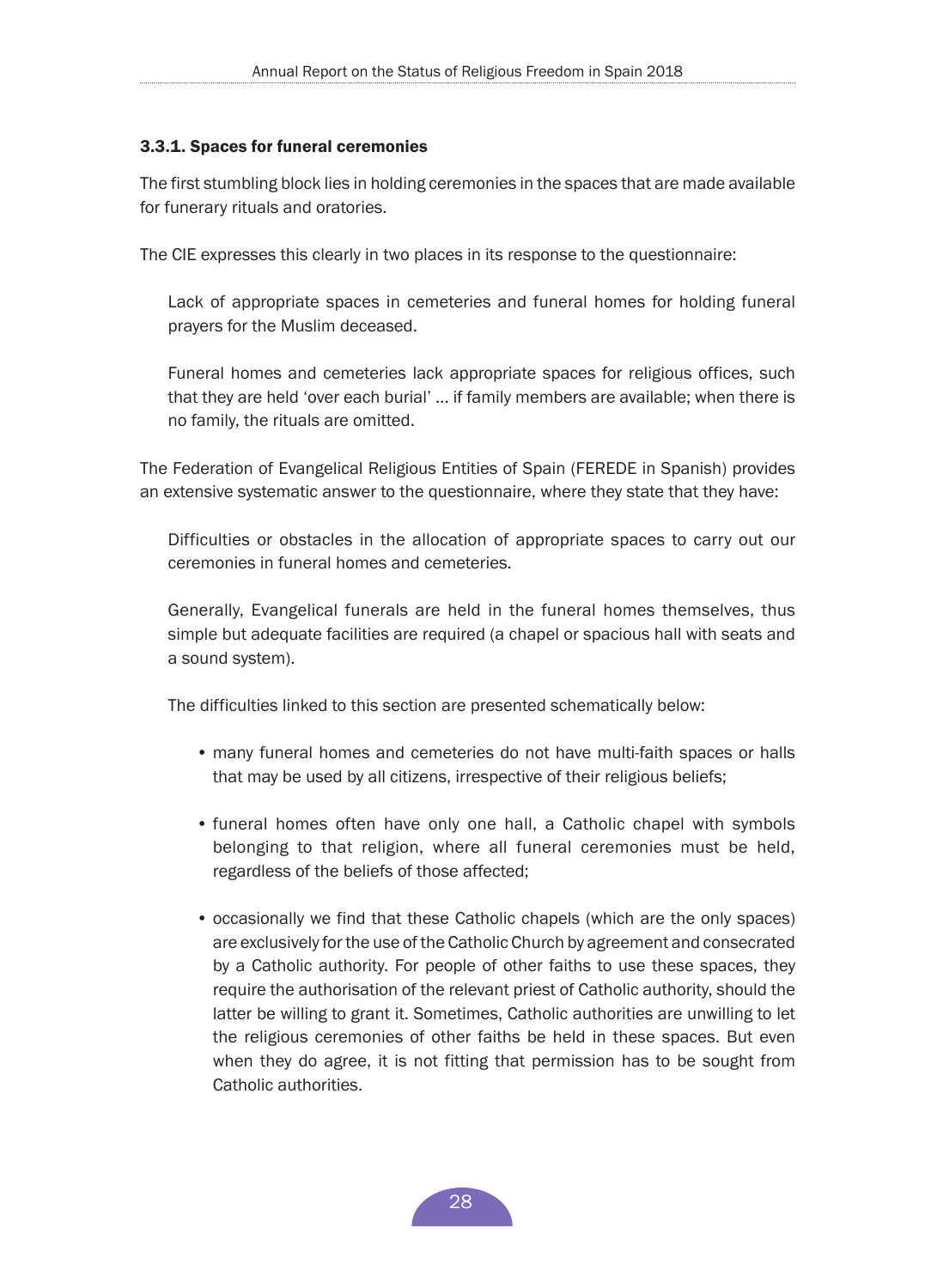And they make a general reflection which summarises their points of view:

Another common problem is that not only chapels but also funeral homes and cemeteries, are completely saturated with Catholic culture and tradition, the vestiges of a historically religious state. From crucifixes on the doors, inner and outer walls of funeral homes and cemeteries, to obituaries, in memoriam cards and other adornments, we encounter a clear religious content that is exclusively Catholic. We are not talking about eliminating religious imagery, which acquires a special significance in this type of acts and ceremonies, but of providing alternatives and possibilities to those of other beliefs or non-believers. We are talking about equipping these spaces from the point of view of diversity, plurality and equality, by fitting out multi-faith halls, etc.

They offer the following systematic solutions in their proposals:

- The Administration must guarantee the existence of multi-faith halls, with appropriate facilities and without fixed symbols of any particular religious group.
- In cases where a chapel is equipped for exclusively Catholic use, an additional space must be built with similar characteristics, to be used by other religious groups, or by citizens who do not profess any religion.
- To make a civil servant or worker of the centre responsible for the management of reserved spaces in funeral homes and cemeteries in order to ensure equal treatment and non-discrimination in the access to services and facilities, and never an authority figure of any religious group".

The responses above provide proof of the call for multi-faith spaces to be made available. In this regard, a work was published in 2011 by Fundación Pluralismo y Convivencia and approved by the interested religious groups under the heading of *Guía técnica para la implementación y gestión de espacios multiconfesionales* (Technical Guide for the Implementation and Management of Multi-faith Spaces). It suggests solutions for putting into motion these spaces, which are designed and managed from a neutral point of view and may be used not only by followers of different faiths but also by those who claim non-religious profiles in all their possible variants.

On the topic of spaces, Buddhists state that currently they have to adjust to non-specific spaces, pointing out that Buddhist practitioners have to make do with 'general' spaces, funeral homes and cemeteries.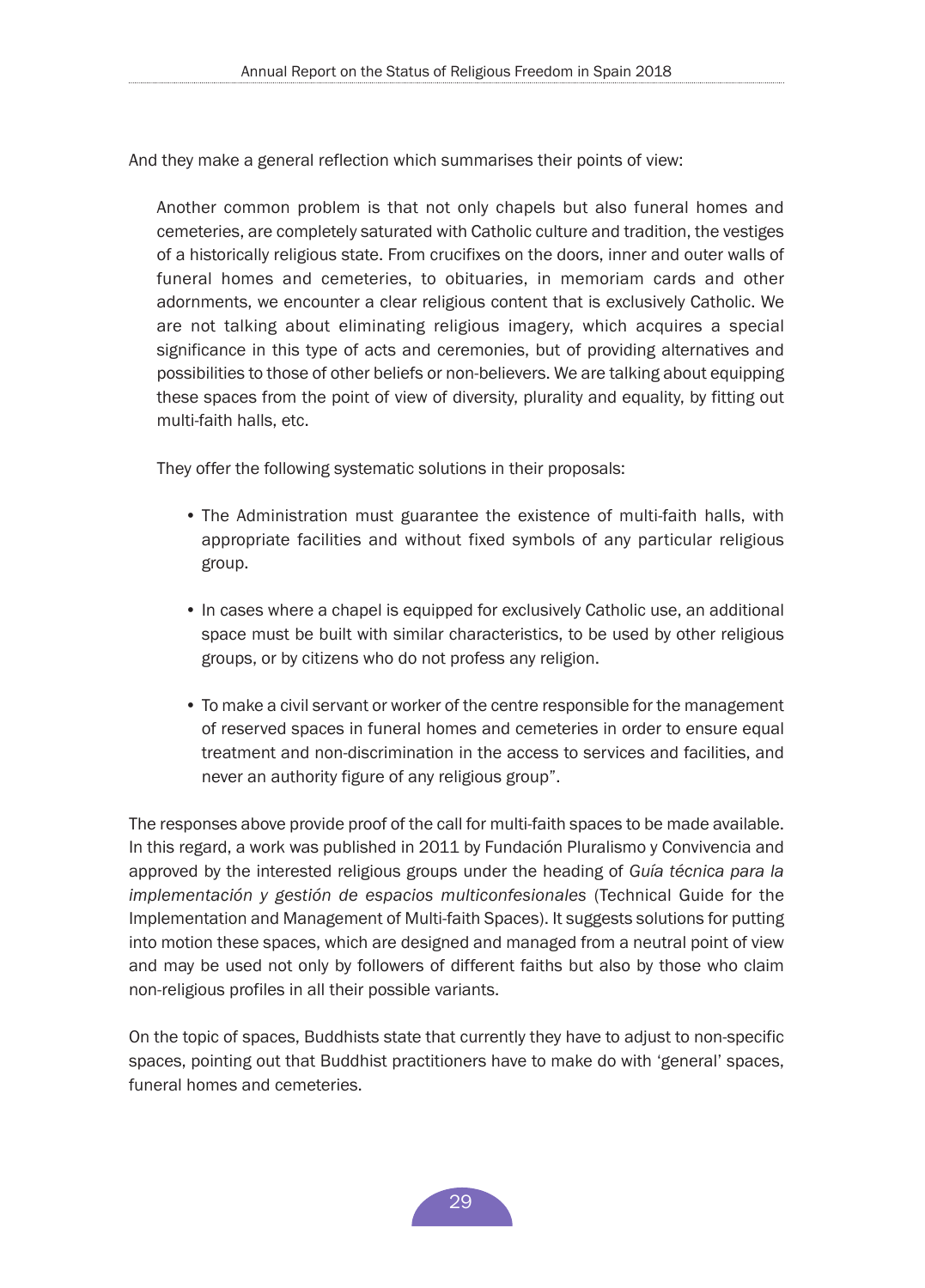<span id="page-29-0"></span>The response from the followers of Hinduism is as follows:

Where the Hindu community, whether Indian or Western, is small or of recent standing, it is usually not permitted ... to carry out the ritual in the hall of the funeral home, make use of the (Catholic) chapel to say a few words, and hold the final ritual before the cremation.

To which they add that it is especially complicated to carry out the ritual in the funeral home, give a sermon in the chapel (which is not Hindu) and finally, perform the last rites in the crematorium's oven, as expressed previously. For this reason, they ask that priests be allowed to carry out their task in the same way as other religious ministers.

This is a point that especially affects Hinduism in Spain. As no instruments for cooperation have been signed with the State, their situation is seen as discriminatory with regard to other religious groups that have signed cooperation agreements that provide greater general recognition of their specific characteristics, as opposed to the former.

While the representatives of the Catholic Church have not detected any widespread problems, they do point out some issues:

No problems have been detected in this regard. The prayers and rituals stipulated by the Catholic liturgy for the deceased can be performed both in funeral homes and in cemeteries. Nevertheless, a significant problem has been detected recently in some public funeral homes, especially in larger cities. Frequently, particularly when the celebration is held on a weekend and an ordained minister – priest or deacon – who can preside over the ritual is not easily available, funeral companies are offering families that seek a Catholic celebration an 'oration' – texts, discourses, prayer, etc.– conducted by one of their employees, composed by them and which occasionally appears, to the eyes of the Catholic faithful, to be the official prayer of the Catholic Church.

This problem raised by the Catholic Church again points to the already expressed need for the improved training of professionals, so that respecting the wishes of the deceased, their religious beliefs and the specific rituals of the different religious groups is the underlying principle of the entire funerary process.

## 3.3.2. Final resting spaces of corpses

One of the points on which religious models differ from the hygiene model is with regard to the final resting place of the body. We have already talked about the problem posed by transporting the body without a coffin, which is escalated when the body is sought to be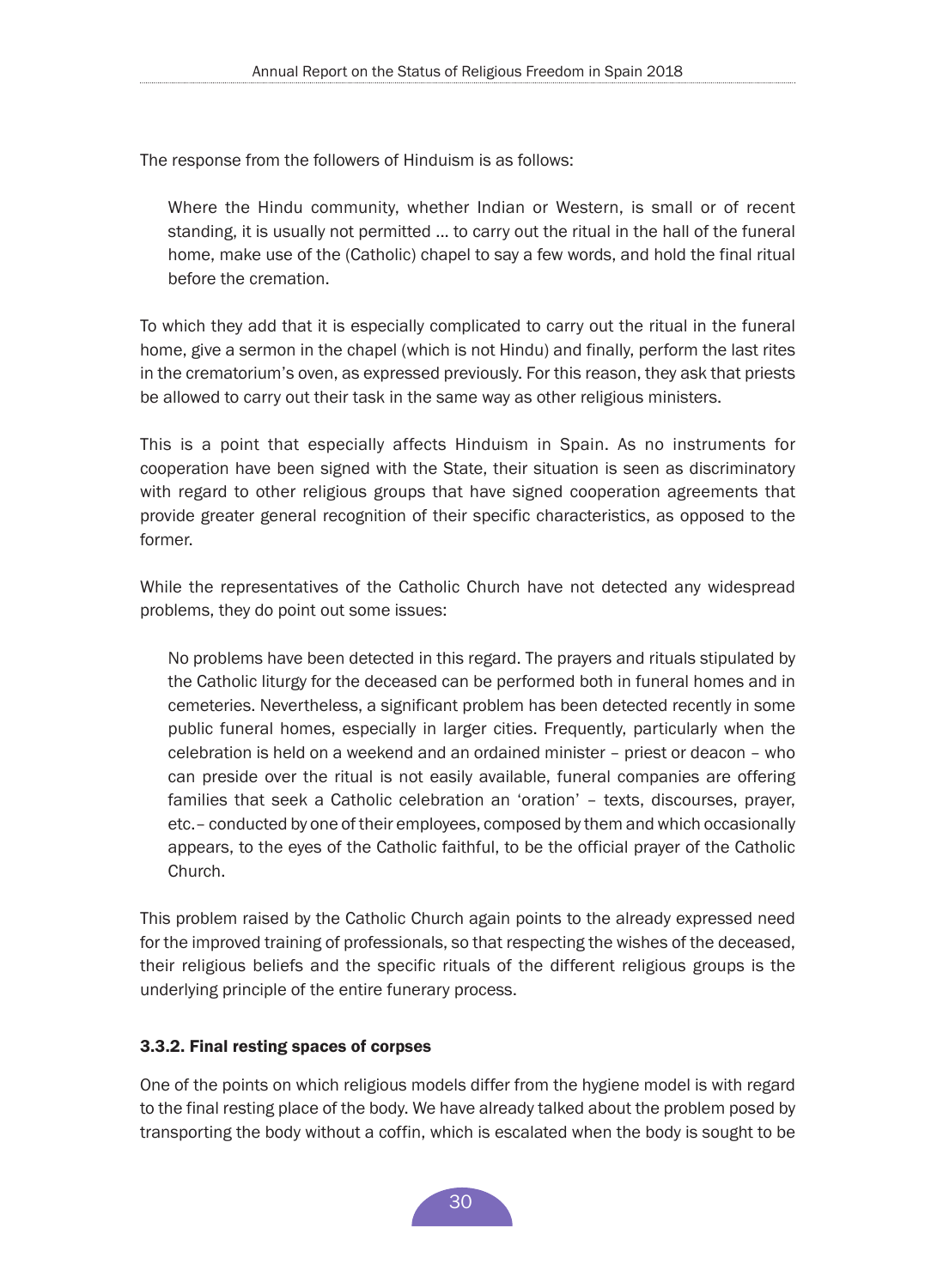buried in contact with the earth. It clashes with a hygiene-based practice that seeks to prevent the decomposing elements of the body from polluting the earth and groundwater, and is based on the precepts of modern and Enlightenment medicine, which seeks methods to isolate and control epidemics. The coffin is proposed as a protective barrier and in the case of long-distance transfers, it aims to seal in the signs of decomposition. This is contrary to what is proposed by some religious groups that seek to perform the burial as soon as possible and that the soil absorbs the body and fluids, which are considered to be essentially equal to the earth itself.

This the CIE's response to the questionnaire when it discloses that most cemeteries are unwilling to perform a burial without a coffin or to do so with one designed to let the body enter into contact with the earth. Additionally, they state that on occasion, and contrary to what is acceptable, the corpse is placed in a niche and when there are no family members, the rituals are omitted and the coffin is placed along with the corpse in a niche, without proper respect for the deceased.

They make the following suggestions:

Promote religious diversity to take into account the religious convictions of the deceased and their family members, ... and reform the Mortuary Sanitary Police Regulations to allow burials without coffins.

In another instance, they provide a specific solution with the proposal to reform:

the Mortuary Sanitary Police Regulations (Article 9 of State Decree 2263/1974, and regional decrees), permitting burials without coffins or with an adapted coffin to allow contact with the earth, or other type of container to transfer the corpse.

The FCJE points out that 'in Judaism, it is required practice to bury the body without a coffin and in direct contact with the earth' and is of the opinion that the possibility contemplated by some ARs of direct burial in the soil should be generalised:

The solution is simple: modify the law and unify criteria with the regions that have already eliminated it, and similar to those applied to other religious groups, allowing the Jewish community to decide the burial procedure according to their laws and traditions.

For the Bahá'í, inhumation in the earth itself is also important and they highlight the problem of space in cemeteries as an important factor to be noted:

"It is difficult to find cemeteries with space to bury in the earth, a requirement for followers of the Bahá'í Faith, owing to questions of availability in different regions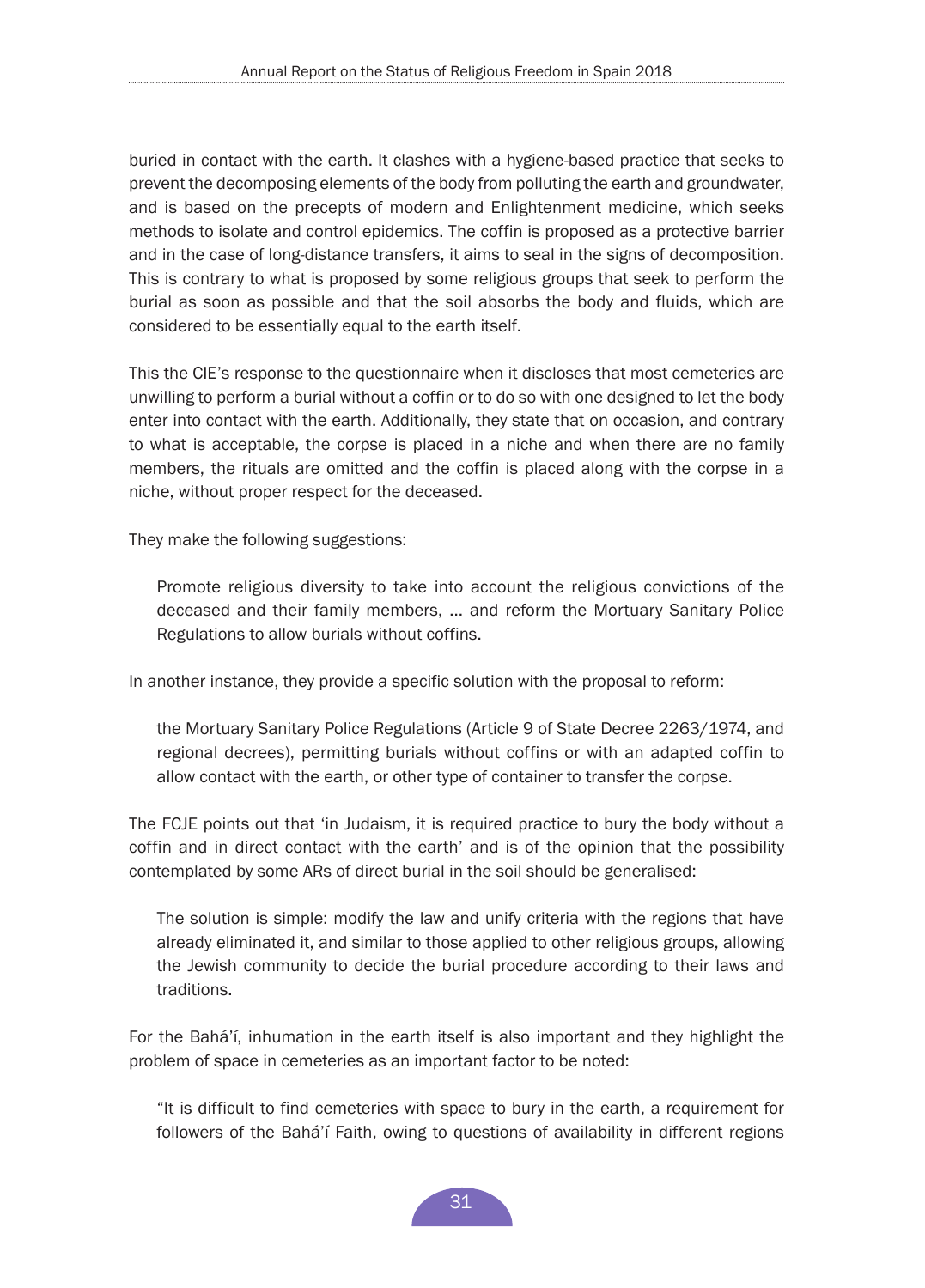<span id="page-31-0"></span>.... In some cases, the municipal authorities have made available a section of land from the municipal cemetery to the Bahá'í community so they may distribute the graves as they deem best, always complying with the existing regulations.

In the case of Orthodox Christians, using a coffin poses no problem, but placing it somewhere other than the earth is a problem. They state in the questionnaire:

Orthodox tradition dictates that the coffin must be buried in the ground. For some reason (different health regulations?), ... this can be performed in France or in Great Britain, but in Spain, it is practically impossible. The ideal solution would be to have a space where someone whose affiliation with the Orthodox Church is confirmed by the church's representatives may be buried according to our customs.

In the case of Hinduism, where the prescribed practice is cremation, we encounter a specific circumstance that is a good illustration of the time factor in relation to the presence of this religious group in our country, the openness in the past towards their rituals and the recent changes in their funerary practices and customs. In the past, the communities in Ceuta and Tenerife performed open-air cremations in crematoria adapted for this purpose, but which have fallen into disuse in recent years, and have been replaced by crematorium ovens. But this mode of cremation with wood and in the open air may be claimed as the most appropriate way to fulfil tradition and therefore revert the practice back to what was usual in the past. The responses to the questionnaire deal with this issue in the following manner:

There are only two Hindu open-air crematoria in Spain, one in Ceuta and one in Tenerife. There, the corpse may be cremated with wood as established by tradition. The crematorium in Ceuta has fallen into disuse, a section of the community does not wish to wait for the five or six hours that it takes for the body to be consumed, and others, seeing the terrible condition of the place, do not wish to perform the funeral there. In the end, both parties opt to use the city's electric crematorium, which is located in the Christian cemetery. In other cities in Spain, they use secular crematoria or Christian crematoria. This does not pose a problem, but they must be adapted for use in the specific cases of Hindu cremations (of Indian origin or other ethnicities).

They propose the following:

Improve protocols, train personnel. Create awareness among members of the Hindu communities in Spain that they should specify clearly in their will whether they wish to be cremated/incinerated in the traditional manner (with wood in the open air, where permitted) or in an electric crematorium.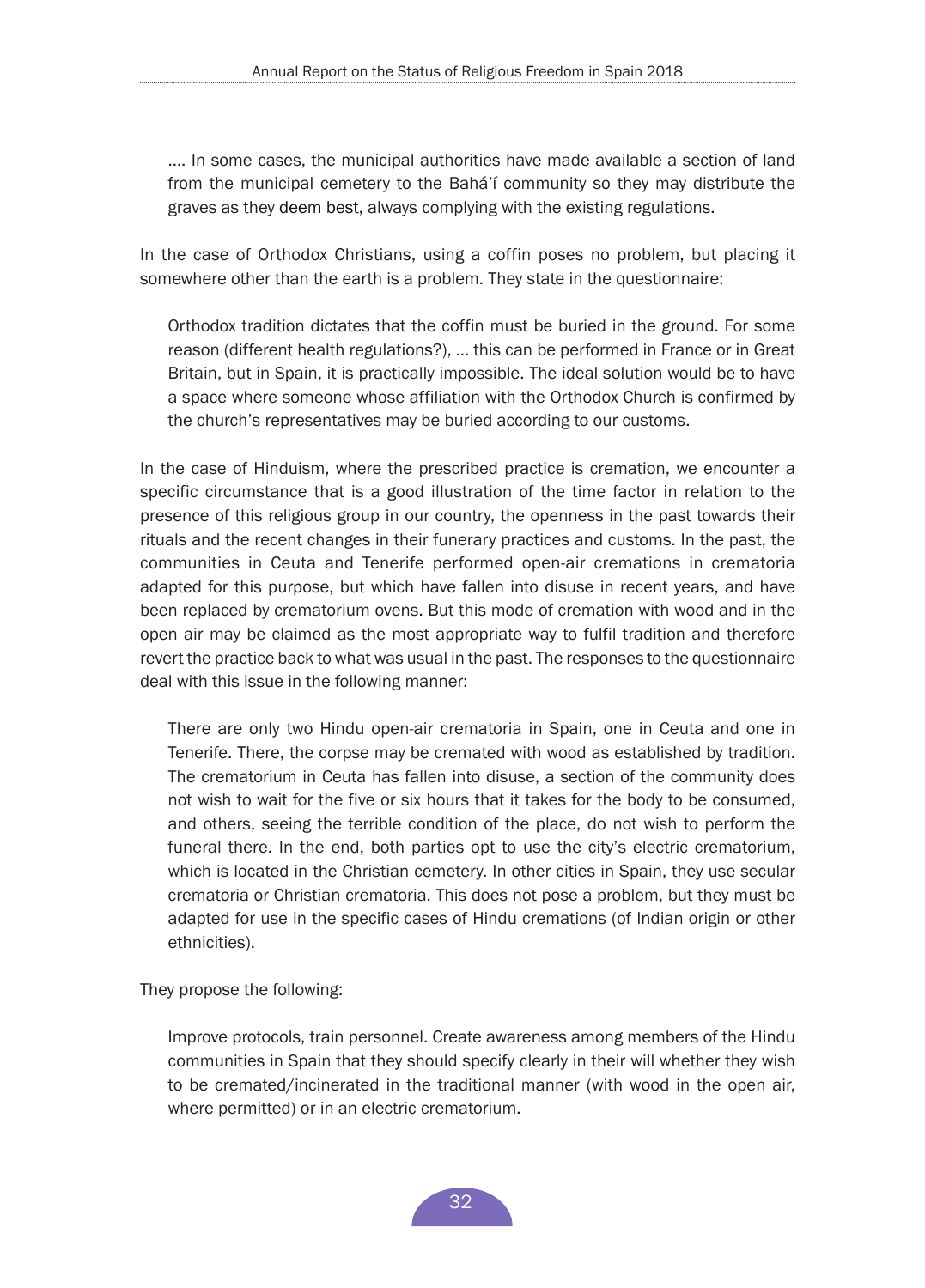<span id="page-32-0"></span>On the question of final resting spaces, the responses of Catholic representatives focus on the lack of difficulties in general for ensuring Canon Law is followed. This is their statement:

The Catholic liturgy states that the corpse must be interred in a cemetery – or in a part of it – consecrated for this purpose. As far as we know, there are no problems in this regard: the local authorities who are responsible for the management of municipal cemeteries allow the consecration of the cemetery – or its Catholic section – and in its absence, the grave is blessed, as stipulated in canon rules.

## 3.3.3. Orientations of graves

Along with burial in earth, these religious groups have requirements pertaining to the orientation of the graves.

The Bahá'ís speak of the problems associated with ensuring that the grave is directly in the ground, and the difficulty faced in making sure they face east.

For Muslims, the orientation of the body, reclining in the lateral position, is well defined, and they express their dissatisfaction that in most cemeteries, positioning the grave towards Mecca is not considered.

In the case of Judaism, the body must be placed with the head facing Jerusalem.

This must therefore be taken into account so that zones are established in cemeteries for this type of burials, where the orientation required by each religious group is respected.

## 3.3.4. Reserving spaces

The cooperation agreements signed in 1992 with the Jewish and Muslim communities include, as we have mentioned before, the right to assign the plots reserved for Jewish or Muslim burial in municipal cemeteries, as well as to own private cemeteries, subject to the provisions of local government laws and health regulations.

In their response to the questionnaire, the CIE reiterates this provision and states that the number of said spaces must be increased, always within the scope of the law, as the current ones in our country are quite insufficient to meet demands. According to them, it is necessary to implement

fulfilment of the cooperation agreements on the right to 'assign plots reserved for Islamic burials in municipal cemeteries' (Article 2.5), ... taking into account the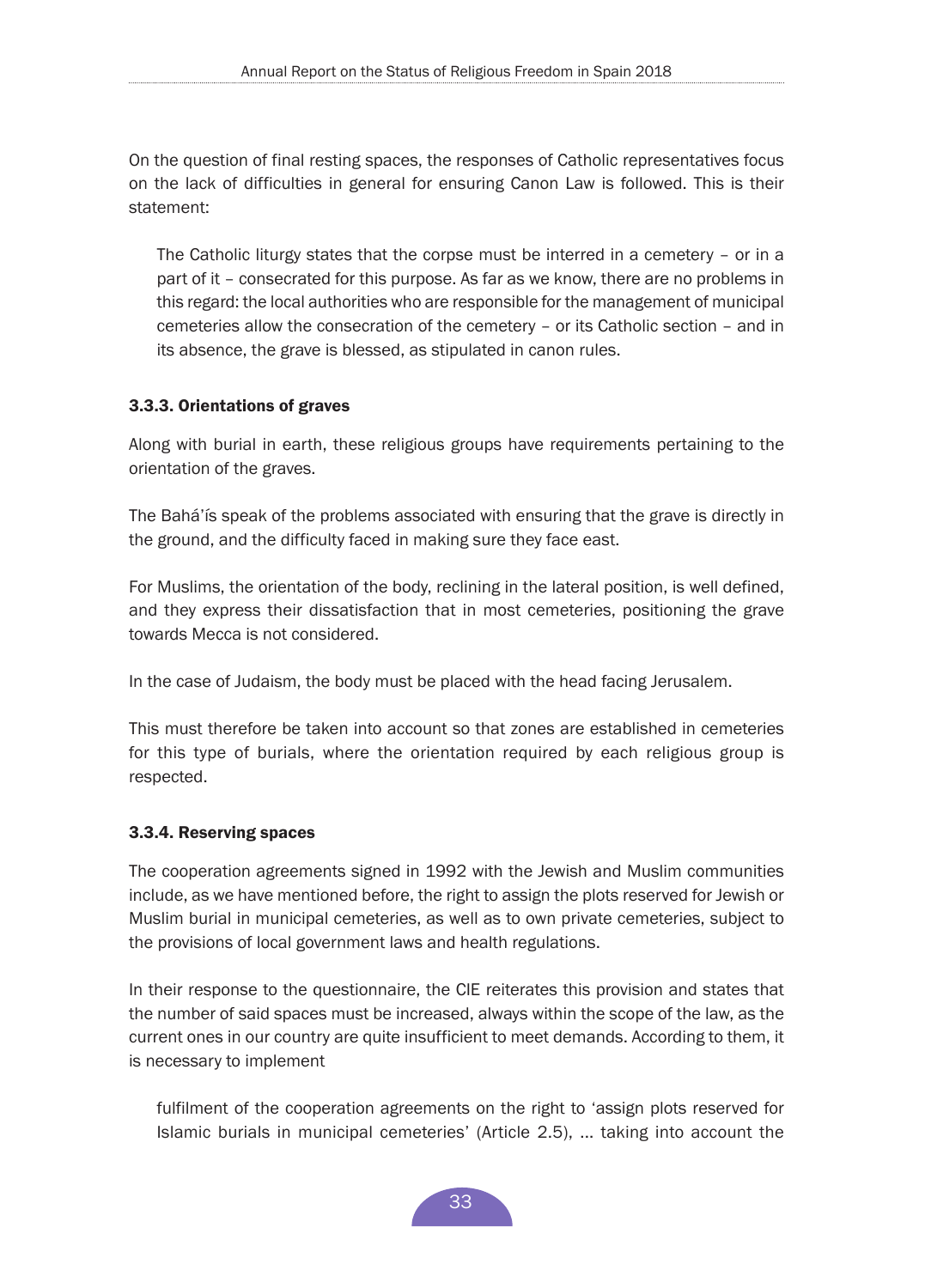<span id="page-33-0"></span>compatibility of the existence of reserved plots and places of worship with the communication with the rest of the cemetery and 'the principle of non-discrimination,' both in cemeteries and in funerary services.

They point out that as of 2019, there are only 35 cemeteries or Muslim plots in 8,131 Spanish municipalities.

The response of the Buddhists to the questionnaire appears to suggest an interest in availing, these specific spaces, although they continue to stress that most of their followers practice incineration:

Neither in this, nor in any other aspect, are there specific rules for Buddhists in Spain ... And there are no regulatory instruments for creating specific places, both cemeteries and funeral homes, for Buddhists.

According to the Bahá'ís, the solution to orienting their tombs and their dead to be interred in the ground in perpetuity would be to allow spaces in cemeteries where the Bahá'ís could fulfil these requirements.

## 3.3.5. The issue of historical cemeteries and caring for the spaces

Linked to the question of reserved spaces is the specific problem of historical cemeteries. The responses of two religious groups to the questionnaires highlight specific cases that show a lack of sensitivity towards this question of heritage. The CIE recalls a concrete case:

The City Council of A Coruña, upon request, closed down the Muslim military cemetery and transferred the remains to the municipal cemetery, without notifying the religious community and without burying them according to Sharia law, which demonstrates a lack of respect towards the deceased. There is a general lack of sensitiveness and respect towards religious beliefs that refuses to fulfil the religious traditions of Islam and other religious groups.

FEREDE looks at the issue from a general perspective, considering that Evangelical or Protestant cemeteries are unprotected in Spain.

These cemeteries not only have a religious value but also a historical value. For many years, Evangelicals or Protestants were denied burial in Catholic cemeteries. This fact, linked to the lack of civil cemeteries, resulted, after a long struggle, in the construction of Evangelical cemeteries in different municipalities in our country. These cemeteries were funded, even built, by the Evangelical population in the area, in spite of their limited means. Currently, in some municipalities, far from protecting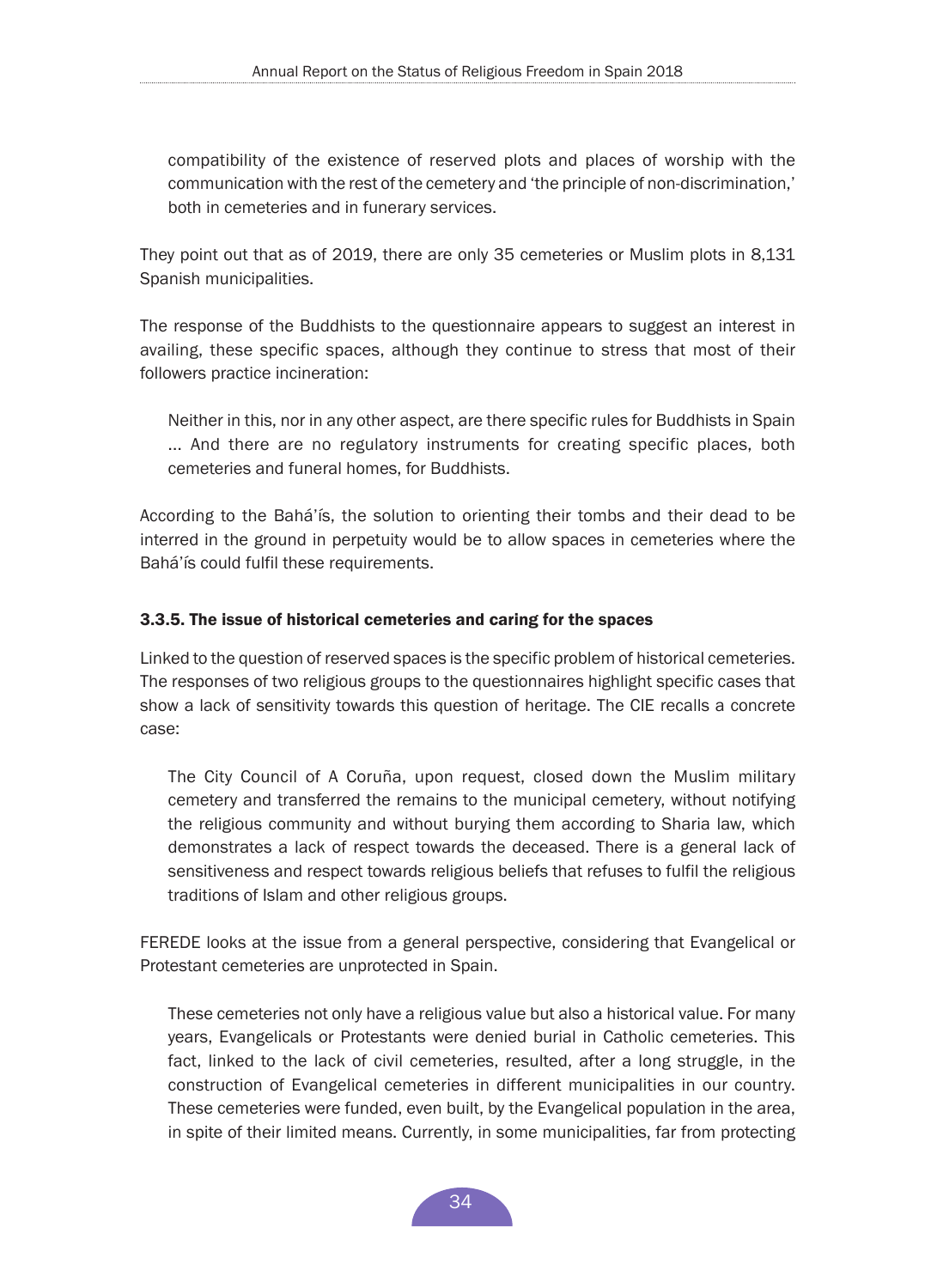the existence and history of these cemeteries, their maintenance has been reduced, even going as far as to remove ownership from the Evangelical churches or communities who built and maintained them from the very beginning without any type of public aid.

One example is the Evangelical Cemetery of Ares, in A Coruña. This cemetery was built in the late 1920s by the local Protestant community, when they were denied the right to bury their followers in the Catholic and civil cemetery of the municipality. In 1946, during Franco's dictatorship, the local parish priest managed to have the ownership of the cemetery withdrawn and made over to the Catholic Church. In 1961, it was registered as city property, without informing the Evangelical community until the 1990s. In spite of the numerous petitions and testimonials from citizens proving the cemetery's origin, it is still municipal property and no recognition has been given to the work carried out by Protestants in this municipality.

The following solution has been proposed in this regard:

Existing Evangelical cemeteries must be duly respected and protected, as they possess constitutional and historical value, and those that were taken away from Protestant churches or communities, be returned to their original owners. A similar treatment must be given to public cemeteries with an Evangelical section in order to guarantee their adequate maintenance and historical value.

The FCJE expresses in detail its preoccupation regarding the conservation and memory of historic cemeteries, as well as the recovery of medieval necropolises and the exhumation of remains which violates their religious precepts. To this end, they provide a protocol on these issues, which was presented to the Ministry of Justice by the Federation in 2007, in which they propose:

- 'Given the great historical value of medieval Jewish cemeteries, and the importance of preserving and respecting historical memory, it requests city councils to place a marker at the site where the Jewish cemetery was located ... and to designate it as a place of local historical interest.'
- The FCJE's participation when the remains of medieval Jewish necropolises are found, for their reburial in the Jewish tradition, if it is considered advisable to transfer them to a nearby Jewish cemetery or when it is decided to maintain them in the same place, to consecrate the area as a Jewish cemetery if it fulfils or can fulfil with some adaptation 'the *Halakha* requirements and ancient Jewish tradition.'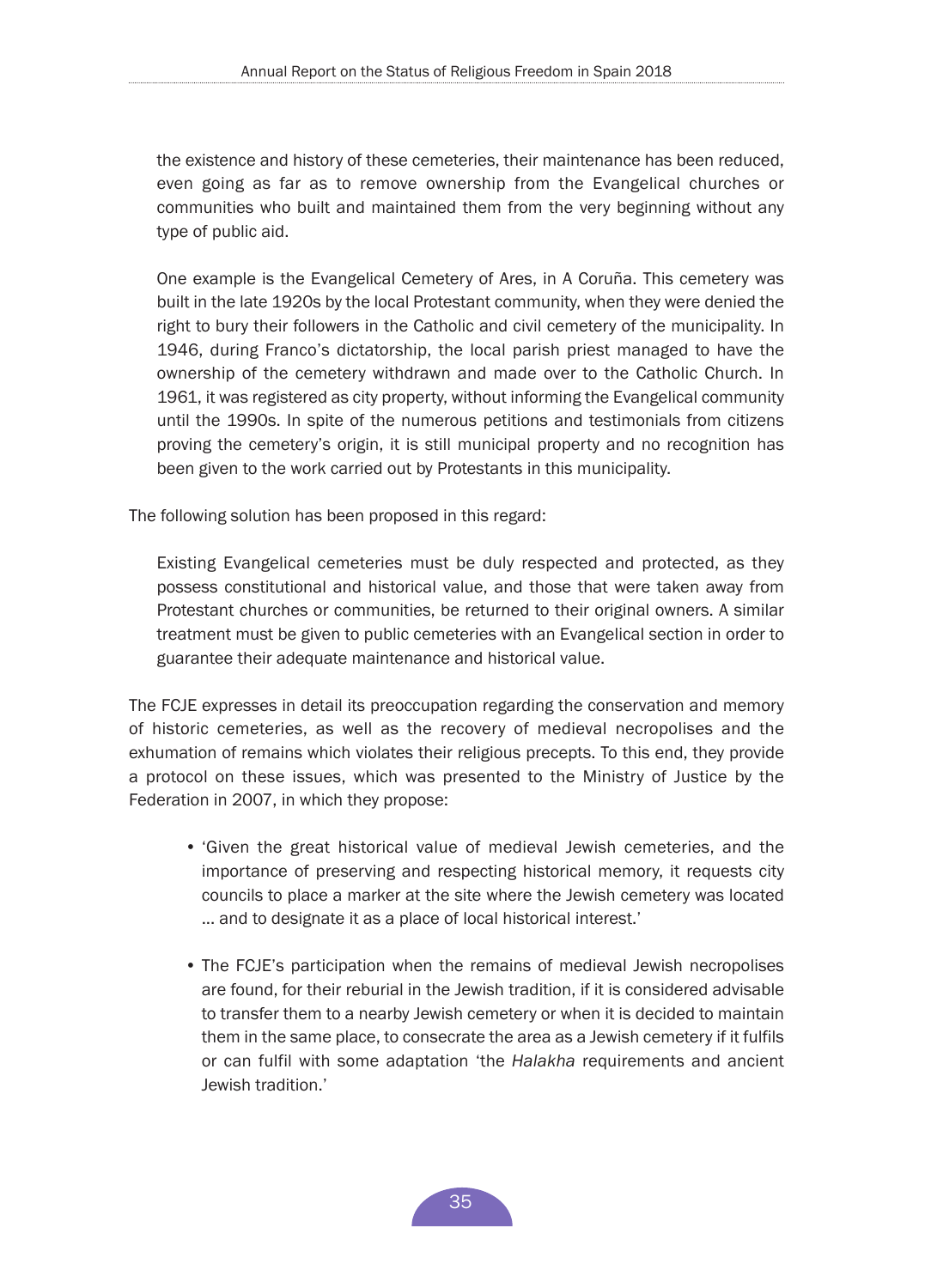<span id="page-35-0"></span>Respect for the historical value of the cemetery as cultural heritage leads us to another important question, which is the respect owed to cemeteries as places of a specific sacred nature, and vandalism and attacks on cemeteries aimed at desecrating or destroying graves. This preoccupation is reiterated in the questionnaire sent to the Catholic Church:

On another issue, the Catholic Church reiterates its preoccupation, declared in the Annual Report on the Status of Religious Freedom in Spain: 2017, published in 2018 by the Ministry of Justice, where the Catholic Church's response on funerary spaces may be read, repeating: 'There are no special problems regarding activity in cemeteries and burials, but there is ongoing concern regarding the initiative to remove Catholic symbols from the cemeteries. Several attacks and thefts of religious symbols and crucifixes in cemeteries have been detected (Jaén, Rivas Vaciamadrid).'

In Spain, the forms, times and spaces associated with death, owing to the participants' differences in comprehending and experiencing them, pose real challenges when attempting to accommodate religious plurality, as well as non-religious approaches. While funerary and burial practices proposed from these sentiments may be new and completely different from that which has been habitually practised in this country, it must be recognised that they are held in other countries and are allowed by the law, regulations and public health rules, as well as the rules of mortuary services in the Regions of Andalucía and Valencia. In this globalised world we live in, an open attitude towards different needs, especially in an area as sensitive as death, may be very beneficial. As expressed in the responses to the questionnaires, implementing protocols that are clear, respectful of diversity and underpinned by the training of professionals who must attend to these requirements, can only result in a better consolidation of this harmonious co-existence derived from mutual respect.

# 4. CONCLUSIONS AND PROPOSALS

Based on all the above, the most evident conclusion is that there is scant attention paid to religious diversity in the regulatory framework which affects the right to receive decent burial without religious discrimination. And it is therefore insufficient to attend to the needs expressed by the religious groups. If we link these needs and difficulties expressed in the questionnaires sent to the religious groups to the applicable legislation, especially with the limits set by public order, of which public health is a part, we can make certain proposals for better ensuring the right to a decent burial without religious discrimination.

ONE. In order to attend to religious diversity, it is necessary to learn about it. This implies being aware that we are dealing with the exercise of a fundamental right that is dealt with and has certain limits according to the Organic Law on Religious Freedom which must be taken into account by both regional government regulations and municipal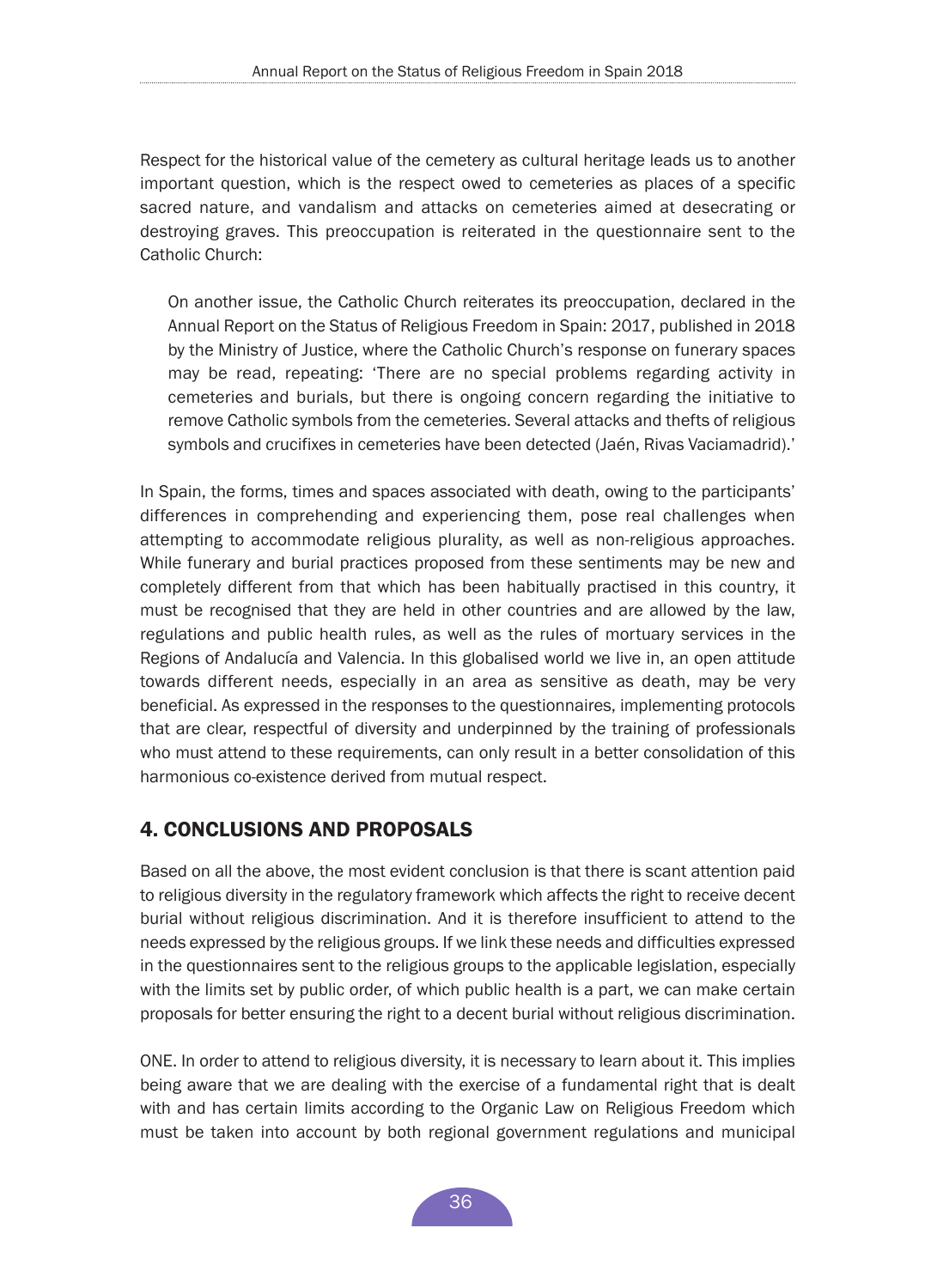regulations, the latter being those that are ultimately responsible for the effective exercise of this right. For this reason, administrations must promote:

- a. Participation and discussions with the religious groups in order to learn about the requirements at the time of death for fulfilling beliefs and in order to analyse what is an apt response and how they may be accommodated.
- b. Training funerary management personnel, both municipal and private companies, in the greater sensitiveness and knowledge required to face situations or demands made by believers and non-believers alike. This requires the creation of a protocol which provides said personnel with the necessary information on the requirements of different religious groups, including those expressed in this report.
- c. The specific requests linked to the beliefs of the deceased person should be expressly mentioned in their will, or when purchasing funeral insurance, with precise instructions on topics related to their place of interment and religious beliefs. In the absence of instructions from the deceased, the wishes of their family members or legal representatives must be followed, without asking the funeral companies to contact religious communities if there is no such express requirement.

TWO. With regard to the washing, dressing or viewing of the body during the vigil period, there should be no particular obstacles to performing them according to religious rules. The concession granted to funeral companies by city councils must account, within their user service protocols, for this possibility, keeping in mind procedures that are compatible with the functioning of the service in general, and with health prescriptions in particular.

THREE. The possibility of performing religious ceremonies during transportation for funerals must be provided for, as is the case in some Autonomous Regions mentioned in this report, such as the Islas Baleares, the Islas Canarias, Cantabria, Cataluña and Castilla-La Mancha.

FOUR. Even when different religious traditions dictate that burial be carried out as soon as possible, there does not appear to be a serious problem from the religious point of view in adapting this rule to the general rules that stipulate a waiting period of twenty-four hours after death. Nevertheless, there are regional government regulations that do not call for this waiting period, making it possible to perform the funeral earlier. The problem occurs when the waiting period is extended due to bureaucratic reasons, especially when the body may be transported only after this period has passed.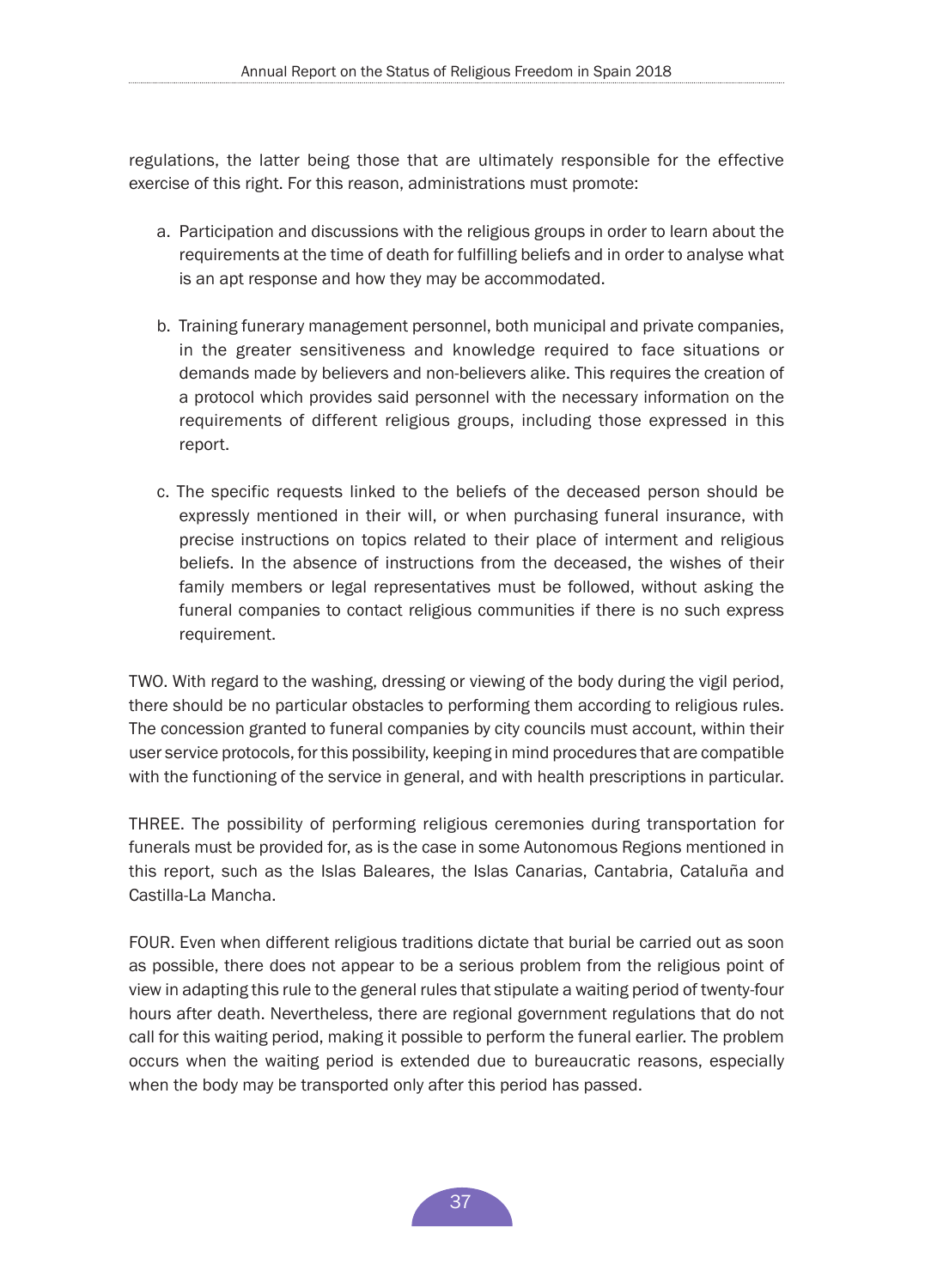It is possible to extend the time for burial under current regulations, given certain conditions for preserving the body. In this case, the agreement signed by the Federation of Buddhist Communities of Spain with a prominent funeral company may be an example of collaboration that acknowledges and responds to the unique characteristics of religious groups which cannot be backed by general regulations.

FIVE. Generally, there is only a Catholic chapel for holding religious rituals and ceremonies in funeral homes and cemeteries. Other religious groups have unanimously cited this as a problem as there are no other available spaces, or permission to use the chapel is denied as it is consecrated and governed by the ecclesiastical authorities who decide if it may be used by other religious groups, without being obliged to grant permission.

The administrations responsible must respond differently to this situation, as it affects both believers and non-believers who claim the right to perform actions bidding farewell to the deceased which may or may not be linked to religious rituals and liturgies. If the existence of a Catholic chapel prevents its use by other believers for religious reasons, suitable spaces must be made available for ceremonies by any religion or group with philosophical, spiritual or ideological convictions.

Additionally, funeral groups must respect religious rituals and not assume the functions of ministers of faith or religious practitioners in their absence.

SIX. With regard to burial in contact with the earth, without a coffin or in one adapted to permit said contact, regulations such as those in Ceuta, Melilla, Andalucía and the Region of Valencia, or in the current draft bill in Castilla y León, suggest that within the limits imposed by public health on certain corpses and compliance with the guarantees established by local administrations, this exception to the general rule on the use of coffins for burial or the use of one that allows direct contact with the earth, should be permitted.

SEVEN. The most important question for some minorities is the possibility of reserving land in municipal cemeteries for burials, which would make it easy for them to fulfil special requirements such as the orientation of the graves. This reservation is covered in the cooperation agreements with the Federation of Jewish Entities of Spain and with the Islamic Commission of Spain, and as we have seen, some city councils have foreseen this circumstance in their ordinances. However, this is not common practice and large cities lack spaces for these burials, as in the case of the Muslim population, where the significant increase in demand has created a serious problem.

In the regard, the proposals made by the *Guide to Managing Religious Diversity in Cemeteries and Funerary Services* appear to us to be valid and in keeping with the needs expressed by the religious groups. We especially highlight the following: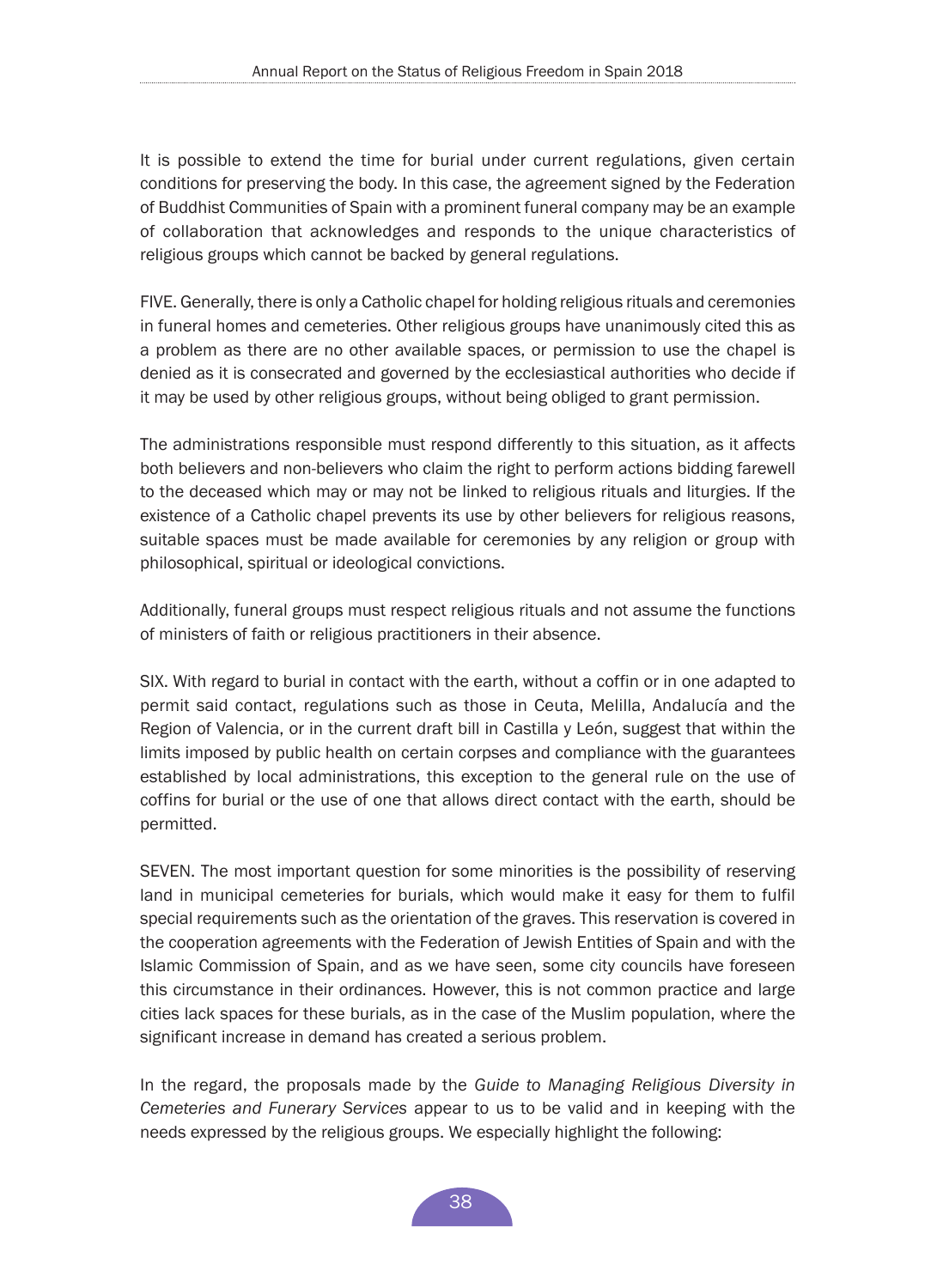- a. Reserving space does not mean that the religious group is responsible for its management. Therefore, granting this space 'does not absolve the administration of its responsibility to guarantee administrative management as well as overseeing that all funerary actions are carried out according to the law .... The role of the religious group, through the relevant liaising organisation within the territory or region or local communities that have signed an agreement, must be limited to the aspects that are directly related to observing the traditional rules of religious groups.'19 To this must be added the recommendation made by the guide that reservations must avoid 'a strict segregation' and opt for a spatial layout with ornamental or floral elements, following the principles of Law 49/1978 of 3 November, on Burials in Municipal Cemeteries, to end belief-based segregation in cemeteries<sup>20</sup>
- b. In the case of small municipalities, the 'possibility of developing actions in coordination with other surrounding municipalities in order to make available funerary spaces adapted to the needs of those religious groups that serve an area larger than the municipal territory' must be considered.<sup>21</sup>
- c. With reference to the acquisition of grave ownership in public cemeteries, the law on ownership has been replaced by that of grants of up to ninety-nine years, which may be extended.<sup>22</sup> If local regulations do not permit the buying of graves under any circumstance for reasons of general interest, religious motivations do not appear to be an acceptable exception, based, in this case, on the limits set by public order and the principle of equality. Therefore, this is a possible option only when the relevant administration provides the option of acquiring ownership of graves.

EIGHT. Without entering into questions of ownership, which must be decided by the relevant courts, in the matter of complaints on the disappearance of Muslim and Evangelical cemeteries, interestingly in the same province, it would seem appropriate to

<sup>19</sup> Moreras, J. and Tarrés, S.*, op. cit., p.* 40.

<sup>&</sup>lt;sup>20</sup> Law 49/1978, of 3 November, on Burials in Municipal Cemeteries, declares that 'City Councils are required to permit that burials be performed in their cemeteries without discrimination for religious or for any other reason' (Article 1), adding a first transitional provision that 'Within the period of one year from the entry into force of this Law, places of worship in municipal cemeteries that are meant for those that until now have been deemed civil cemeteries, must re-establish communication with the rest of the cemetery.'

 $21$  Moreras, J. and Tarrés, op. cit., p.42.

 $22$  Moreras, J. and Tarrés, op. cit., p.41.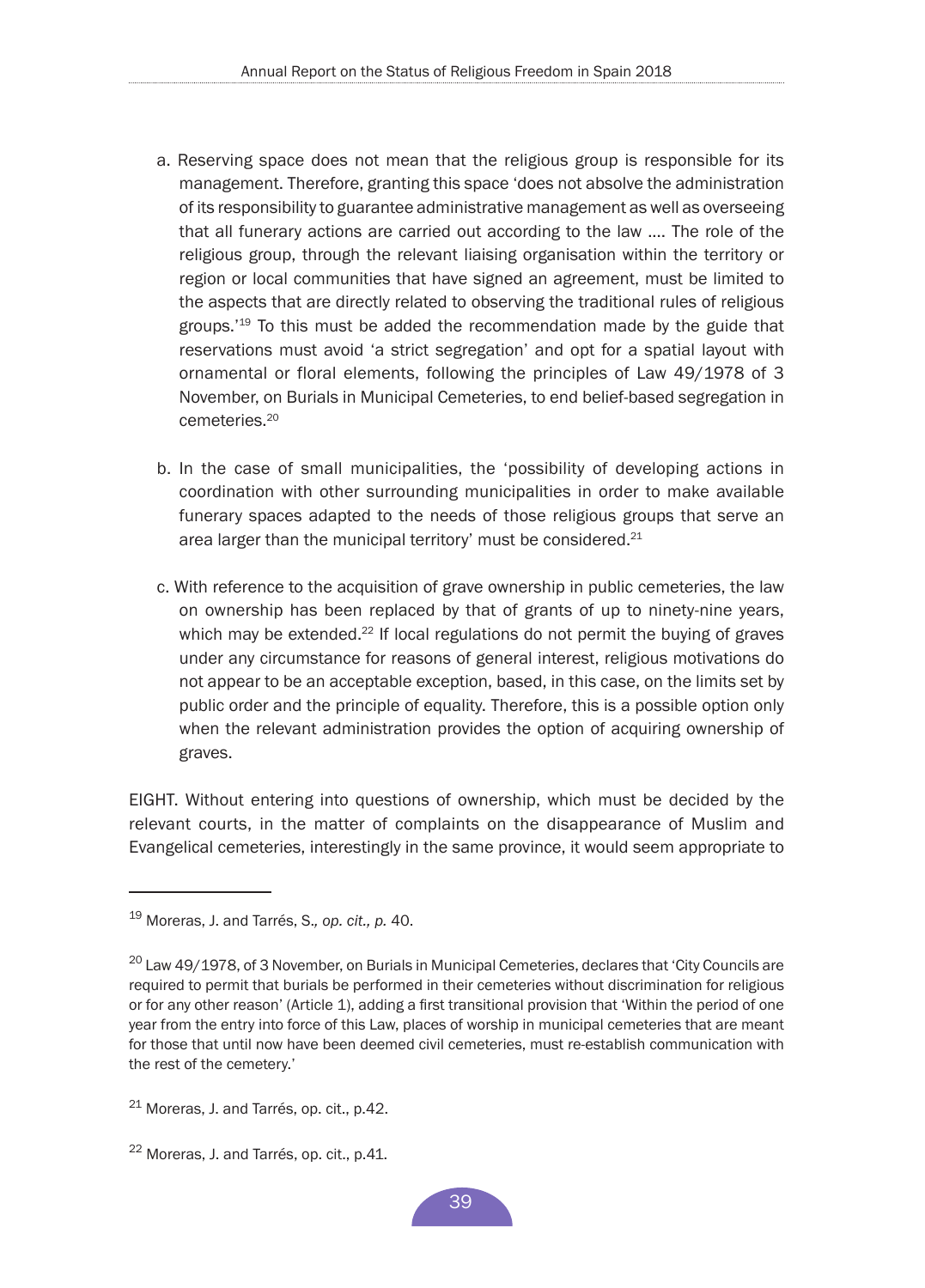reclaim the history of these cemeteries for their social recognition, by performing formal actions or signs proving their heritage.

It is our understanding that there are specific rules that may be applied in the case of intentional damage to these cemeteries, specifically Article 526 of the Penal Code on the violation of graves and profanation of bodies, which may be compounded by the aggravating circumstances mentioned in Article 22.4 of the Penal Code: commit the crime for racist, anti-Semitic reasons or other class of discrimination based on ideology, religion or beliefs of the victims; the ethnicity, race or nation to which they belong; their sex, orientation or sexual identity; reasons of gender, the disease they may suffer, or their disability. It is worth noting that the Ministry of the Interior has an Office Against Hate Crimes, where specific information on complaints of this nature and assistance provided to victims may be found (http://www.interior.gob.es/web/servicios-al-ciudadano/delitos-de-odio).

Having discussed the conclusions and proposals, we now come to the question of how to implement them. For this, it is necessary to draw a distinction between the different relevant administrations.

1. With regard to State law, the Mortuary Sanitary Police Regulation, approved by Decree 2263/1974, of 20 July, continues to be applicable for international transfers and as a supplementary provision in ARs that have no legislation on the topic, which really only affects Melilla, as the rest, including Ceuta, have their own regulation which replaces that of 1974. In June 2011, the Government submitted to Congress the Draft Bill on Funerary Services, $23$  in compliance with the legal requirement established in the Seventh Additional Provision of Law 25/2009, of 22 December, which modified several laws, for its adaptation to the Law on Free Access to Service Activities and the Exercise Thereof, an initiative that stalled with the early call for general elections. The need to comply with the mandate of Law 25/2009 led to the inclusion of the health services reform in the National Reform Plan of 2014.<sup>24</sup> A report by the National Commission on Markets and Competition (CNMC in Spanish), dated 16 July 2014 and drafted as a result of a complaint by a funeral company on the lack of adaptation of legislation on mortuary services in Law 22/2009, stated that 'Regulations on this issue, are relatively archaic, vague and heterogeneous, both for the variety of aspects in play (mortuary services, transportation, economic activities, consumer and user protection, urban planning and land planning) and for the distribution of competences such as General State Administration, Autonomous Regions and Local Entities....' And in

<sup>23</sup> [http://www.congreso.es/public\\_oficiales/L9/CONG/BOCG/A/A\\_134-01.PDF](http://www.congreso.es/public_oficiales/L9/CONG/BOCG/A/A_134-01.PDF)

<sup>&</sup>lt;sup>24</sup> [https://www.hacienda.gob.es/CDI/programanacionaldereformas/pnr\\_2014.pdf](https://www.hacienda.gob.es/CDI/programanacionaldereformas/pnr_2014.pdf)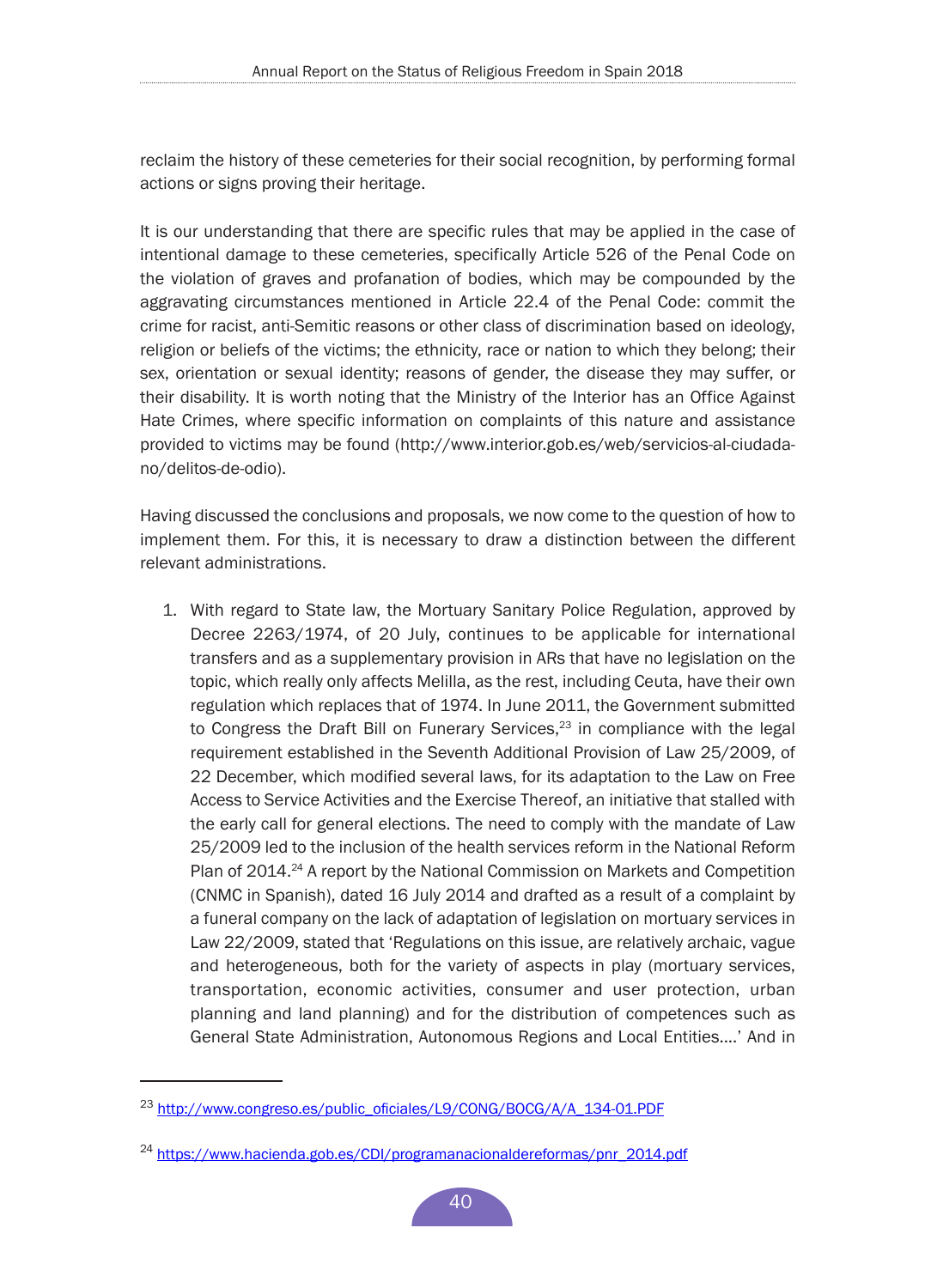its conclusion, it issued a call 'retake and accelerate this reform.'25 The reality is that this regulation has not yet been reformed and the need to coordinate different regional government regulations encouraged the adoption of a guide to consensus within the framework of the Inter-regional National Health System Council:

Faced with the need for an instrument that permitted the harmonisation of regulations in this regard, the Commission of Public Health agreed to create a working group formed by representatives of the Autonomous Regions and coordinated by the Ministry of Health, Consumer Affairs and Social Welfare, with the mandate to draw up a guide to consensus on questions exclusively related to health in the field of mortuary services, which could serve as a reference for Autonomous Regions and for the General State Administration when drafting or modifying legislation, thus maintaining a set of common and harmonised criteria.

Nevertheless, we must point out that there is still a need for a service law on funerary services that harmonises legislation, and which contemplates the most relevant aspects discussed in this report. In the absence of this legal development, we take the guide to consensus as a reference for making proposals in the report so they may be submitted by the Commission of Public Health to the Working Group on Mortuary Services, to be analysed, discussed and eventually included in the aforementioned guide. The Plenary Meeting of the Commission suggested that the Ministry of Justice could participate in said working group through the relevant directorate-general.

2. *The Guide to Consensus on Mortuary Health* (approved in the Commission of Public Health on 24 July 2018) refers in its preamble to the need for an instrument that harmonises disparity between regional government regulations and the lack of agreement in drafting a basic regulation on mortuary services:

The aspects related to mortuary health, with the exception of the international transfer of corpses, fall within the scope of the Autonomous Regions. Legislative development in this area has led to regulatory heterogeneity, which has occasionally created situations that are difficult to manage due to a lack of compatibility between regional government regulations. The general perception of the need for common legislation in this regard led, on various occasions, to the formulation of legislative proposals that were never finally implemented.

<sup>25</sup> [https://www.cnmc.es/sites/default/files/473009\\_7.pdf](https://www.cnmc.es/sites/default/files/473009_7.pdf.)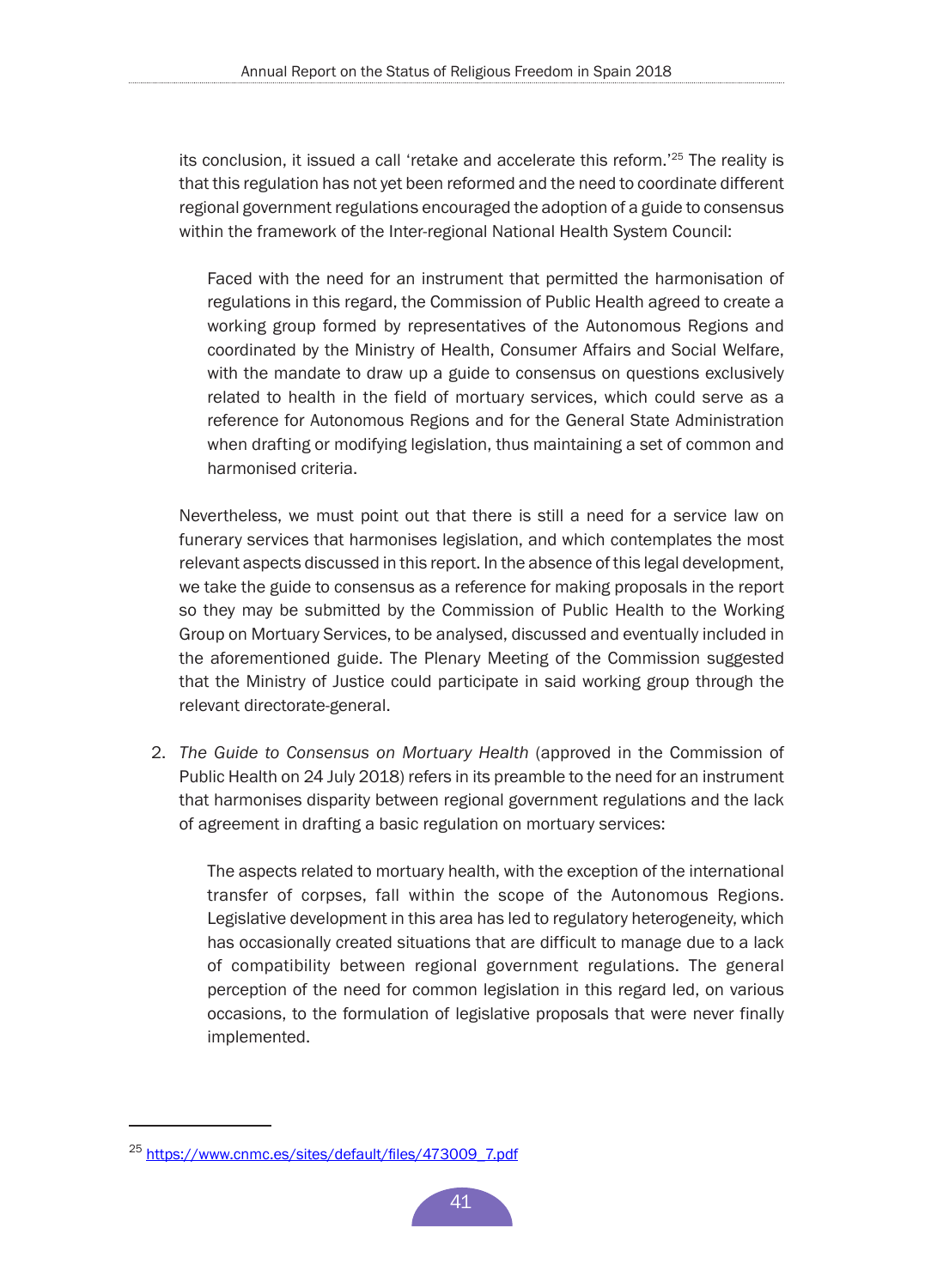Nevertheless, the Guide to Consensus is limited to 'exclusively health-related questions in the area of mortuary services' and does not mention religious needs and needs of conscience, except when discussing the need for embalming in burials 'in crypts or in uncommon (special) places of a religious or civil character which have been duly authorised.' But is this really on the margins of questions related to health? As we have seen in the report, some of the most general or significant difficulties related by religious groups are linked to health issues, such as the treatment of the corpse, its transportation and burial in the ground.

In this regard, the appropriate way to proceed would be for the Guide to Consensus to consider these aspects for their subsequent inclusion in the legislation of ARs. As mentioned before, they would be presented to the Working Group on Mortuary Services of the Inter-regional National Health System Council for discussion. These proposals are the following:

- 1. Point 4.1) on funeral homes states that they 'should have a hall for performing sanitary practices on the corpse which allows providing this service in hygienic conditions.' While respecting these conditions, we may add the possibility of washing and dressing the corpse according to religious rules.
- 2. Point 6 on the transportation of corpses does not expressly exclude the possibility of performing religious ceremonies during transit (without prejudice to certain situations where immediate transfer is required for sanitary reasons), and therefore it must be considered that holding religious rituals in transit does not affect questions of health and may be allowed by regional government or local regulations.
- 3. Points 9 and 11 refer to crematoria and cemeteries. The possibility of open cremations must be adjusted to the recommendations of the guide, and with regard to cemeteries, nothing is mentioned in relation to the possibility, considered by various ARs, of doing so in the earth and under the conditions that would be required from a sanitation perspective. The guide should refer to this question to consider burial without a coffin in conditions similar to those regulated for in some ARs, thus allowing for the exercise of the right in equal conditions throughout the national territory.
- 3. FEMP Model Regulation on the Internal Regime of Municipal Cemeteries and Crematoria. The existence of a local level model regulation makes it an adequate framework for the introduction of amendments containing those needs detected and that can be attended to in order to reach the stated objective of improving management affecting such an essential aspect of freedom of religion and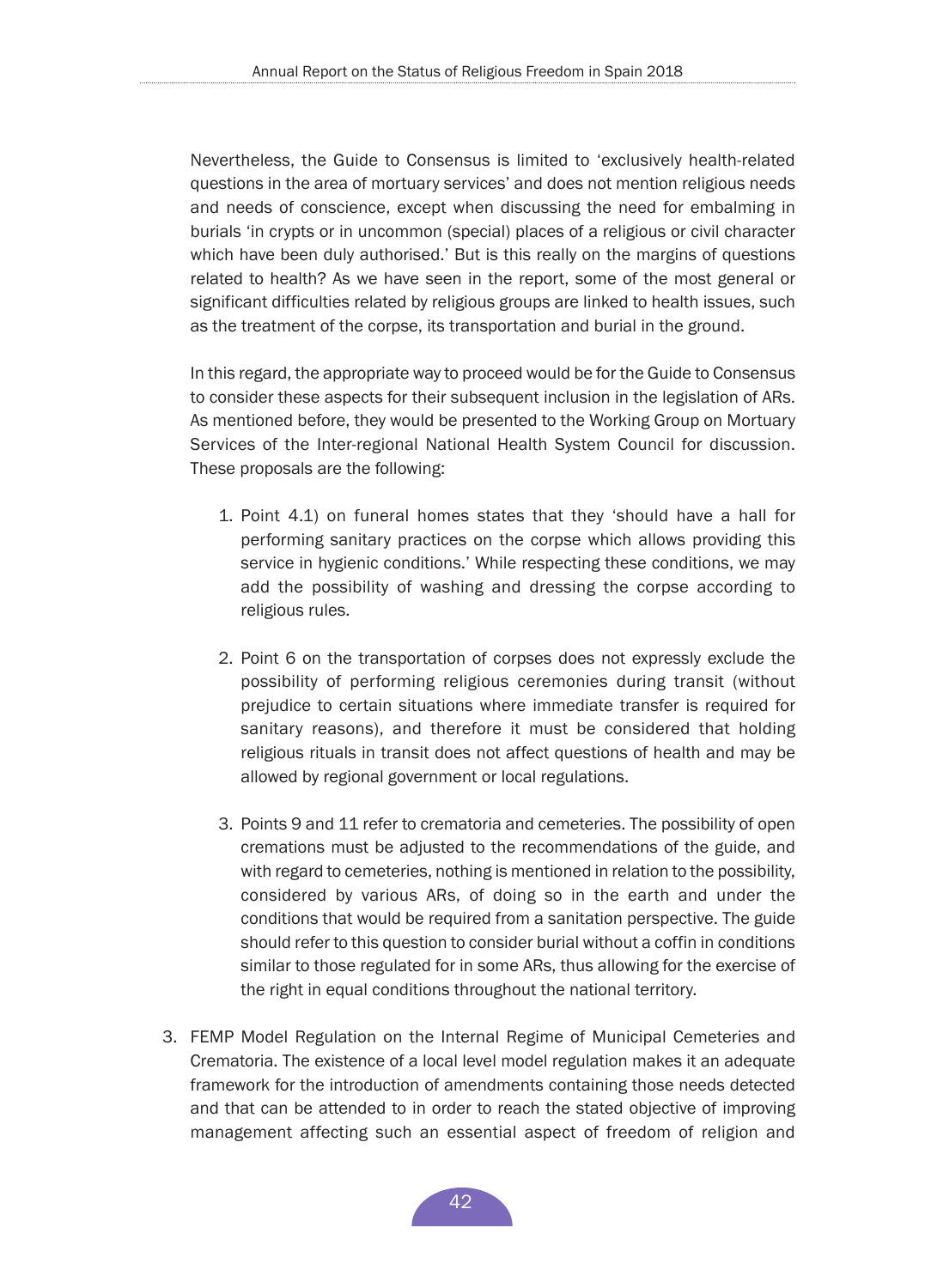conscience. Just like the *Guide to Consensus* is intended to serve as support and guidance for Autonomous Region regulations, the FEMP Model Regulation serves the same objective in relation to local corporations, so that they incorporate the ordinances, whether they provide the service directly or do so through concessionary companies. Specifically, the amendment proposal would affect the following:

- 1. Limitation of the funeral right of religious communities, charity establishments, brotherhoods, associations, foundations and, in general, legally constituted non-profit institutions (Article 15).
- 2. At funeral homes or crematoria, adequate rooms shall be provided for the performance of religious or social ceremonies, suitable for use for any religion (Article 8).
- 3. Definition of the conditions (public management, no walled separation, orientation of graves) for the reservation of plots, burial units in accordance with religious rules, with specific reference to agreements with the Muslim and Jewish communities, although not on a restrictive basis.
- 4. Definition of the conditions of ground burials or open-air cremations, where possible in a manner that adheres to sanitation legislation.
- 4. Drafting of a protocol. Drafting of a protocol covering the specific needs of the religions affecting the right to receive decent burial without discrimination on religious grounds set out in this report, and in the aforementioned *Guide to Managing Religious Diversity in Cemeteries and Funerary Services.* The objective is to provide a document that is manageable for those responsible for funerary services and funeral homes, in order to foster better knowledge and awareness of the specific needs of religions, insofar as such persons are, ultimately, responsible for delivering such needs. The appropriate dissemination of said protocol, on the part of both local corporations and funeral management companies.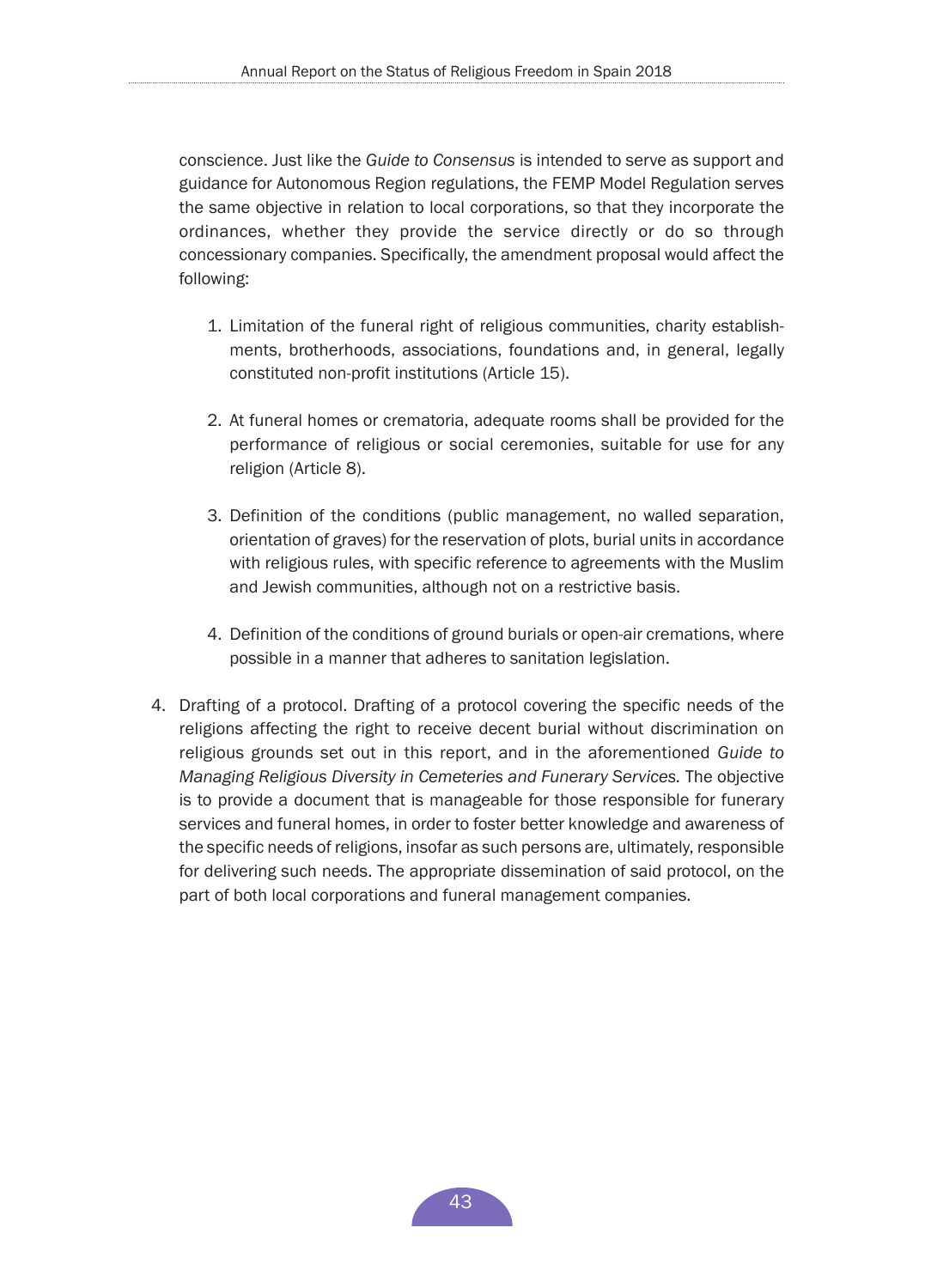# ANNEX I

#### <span id="page-43-0"></span>Questionnaire for religious groups on their experiences and difficulties regarding cemeteries and burials in Spain

Included as an annex are the complete responses to the questionnaire returned by the different religions to whom it was sent, with the following wording:

The aim of this questionnaire is to ascertain the situation and the needs of different religions in relation to burials and cemeteries, a binding aspect of the right to receive decent burial without religious discrimination, contained in Article 2.1 of Organic Law 7/1980, of 5 July, on Religious Freedom. This is the perspective that interests us and that covers the entire process initiated upon the death of a person. From the treatment of the corpse to burial, through the period spent in funeral homes or the performance of acts of worship or memorial ceremonies for the deceased. The objective is to present an image as faithful as possible of the situation with regard to religious freedom in this specific aspect and to make those legislative proposals considered necessary to promote the right and remove obstacles to the exercise thereof.

Each religion has its own idiosyncrasies and a unique situation that affects or may affect diverse aspects relating to the right to receive decent burial without religious discrimination. Therefore, nothing about this peculiar situation falls outside this questionnaire, insofar as it serves as the basis for the drafting, this year, of a report on the situation with regard to religious freedom, referred to in Article 3 of Royal Decree 932/2013, of 29 November, regulating the Advisory Committee on Religious Freedom, as agreed at the last Committee plenary meeting. Thus, we compile your collaboration in order to achieve the objective of a report that can serve as the basis for the proposal for legislative changes that would contribute to a more complete exercise of the right to religious freedom.

*Question 1) relating to the treatment of the corpse*

- 1a) Do you detect difficulties in relation to this matter?
- 1b) If so, please provide the specific context of such difficulties encountered in the past year or in recent times in Spain.
- 1c) If so, please provide possible solutions that would be appropriate from the perspective of the religion you represent.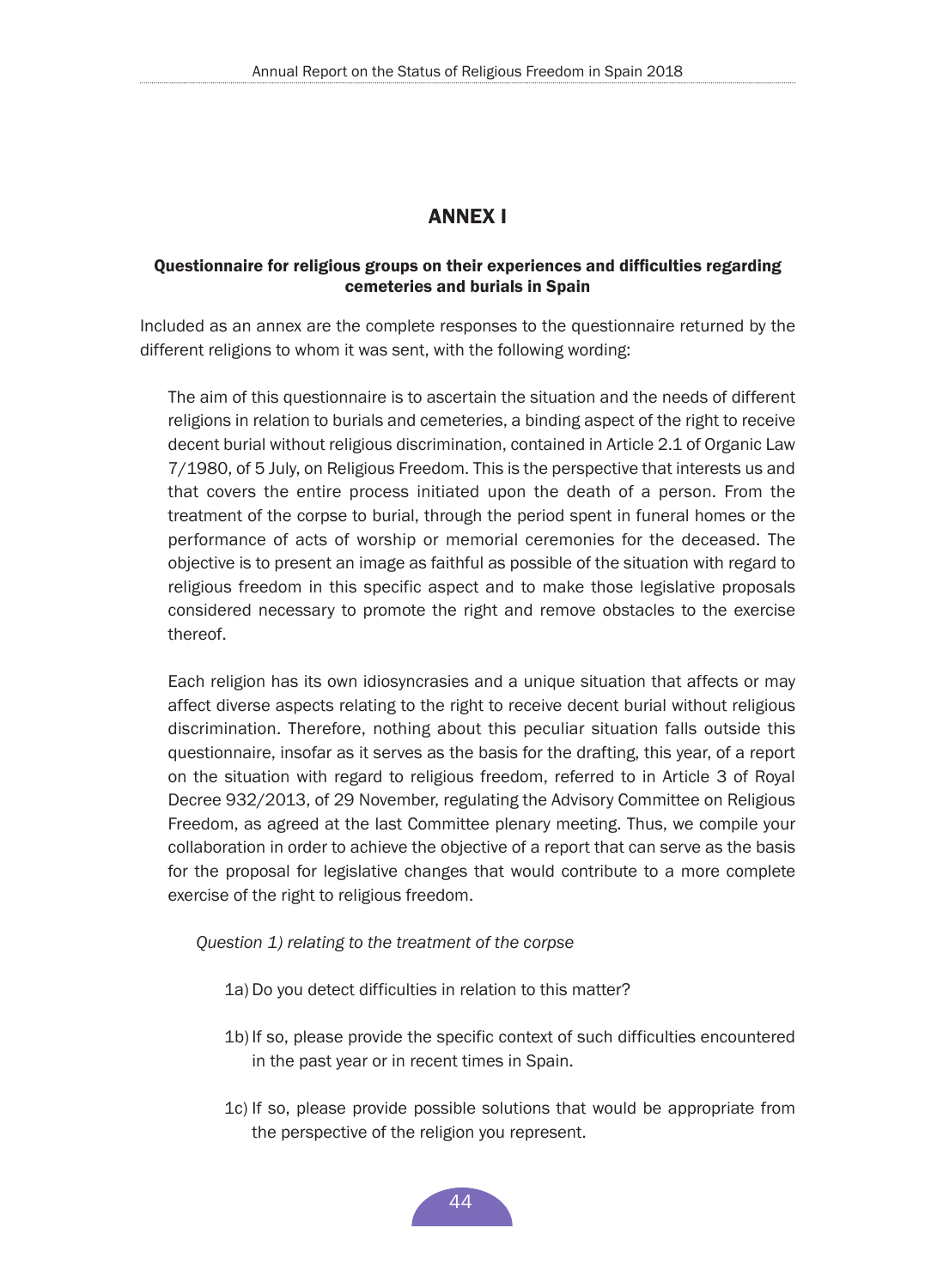*Question 2) relating to the transfer and destination of the corpse*

- 2a) Do you detect difficulties in relation to this matter?
- 2b) If so, please provide the specific context of such difficulties encountered in the past year or in recent times in Spain.
- 2c) If so, please detail what you consider would be good practices in this area from the perspective of the religion you represent

*Question 3) relating to the performance of funeral ceremonies and rituals*

- 3a) Do you detect difficulties in relation to this matter?
- 3b) If so, please provide the specific context of such difficulties encountered in the past year or in recent times in Spain
- 3c) If so, please provide possible solutions

*Question 4) relating to funerary spaces (cemeteries, funeral homes)*

- 4a) Do you detect difficulties in relation to this matter?
- 4b) If so, please provide the specific context of such difficulties encountered in the past year or in recent times in Spain
- 4c) If so, please detail the solutions you propose as a representative of your religion.

Of the questionnaires received, only the Jehovah's Witnesses stated no difficulties in any of the questions asked. The rest referred to some difficulties. The responses were the following, following the same numbering:

## A)BAHÁ'Í FAITH

1a) Yes

1b) In the Bahá'í religion, it is desirable that the body of the deceased be washed, a task carried out by a family member or a person close to the deceased. This is difficult, as most funeral spaces have no space available for this washing.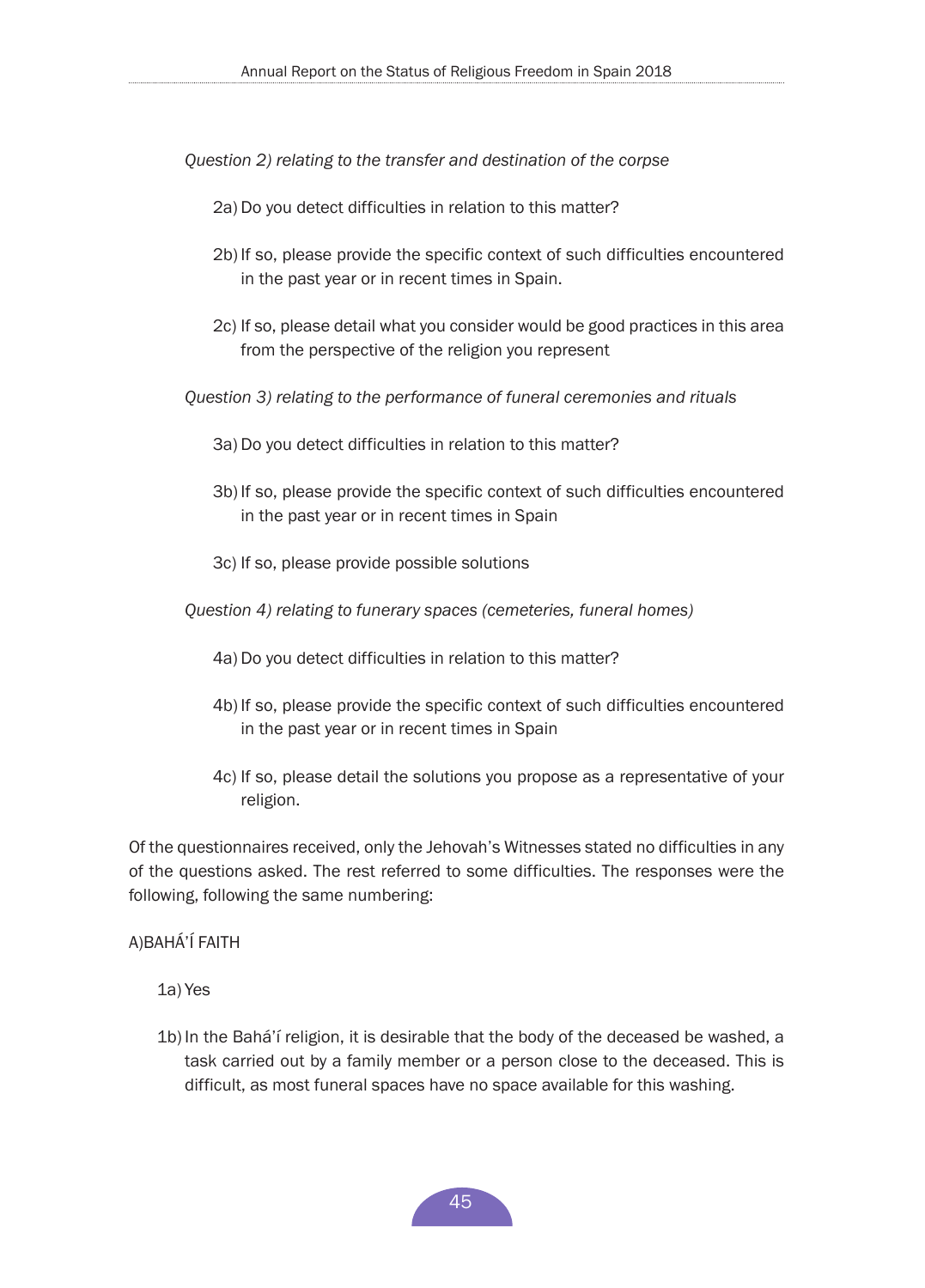1c) Health personnel in funeral homes could be better educated in this regard so they can facilitate this process for family members. Support from the local authorities that occasionally provide this space is also helpful.

2a) No

3a) No

4a) Yes

4b) It is difficult to find cemeteries with space to bury in the ground, which is the preferred option for Bahá'í followers, due to questions of availability in different areas. This is in addition to the difficulty in ensuring that the graves face east, which is the preferred direction for Bahá'ís.

Another question is that it is impossible to acquire a tomb or niche forever. Even in cases of longer duration, ownership ends before 100 years and if there is no living family, the remains of the deceased are put in an ossuary or common grave, which is unsuitable in the Bahá'í religion (as is moving the body from its place).

4c) In some cases, the municipal authorities have made available a section of land from the municipal cemetery to the Bahá'í community so they may distribute the graves as they deem best, always complying with the existing regulations.

With regard to the ownership of the tombs, it would be ideal if they could be acquired for an indefinite period of time, or again, spaces were provided for Bahá'ís in cemeteries, which would allow them to remain indefinitely in the grave without having to move the body.

#### B) ORTHODOX CHRISTIANS

1a) No

2a) No

- 3a) Yes
- 3b) According to Orthodox tradition, the rituals surrounding the body must be celebrated with the coffin open. When holding this ritual in funeral homes, it appears there is no general rule, sometimes it is permitted, and sometimes denied.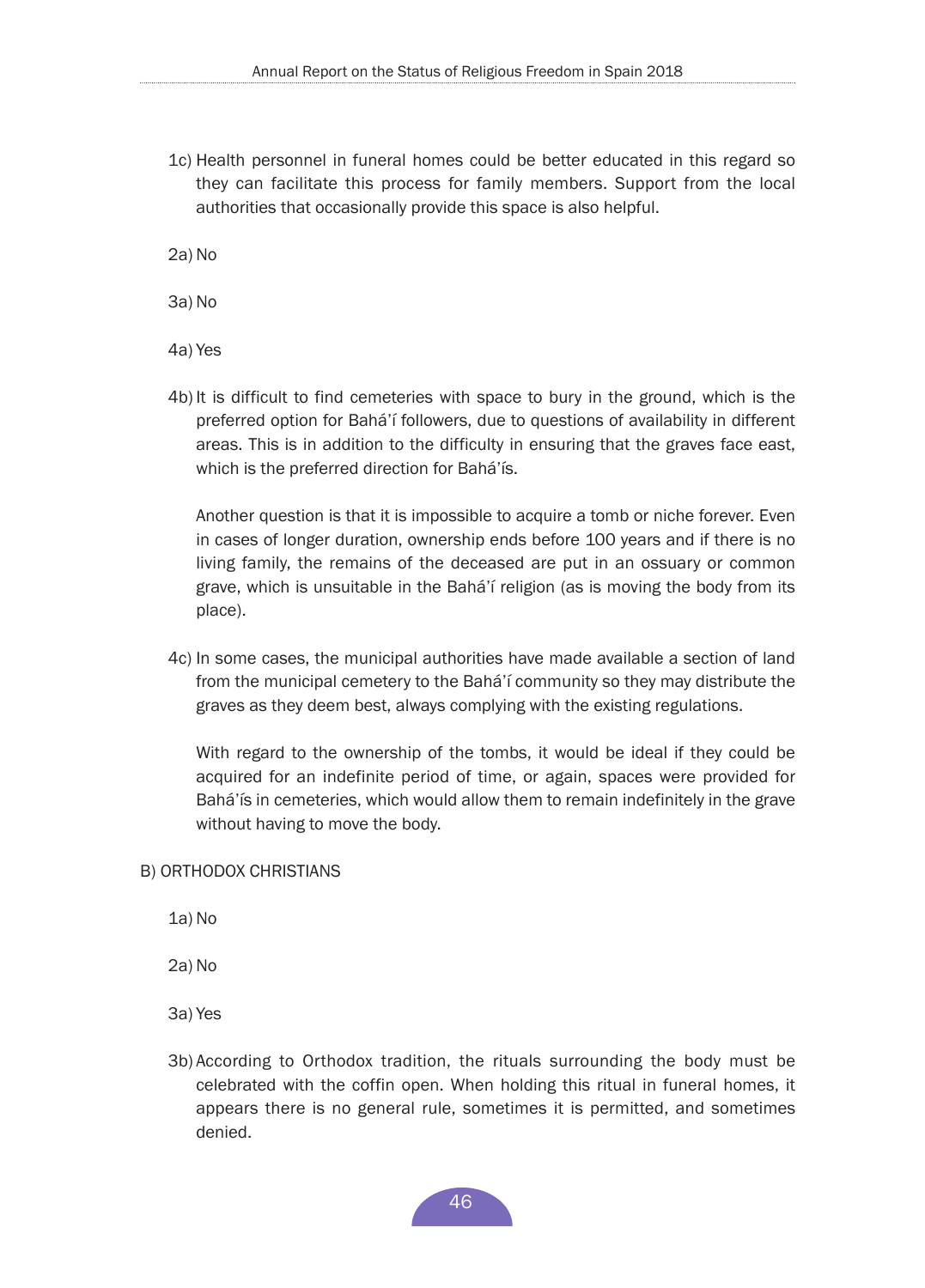4a) Yes

- 4c) Orthodox tradition dictates that the coffin must be buried in the ground. For some reason (different health regulations?), this can be performed in France or in Great Britain, but in Spain, it is practically impossible. The ideal solution would be to have a space, where someone whose affiliation with the Orthodox Church is confirmed by the church's representatives may be buried according to our customs.
- C) SPANISH BUDDHIST UNION-FEDERATION OF BUDDHIST ENTITIES OF SPAIN
	- 1a) Not currently, although there have been.
	- 1b) In some places (in the case of Madrid), it had been compulsory for a long time to inject formaldehyde in order to preserve the body for various days before incineration (more frequent than inhumation for Buddhists). This was an economically motivated requirement promoted by the Medical Association that was finally eliminated by legal means.
	- 2a) No
	- 3a) No
	- 4a) Yes
	- 4b) It is not a difficulty, but an impossibility.
	- 4c) The solutions range from including in urban legislation and/or urban planning both the existence and the ceding of spaces for this purpose. Spaces in places of worship should also be made available where possible. Buddhist practitioners are obliged to use 'general' spaces, funeral homes and cemeteries. Neither in this nor in any other regard is there specific legislation for Buddhist religious groups in Spain.

The traditional practices, especially those of the Tibetan schools, have been made possible thanks to the ministry's backing of the agreement signed with the PARCESA funeral company. We have thus been able to respect the system for treating corpses upon death, but there is no legal instrument for assigning specific places, both in cemeteries and funeral homes, for Buddhists.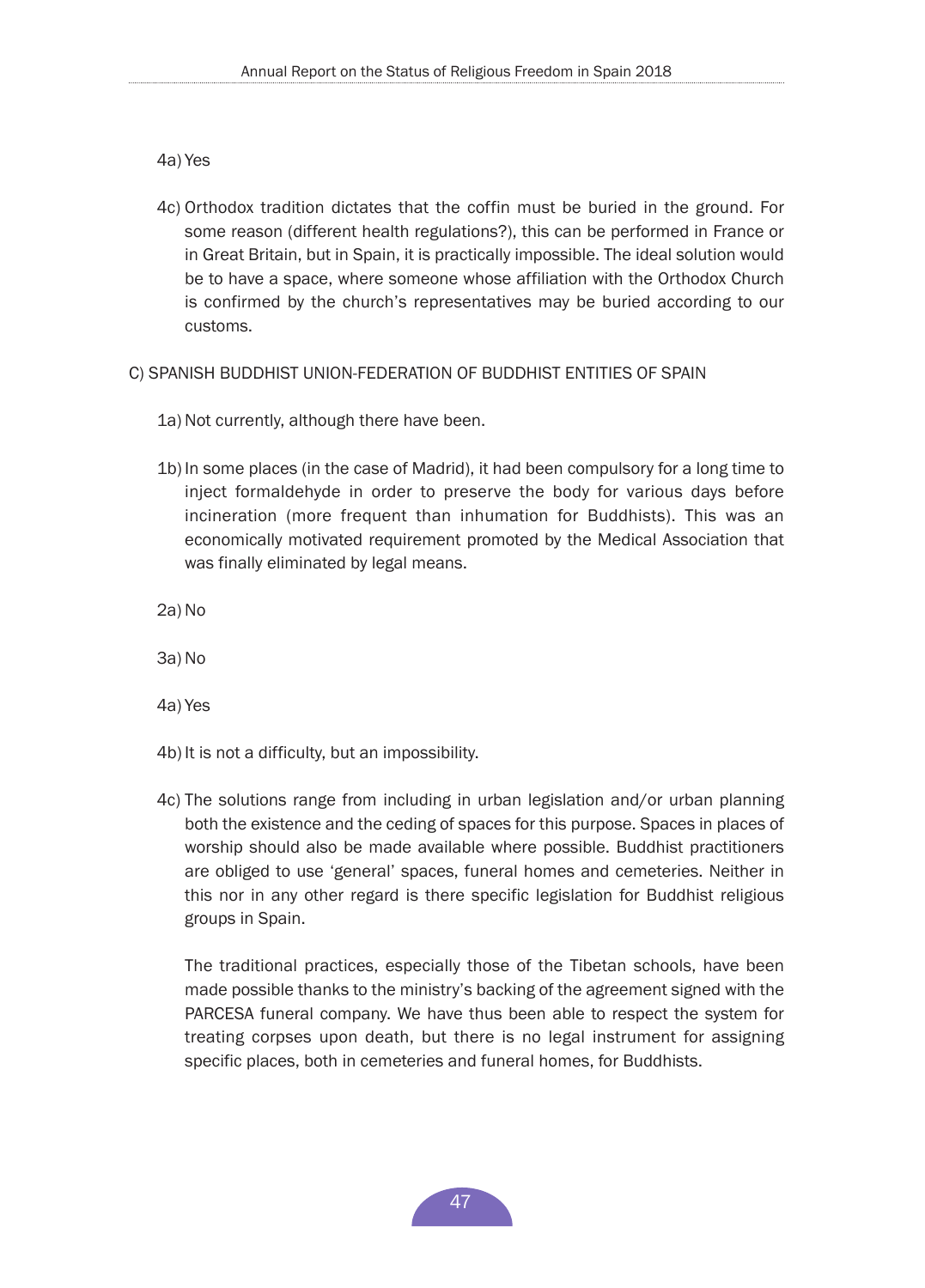## D) CHURCH OF JESUS CHRIST OF LATTER-DAY SAINTS

1a) No

2a) No

3a) Yes

3b) In some places we had problems with the funeral home authorities (both private and publicly owned) in carrying out one of our rituals.

The deceased must be dressed in special sacred clothing by a family member of the same sex or another member of the Church tasked with performing this duty. When we asked for permission to carry out this task, we were denied, in certain cases, citing work health and safety laws.

3c) It would be useful if the people in charge of funeral services were aware of the needs of different religious groups in these matters. In our case, we only need to be allowed to dress the deceased's body in accordance with our customs, in a hall or any other space that the administration deems suitable or makes available for this type of act.

4a) No

E) ISLAMIC COMMISSION OF SPAIN

1a) Yes

- 1b) Lack of appropriate spaces for washing and dressing the corpses of Muslims and lack of communication between funeral homes and religious communities, regarding deceased persons without family members, for the correct preparation of the body according to Sharia law and others.
- 1c) Promote religious diversity in order to take into account the religious convictions of the deceased and their family members, with action protocol to contact the representatives of different religious communities.

2a) Yes

2b) Family members are forced to buy a coffin for the destination, and for transporting the body, although it is buried in a grave. When there are no family members, funeral homes and cemeteries ignore the religious beliefs of the deceased.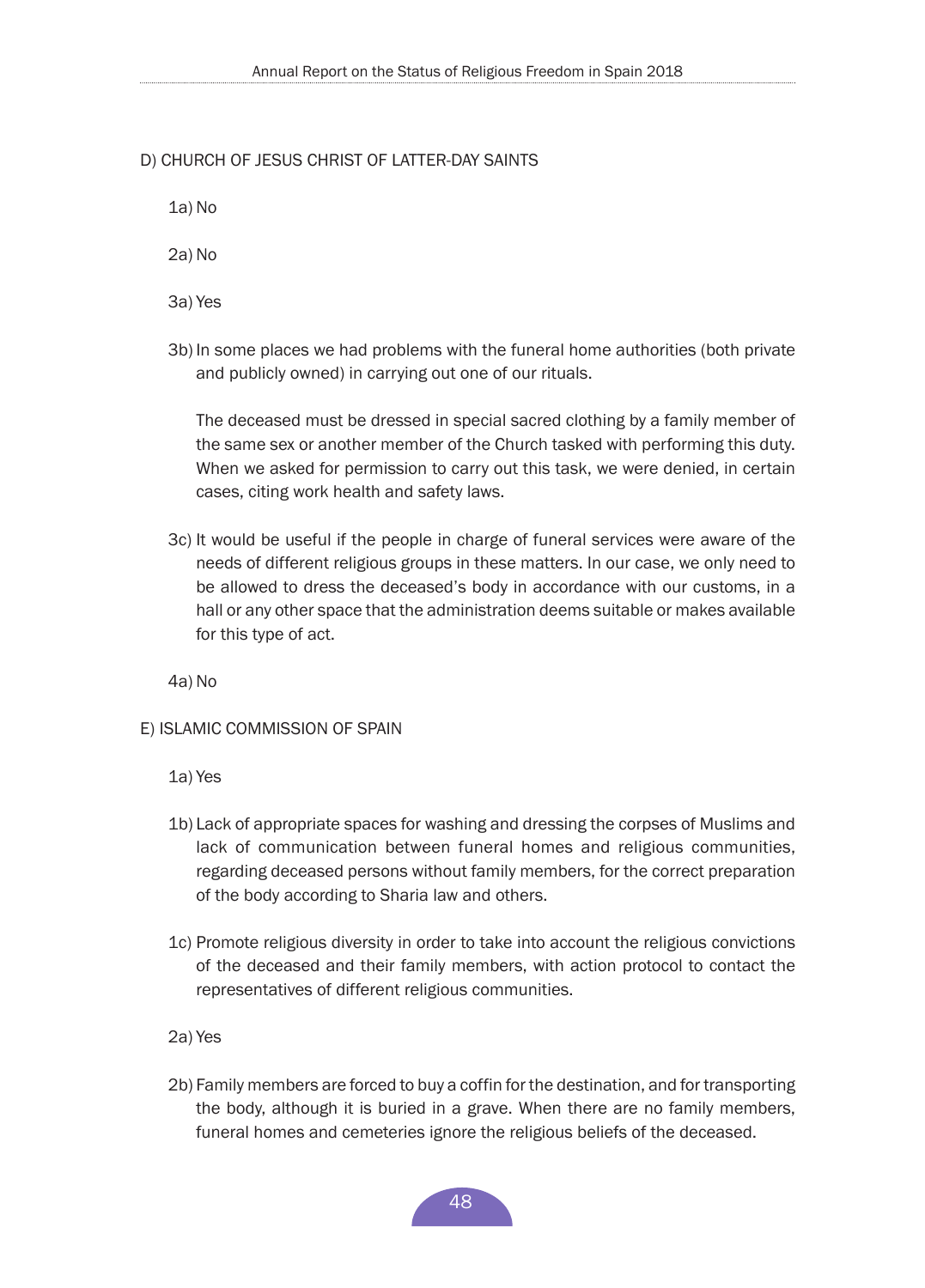- 2c) The body could be transported in other temporary containers and at the destination buried without the coffin, or in a coffin designed to make contact with the earth. Religious diversity that takes into account the religious convictions of the deceased and their family members could be promoted, with action protocols to communicate with the representatives of different religious communities, and to reform the Mortuary Sanitary Police Regulations to allow burials without coffins.
- 3a) Yes
- 3b) Lack of appropriate spaces in cemeteries and funeral homes for holding funeral prayers for the Muslim deceased and lack of communication by the cemeteries with the religious communities on deceased individuals without family members to ensure ceremonies are correctly performed according to Sharia law and other religious traditions.
- 3c) Religious diversity that takes into account and respects the religious convictions of the deceased and their family members could be promoted, with action protocols to communicate with the representatives of different religious communities and to seek officiating individuals, thus fulfilling the cooperation agreement by which 'all due measures shall be adopted to observe traditional Islamic rules regarding interments, graves and funeral rites, which shall be conducted by the local Islamic community' (Article 2.5).
- 4a) Yes
- 4b) Funeral homes and cemeteries lack appropriate spaces for religious offices, such that they are held 'over each burial' (Article 2 of Law 49/1978) if family members are available; when there is no family, the rituals are omitted and the coffins are sealed with the corpse in niches, instead of burying them in the ground with the correct orientation, without proper respect for the deceased. Most cemeteries do not consider the need for burial in the ground facing Mecca, or burial without a coffin or one designed to permit contact with the earth. A repeated case is the refusal of the City Council of Badajoz for burial units that permit the fulfilment of Muslim religious laws; another case is the City Council of A Coruña, which upon request, closed down the Muslim military cemetery and transferred the remains to the municipal cemetery, without notifying the religious community and without burying them according to Sharia law, which demonstrates a lack of respect towards the deceased. There is a general lack of sensitiveness and respect towards religious beliefs that refuses to fulfil the religious traditions of Islam and other religious groups.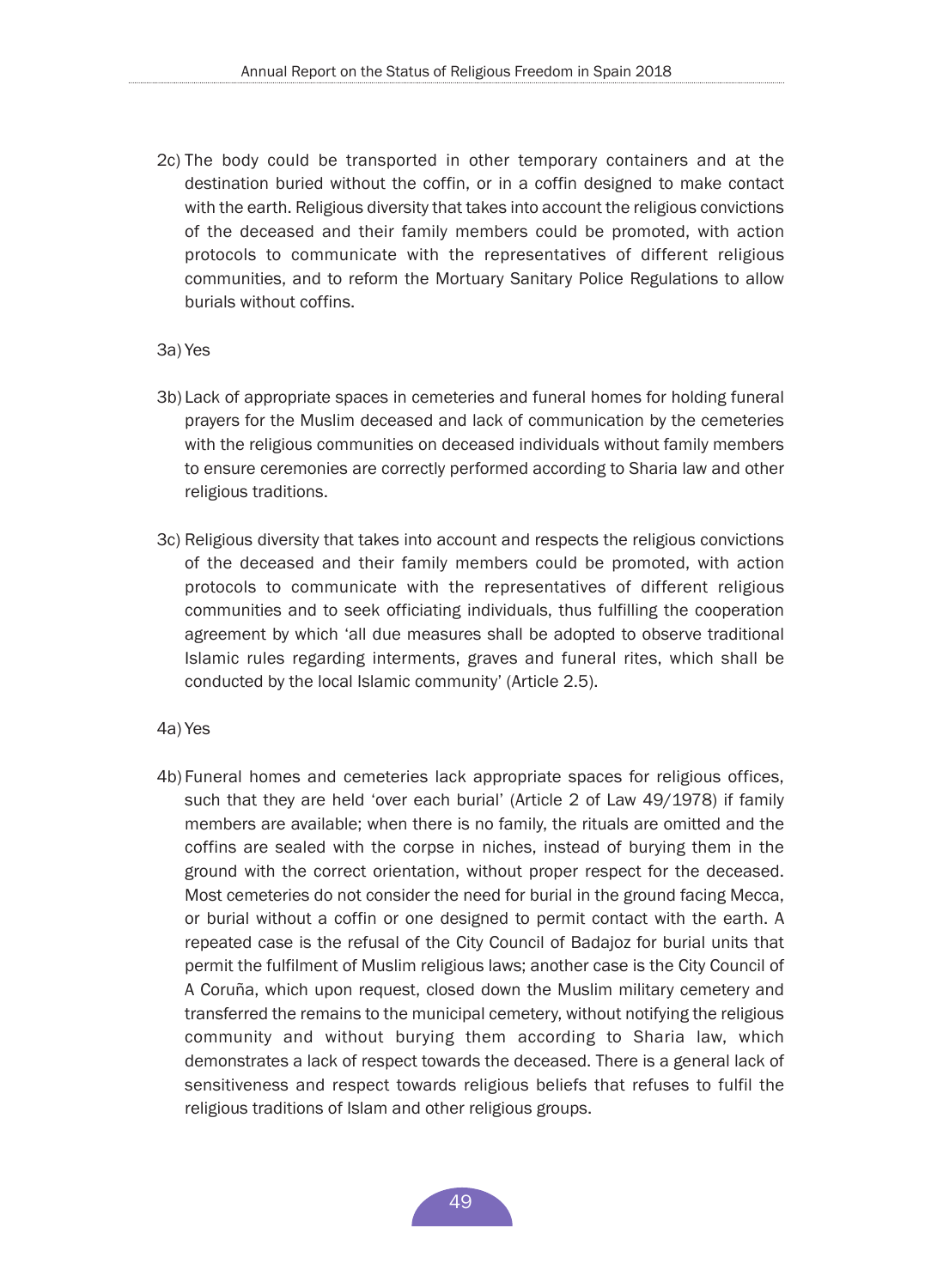4c) Religious diversity must be promoted in order to take into account the religious convictions of the deceased and their family members (Article 16.3 of the Constitution: 'The public authorities shall take the religious beliefs of Spanish society into account'), with all due respect and with action protocols for contacting the representatives of different religious communities, and offer religious services and final burial places with orientation based on cooperation agreements observing 'the right to assign the plots reserved for Muslim burials in municipal cemeteries' (Article 2.5), also reforming the Mortuary Sanitary Police Regulations (Article 9 of State Decree 2262/1974, and regional decrees), permitting burials without coffins or adapted to allow contact with the earth, or other type of container to transfer the corpse, taking into account the compatibility of the existence of reserved plots and places of worship with the communication with the rest of the cemetery and 'the principle of non-discrimination, both in cemeteries and in funerary services.' As of 2019, there are only 35 Muslim cemeteries or plots in 8,131 Spanish municipalities.

#### F) FEDERE

- 1a) No
- 2a) No
- 3a) Yes
- 3b)Given that the difficulties encountered in this section mostly coincide with those in the following section, we shall deal with them jointly in the final section.

4a) Yes

4b) The main difficulties we have encountered with regard to funeral spaces are:

1.Difficulties or obstacles in the allocation of appropriate spaces to carry out our ceremonies in funeral homes and cemeteries.

Generally, Evangelical funerals are held in the funeral homes themselves, thus simple but adequate facilities are required (a chapel or spacious hall with seats and a sound system).

The difficulties linked to this section are presented schematically below:

- many funeral homes and cemeteries do not have multi-faith spaces or halls that may be used by all citizens, irrespective of their religious beliefs;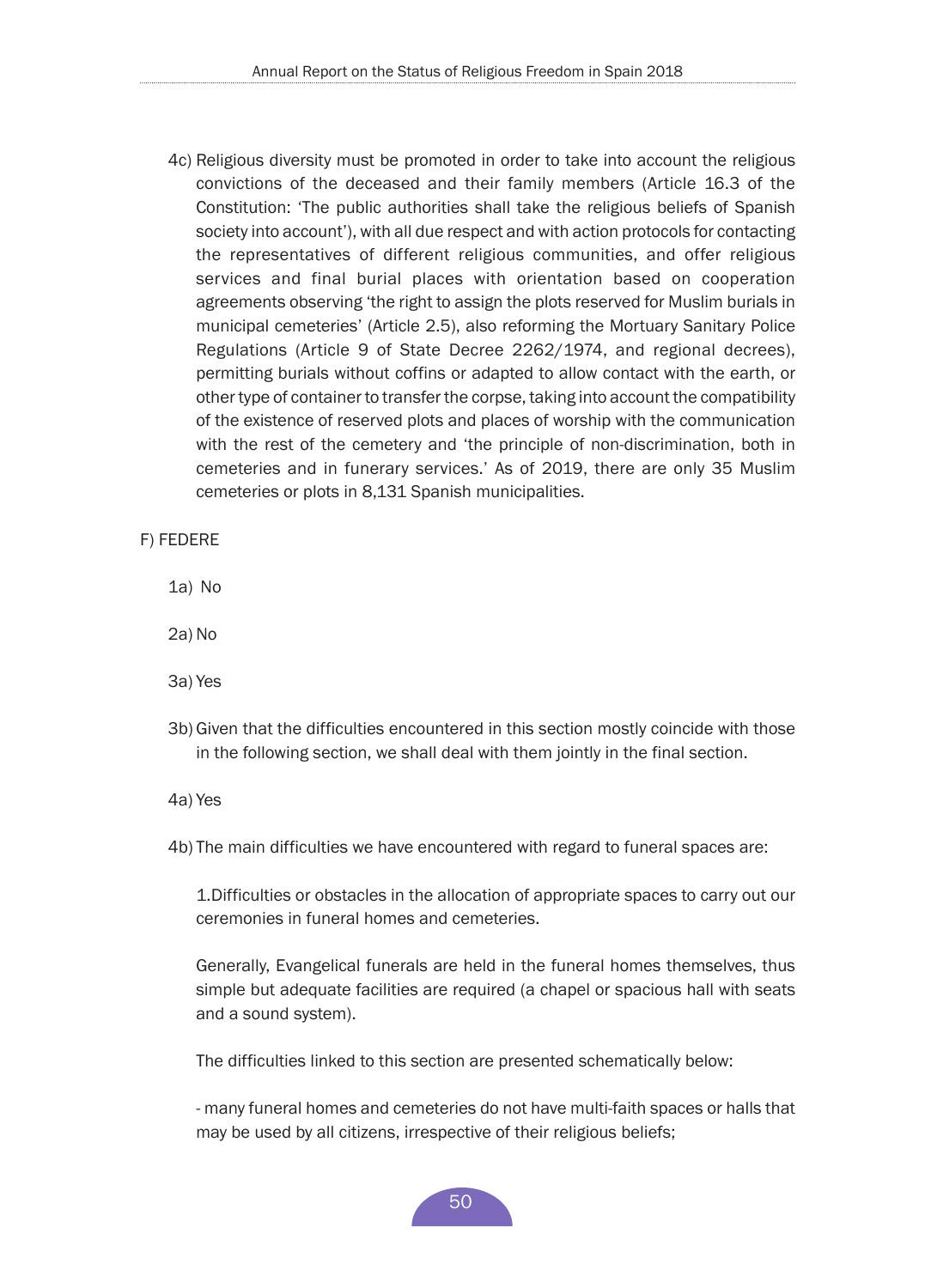- funeral homes often have only one hall, a Catholic chapel with symbols belonging to that religion, where all funeral ceremonies must be held, regardless of the beliefs of those affected;

- occasionally we find that these Catholic chapels (which are the only spaces) are exclusively for the use of the Catholic Church by agreement and consecrated by a Catholic authority. For people of other faiths to use these spaces, they require the authorisation of the relevant priest or Catholic authority, should the latter be willing to grant it. Sometimes, Catholic authorities are unwilling to let the religious ceremonies of other faiths be held in these spaces. But even when they do agree, it is not fitting that permission has to be sought from Catholic authorities.

A textbook case occurred in Toledo, in 2013. After the death of an Evangelical Christian inhabitant of the municipality, the family approached the municipal funeral home for the corresponding services and more specifically, for an appropriate hall in which to hold a funeral, which was expected to be attended by some 180 persons. A couple of hours before the funeral was due to take place, the funeral home workers informed the deceased's family that they could not use the chapel owing to the express prohibition of the priest in charge, who literally said, 'Over my dead body will be there a Protestant funeral in this place.' They were therefore given a small room that only held 29 chairs and had insufficient space, without microphones, sound equipment, or heating, and additionally was adorned with Catholic imagery. Although after complaints were made, the City Council of Toledo promised to ensure that these events would not occur again, the family of the deceased had to suffer discriminatory treatment in a public space on the same day that they were laying a loved one to rest.

This is unfortunately not an isolated case, as we know of several other incidents (the funeral home of San Pedro de Alcántara in Cáceres in 2014, the SE30 Sevilla Funeral Home in 2011, etc.), and we are aware that many other incidents have not come to light.

2.Another common problem is that not only chapels but also funeral homes and cemeteries are completely saturated with Catholic culture and tradition, the vestiges of a historically religious state. From crucifixes on the doors, inner and outer walls of funeral homes and cemeteries, to obituaries, in memoriam cards and other adornments, we encounter a clear religious content that is exclusively Catholic. We are not talking about eliminating religious imagery, which acquires a special significance in this type of acts and ceremonies, but of providing alternatives and possibilities to those of other beliefs or non-believers. We are talking about equipping these spaces from the point of view of diversity, plurality and equality, by fitting out multi-faith halls, etc.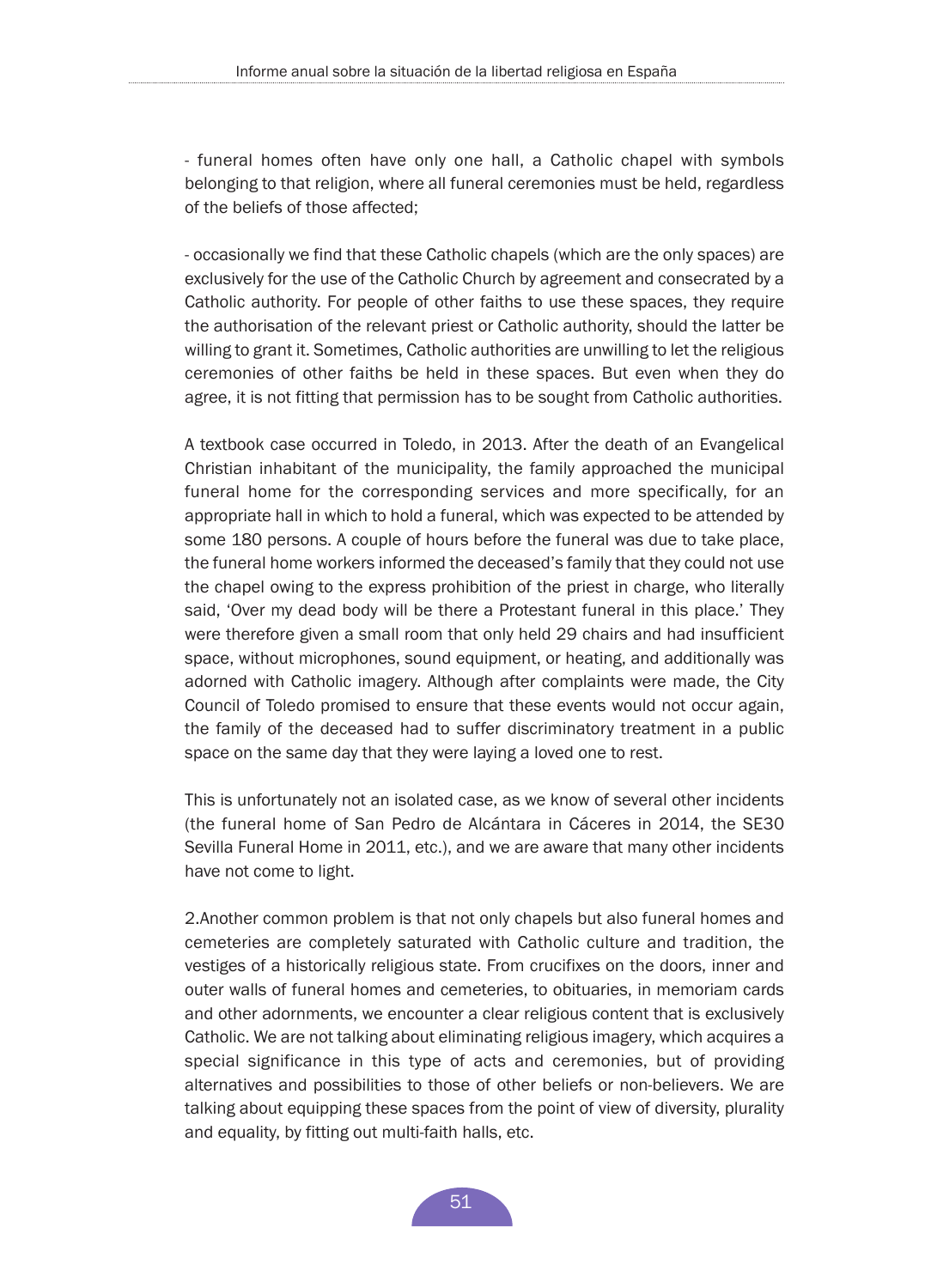3. Lack of protection for existing Evangelical or Protestant cemeteries in our country.

These cemeteries not only have a religious value but also a historical value. For many years, Evangelicals or Protestants were denied burial in Catholic cemeteries. This fact, linked to the lack of civil cemeteries, resulted, after a long struggle, in the construction of Evangelical cemeteries in different municipalities in our country. These cemeteries were funded, even built, by the Evangelical population in the area, in spite of their limited means. Currently, in some municipalities, far from protecting the existence and history of these cemeteries, their maintenance has been reduced, even going as far as to remove ownership from the Evangelical churches or communities who built and maintained them from the very beginning without any type of public aid.

One example is the Evangelical Cemetery of Ares, in A Coruña. This cemetery was built in the late 1920s by the local Protestant community, when they were denied the right to bury their followers in the Catholic and civil cemetery of the municipality. In 1946, during Franco's dictatorship, the local parish priest managed to have the ownership of the cemetery withdrawn and made over to the Catholic Church. In 1961, it was registered as city property, without informing the Evangelical community until the 1990s. In spite of the numerous petitions and testimonials from citizens proving the cemetery's origin, it is still municipal property, and no recognition has been given to the work carried out by Protestants in this municipality.

We deem these situations and circumstances to be discriminatory and degrading, and they should not occur in a social and democratic state governed by the rule of law, where religious liberty and equality are enshrined in the Constitution.

4c) - The Administration must guarantee the existence of multi-faith halls, with appropriate facilities and without fixed symbols of any particular religious group.

- In cases where a chapel is equipped for exclusively Catholic use, an additional space must be built with similar characteristics, to be used by other religious groups, or by citizens who do not profess any religion.

- To make a civil servant or worker of the centre responsible for the management of reserved spaces in funeral homes and cemeteries in order to ensure equal treatment and non-discrimination in the access to services and facilities, and never an authority figure of any religious group.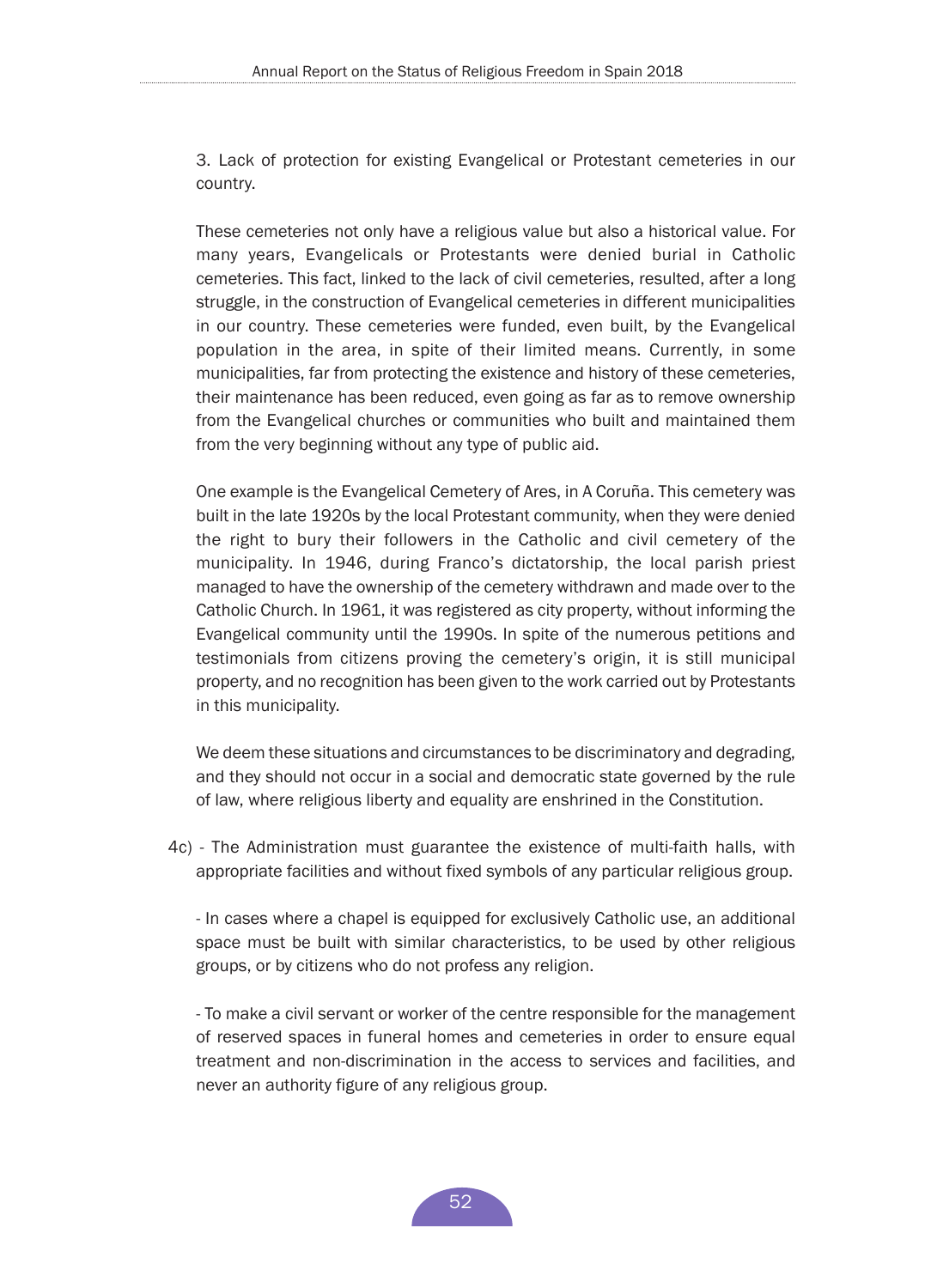- Existing Evangelical cemeteries must be duly respected and protected, as they possess constitutional and historical value, and those that were taken away from Protestant churches or communities must be returned to their original owners. A similar treatment must be given to public cemeteries with an Evangelical section in order to guarantee their adequate maintenance and historical value.

## G) HINDU FEDERATION OF SPAIN

- 1a) Yes
- 1b) Depends on the city; from my experience in Ceuta, the city where I live and where there has been a Hindu community of Indian origin for more than 100 years, there is a certain permissiveness or empathy on the part of the funeral home or crematorium. In other cities where the Hindu community, whether Indian or Western, is small or of recent standing, it is usually not permitted to open the coffin, carry out the ritual in the hall of the funeral home, make use of the (Catholic) chapel to say a few words, and hold the final ritual before the cremation. As I said, in Ceuta we have many advantages.
- 1c) A better training of funerary personnel on matters relating to other religions, as these funerary rituals are important to believers. It's not just about introducing the coffin into the crematorium oven, there are rituals presided over by a priest and celebrated by family members.
- 2a) Yes
- 2b)Depends on the cases; years ago, there would a vigil at home over the body (something common to many religions), now it is held at the funeral home. Generally, the funeral company handles the transportation of the body, etc. If I may speak from personal experience, the regulations do not take Hinduism into account. For example, my father died in Madrid on Wednesday at 14:00, and they ordered a waiting period of 24 hours, which we accepted. But on Thursday at 14:00, they said they couldn't transport my father's body (to Ceuta), as they did not carry out transfers after 14:00. We had to wait until Friday and bring him in a hearse until Algeciras and later, by ferry to Ceuta. We finally cremated his body on Saturday at 10:00, after he died on Wednesday. The time gaps were excessively long and our custom of cremating the body between 24 and 36 hours after death was not considered.
- 2c) Training, adapting protocols to different religious sentiments.
- 3a) Yes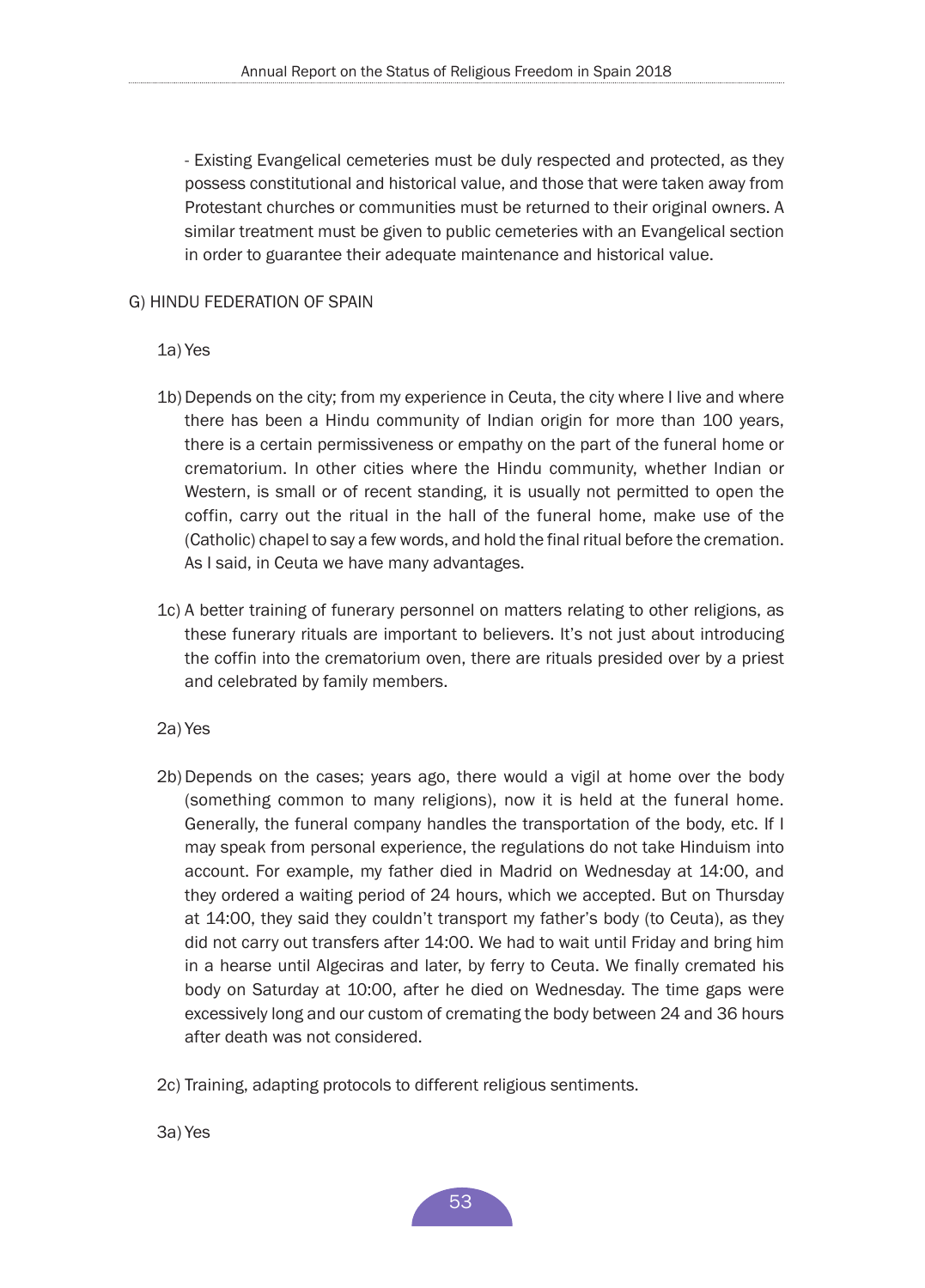- 3b) As I have explained above, it is easier in Ceuta or in the Islas Canarias. In other cities it is still complicated, especially with regard to carrying out the ritual in the funeral home, giving a sermon in the chapel (which is not Hindu) and finally opening the coffin in the crematorium oven to perform the last rites.
- 3c) Training, I wrote a guide in collaboration with Unesco Cat titled *DUELUM,* where I speak of the treatment of the body, the chronology of the Hindu funeral, etc. It is available free to download in PDF format.
- 4a) Yes
- 4b) There are only two 'Indian-style' open-air crematoria in Spain, one in Ceuta and another in Tenerife. There, the corpse may be cremated with wood as established by tradition. The crematorium in Ceuta has fallen into disuse, a section of the community does not wish to wait for the five or six hours that it takes for the body to be consumed, and others, seeing the terrible condition of the place, do not wish to perform the funeral there. In the end, both parties opt to use the city's electric crematorium, which is located in the Christian cemetery. In other cities in Spain, secular crematoria or Christian cemeteries are used. This does not pose a problem, but they must be adapted for use in the specific cases of Hindu cremations (of Indian origin or other ethnicities)
- 4c) Improve protocols, train personnel. Create awareness among members of the Hindu communities in Spain that they should specify clearly in their will whether they wish to be cremated/incinerated in the traditional manner (with wood in the open air) or in an electric crematorium.

#### H) CATHOLIC CHURCH

- 1a) No. The Catholic liturgy does not stipulate any particular practice regarding the preparation of the corpse – other than the respect due – or establish any time periods for its evacuation, and therefore there are no problems in this regard.
- 2a) Yes
- 2b) The Catholic liturgy states that the corpse must be interred in a cemetery or in a part of it – consecrated for this purpose. As far as we know, there are No problems in this regard: the local authorities who are responsible for the management of municipal cemeteries allow the consecration of the cemetery – or its Catholic section – and in its absence, the grave is blessed, as stipulated in canon rules.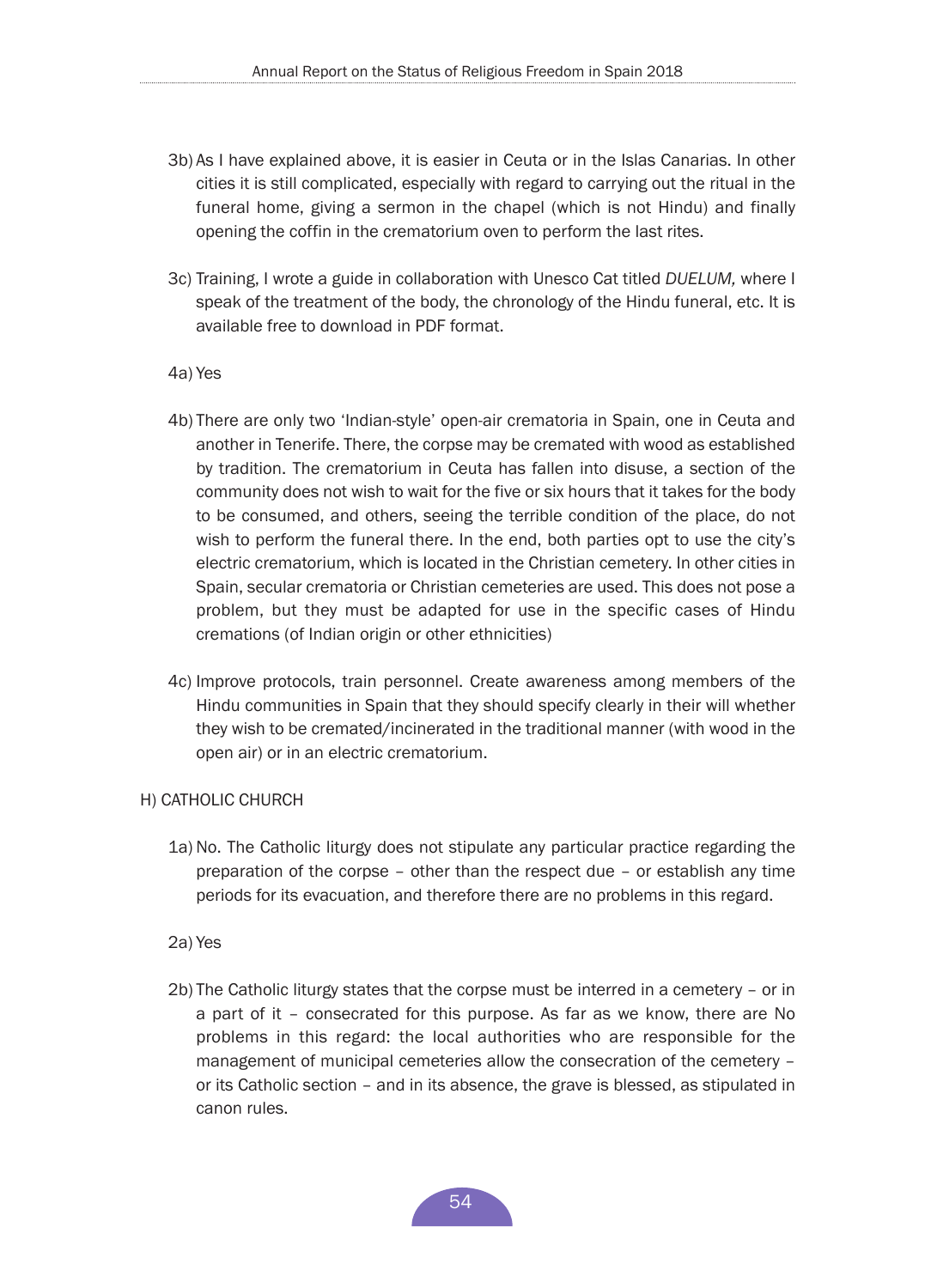With regard to transporting the body, the liturgical law makes no recommendations. However, it does stipulate, as a general funerary rule, a 'stop' in the parish church or another church. This stop is not made in big cities. In certain cases, mortuary law in the Autonomous Regions demands that the body be transported directly from the funeral home to the cemetery, thus denying the Catholic faithful their right to the *corpore insepulto* funeral Mass, that is to say, a funeral Mass within the church in the presence of the body, according to the traditions and customs of the Church.

- 2c) A good practice in this regard would be to allow this stop inside the church, when requested by the deceased's family.
- 3a) No problems have been detected in this regard, except those already mentioned.
- 4a) No. No problems have been detected in this regard. The prayers and rituals stipulated by the Catholic liturgy for the deceased can be performed both in funeral homes and in cemeteries.

Nevertheless, a significant problem has been detected recently in some public funeral homes, especially in larger cities: Frequently, when the celebration is held on a weekend and an ordained minister – priest or deacon – who can preside over the ritual is not easily available, funeral companies are offering families that seek a Catholic celebration an 'oration' – texts, discourses, prayer, etc. – conducted by one of their employees, composed by them and which occasionally appears, to the eyes of the Catholic faithful, to be the official prayer of the Catholic Church.

On another issue, the Catholic Church reiterates its preoccupation, declared in the Annual Report on the Status of Religious Freedom in Spain: 2017, published in 2018 by the Ministry of Justice, where the Catholic Church's response on funerary spaces may be read, repeating: There are no special problems regarding activity in cemeteries and burials, but there is ongoing concern regarding the initiative to remove Catholic symbols from the cemeteries. Several attacks and thefts of religious symbols and crucifixes in cemeteries have been detected (Jaén, Rivas Vaciamadrid).

#### I) FEDERATION OF JEWISH ENTITIES OF SPAIN

1a) Yes

1b) There are two types of difficulties associated with the treatment of the body: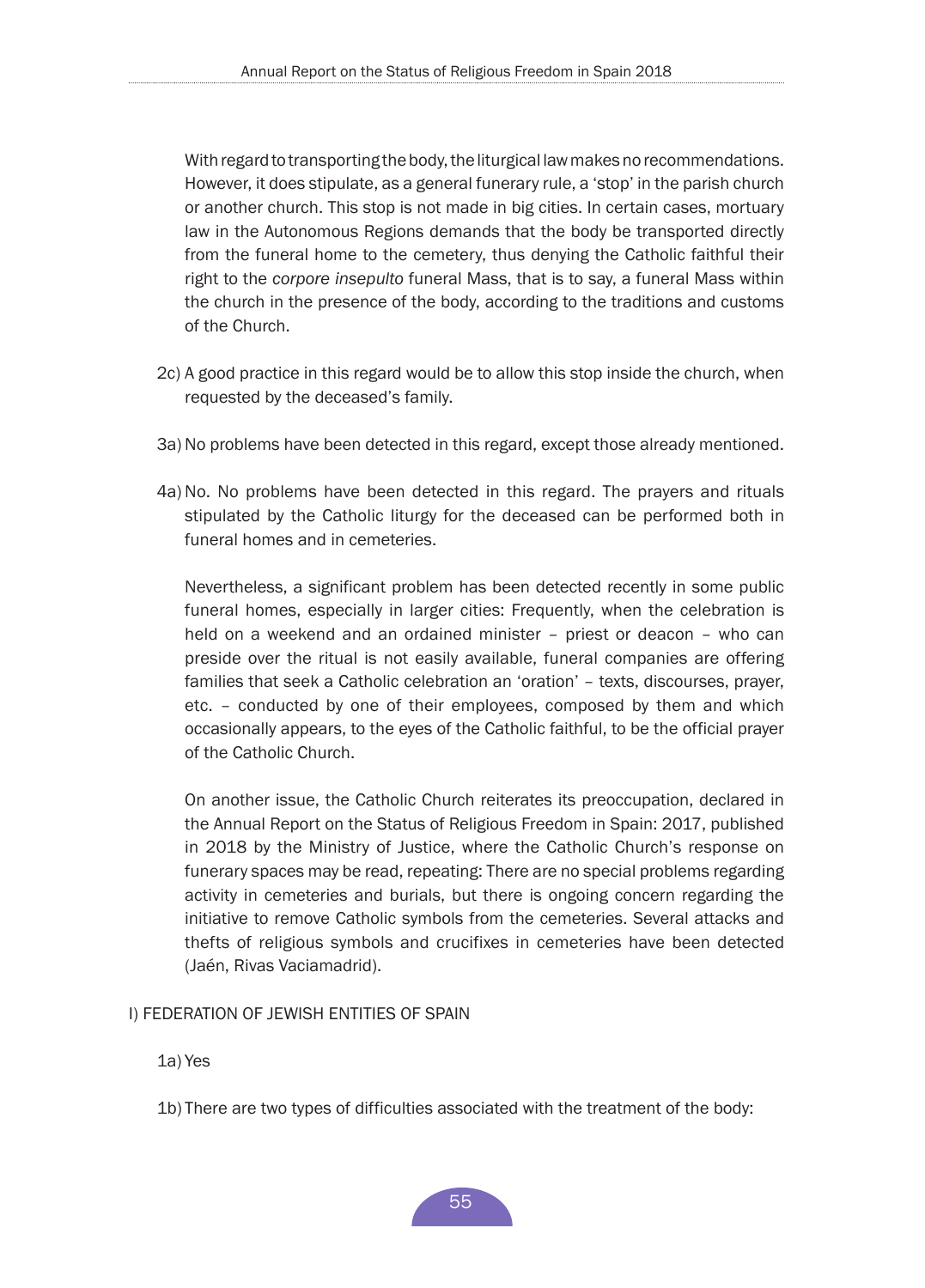- a) The waiting period before burial stipulated by the Region of Madrid is 24 hours. Preparing the body requires time, but there is a Biblical commandment that demands the deceased should be buried as soon as possible. The need for a timely funeral – as soon as possible – is so important that even if there is only one person available to carry out the burial, they are obliged to execute it without further delay. The Zohar (sacred text consisting of various treatises analysing Biblical texts) explains that 'the soul remains in a state of anxiety and anguish until the body is buried, therefore, any delay exacerbates this state.'
- b) In Judaism, it is required practice to bury the body without a coffin and in direct contact with the earth, which is not allowed by the mortuary law of the Region of Madrid, as it 'prohibits the transportation, transfer and burial of bodies without the corresponding coffin.' Nevertheless, in other communities where people have demanded the right to perform a funeral according to rituals that are different from those established by law, it has now been made possible, as in the case of Andalucía, Murcia, Ceuta, Melilla, Castilla y León (and probably in Galicia by a new decree that entered into force in June 2019). This need to bury the deceased in earth has its origins in the Bible:' ... for you are dust, and to dust you shall return (Genesis 2:19).' For this reason, Jewish law prohibits burial in mausoleums and cremations. The body is wrapped in a shroud and directly placed in the ground.
- 1c) a) The '24-hour law' is a sanitation law that is only upheld by a few Autonomous Regions – Madrid being one of the strictest – and which enforces a waiting period of one day before burial (or even before transportation). It is contrary to Jewish precepts and beliefs, apart from subjecting many families to painful waits and extreme solutions in the worst possible moment.

The 24-hour rule was eliminated in Aragón, the País Vasco, Andalucía and other regions, but it continues to be implemented in Madrid.

The solution is simple: modify the law and unify criteria with the regions that have already eliminated it, allowing the Jewish community to decide the burial procedure according to their laws and traditions.

b) In some regards, the coffin is an obstacle to the required process of returning to the earth. A coffin is not required by Jewish law.

This also has a simple solution: 'modify the law and unify criteria with the regions that have already eliminated it, and similar to those applied to other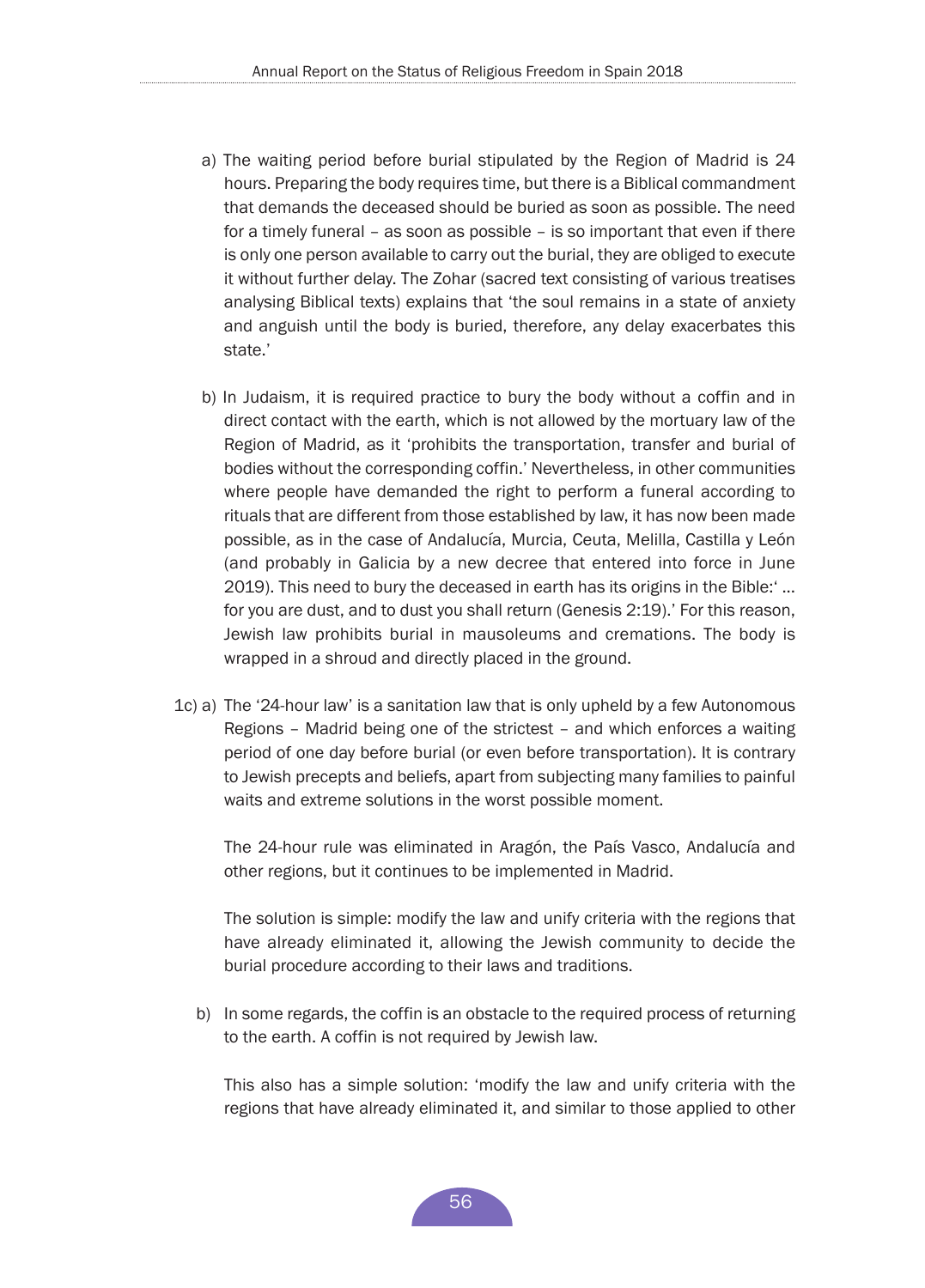religious groups, allowing the Jewish community to decide the burial procedure according to their laws and traditions.'

Example of a concrete question in this regard: 'Do the regulations or common practice demand a certain treatment of the corpse or a time period to evacuate the body that may be considered incorrect or inconvenient from the point of view of the represented religious group?.'

2a) No

3a) No

4a) No

Other cases of interest for the Jewish community in Spain:

On the Jewish plot in the Cemetery of La Almudena - Madrid

The Jewish Community of Madrid, which is the proprietor of the Hebrew Cemetery of La Almudena, is currently in talks with Madrid authorities to prevent the exhumation of corpses buried there after the lease expires.

Although Spanish legislation on funerary services replaced the principle of 'ownership' with 'concession' a long time ago, when referring to the time scheme for graves, niches and columbariums, it is worth remembering that some religious traditions, such as the Jewish tradition, consider burial to be in perpetuity.

Therefore, it is necessary to adjust certain traditional funerary customs to existing regulations and for the administration to adopt a level-headed approach.

There should be an exemption (in perpetuity) to renew ownership, given how important it is for the Jewish community to maintain the burial. Although the family may not be able to deal with this issue, it becomes the responsibility of the region to prevent exhumation.

With regard to the ancient Jewish necropolis of the Middle Ages.

According to Jewish tradition, the dead must receive eternal burial looked after by the living. Jewish cemeteries, which must be consecrated by rabbinical authorities, are recognised as places of worship in the Cooperation Agreement with the State signed by the FCJE in 1992. Therefore, in the case of excavations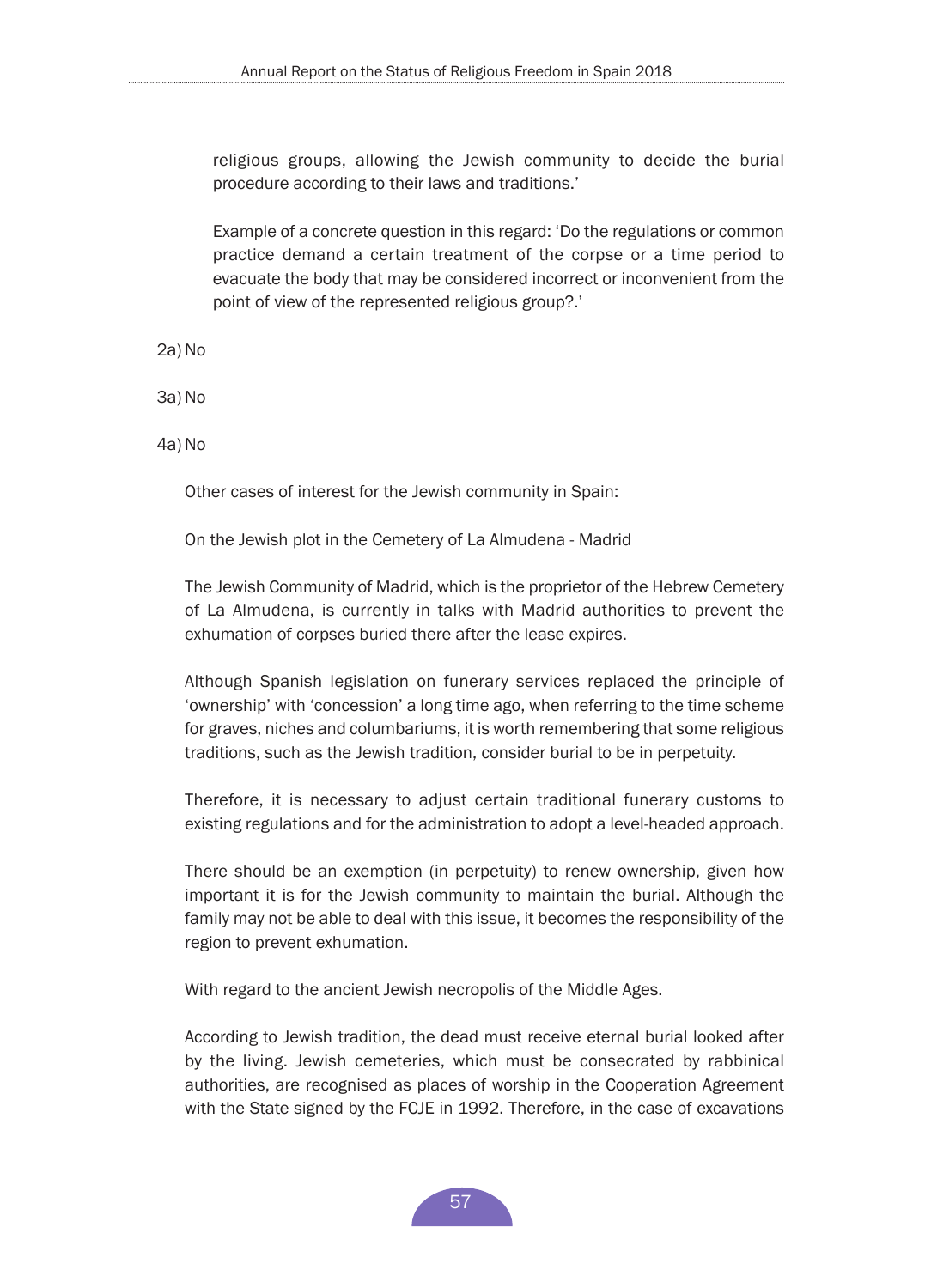where human remains from Jewish cemeteries are found, the rules laid down by Jewish law must be followed.

The eternal rest of the dead has special relevance in Spain, the golden age of the Sepharad of yore, before the expulsion of the Jews from Spain in 1492 and the annihilation of Jews from Catalan lands in 1391. The historical figures who brought name and fame to Sepharad may be buried in any of these medieval cemeteries.

For this reason, and after many cases had come to light, the FCJE presented the following action protocol to the affected municipalities and to the Directorate-General for Religious Affairs of the Ministry of Justice in July 2007.

ACTION PROTOCOL FOR THE EXHUMATION OF HUMAN REMAINS FROM HISTORICAL JEWISH NECROPOLISES.

Considering the importance of the necropolis to the historical memory of the Jewish people, as well as the possible exhumation of human remains that according to the *Halakha* (Jewish law), must receive, and received, eternal burial.

Considering that the Federation has signed a Cooperation Agreement with the State, Law 25/1992, of 10 November (Official State Gazette 272, of 12 November, promulgating said agreement).

Considering that said Agreement recognises that cemeteries are 'places of worship,' this Federation establishes this Action Protocol and the posterior treatment of remains that may be found in the cases of excavations, either fortuitously or unavoidably, on areas that were Jewish necropolises, both known and unknown, given that in their capacity as places of worship, historical cemeteries have the same religious value as current ones, and it is forbidden to build on, excavate or exhume bodies, or carry out any other action contrary to their current status.

This Protocol seeks to fulfil the *Halakha* rules, in addition to serving as a guide for the exhumation of remains, which must be performed with the utmost discretion and respect, and on a subsidiary basis depending on the following:

I.- Historical Jewish necropolises and exhumation of human remains

1) The discovery of Jewish burial remains must be communicated as soon as possible to the Federation.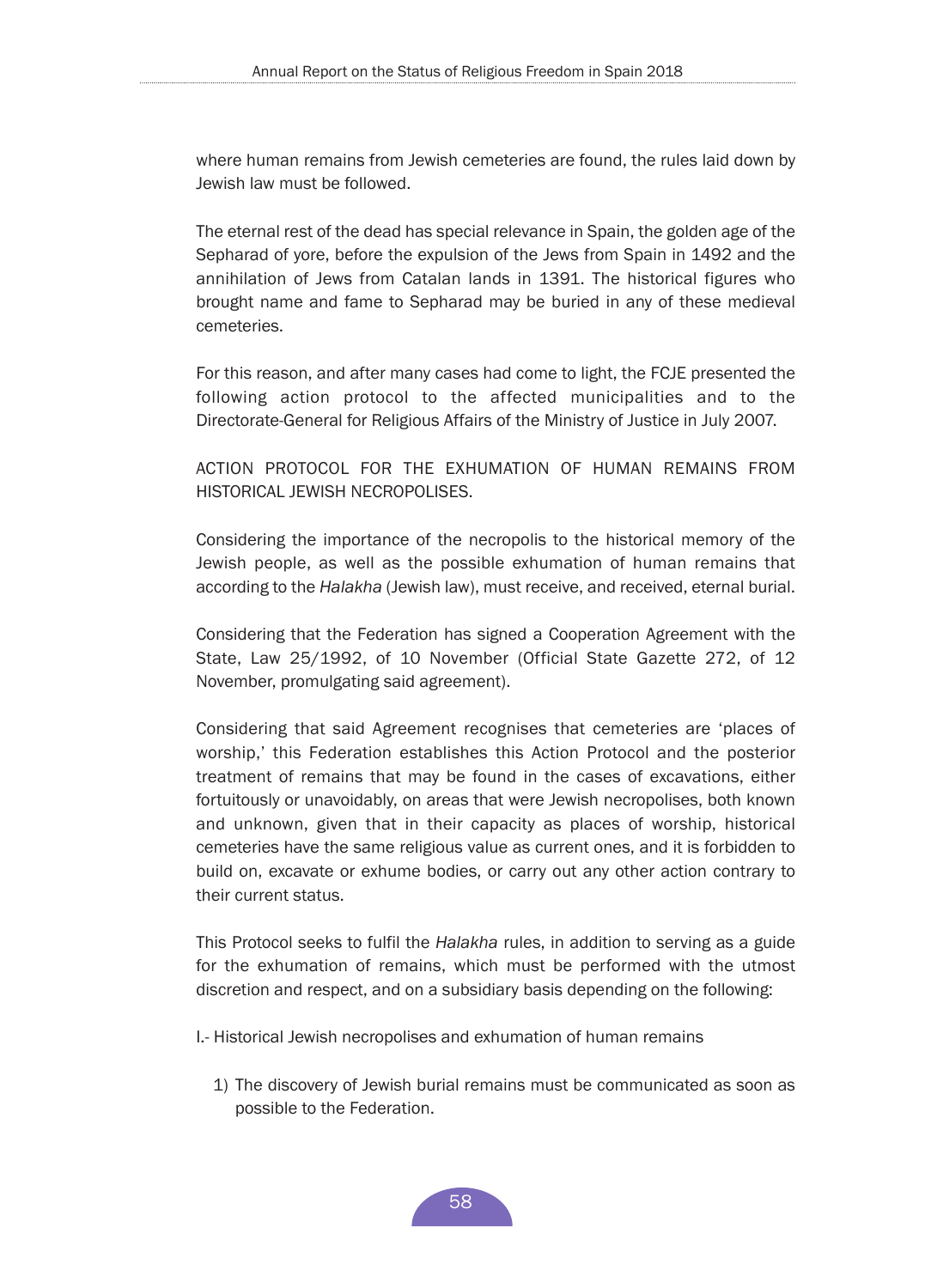- 2) Given that our religious rules decree the eternal burial of corpses, the archaeologists commissioned by the respective organisation or entity must conserve the bodies on an individual basis.
- 3) The individual remains shall be reinterred under the supervision of a rabbi authorised by the Federation.
- 4) If it is the wish of the relevant city council that the remains should rest in this same area, the authorised rabbi shall proceed to consecrate the area as a Jewish cemetery, if in his judgement, the area fulfils the *Halakha*  requirements and those of ancient Jewish tradition, or if small modifications can fulfil these requirements. In this case, the remains shall be reinterred under rabbinical guidance in this area.
- 5) In cases to the contrary, the remains shall be transferred, under rabbinical guidance, to the nearest Jewish cemetery for reburial.
- 6) The local authorities shall freely consider the possibility and advisability of adding in this case, a plot of land (without previous burials) adjacent to the historical necropolis, but within a fenced space, for the subsequent burial of Jews residing in nearby cities and/or the reinterment of remains from Jewish necropolises which are found in cities within the province or Autonomous Region where the cemetery is located.
- 7) The Federation shall provide the city councils with the information on companies that possess the technical means to study the necropolis without removing the remains, upon request.
- II.- Historical memory

The Federation of Jewish Communities of Spain, given the great historical value of medieval Jewish cemeteries, and the importance of preserving and respecting historical memory, requests city councils to place a marker at the site where the Jewish cemetery was located (specifying the dates determined by archaeologists or museum professionals) and to designate it as a place of local historical interest.

#### III.- Costs

The proprietors of the excavated lands, the city councils, relevant organisations or entities, shall bear the transportation costs of the religious authorities and the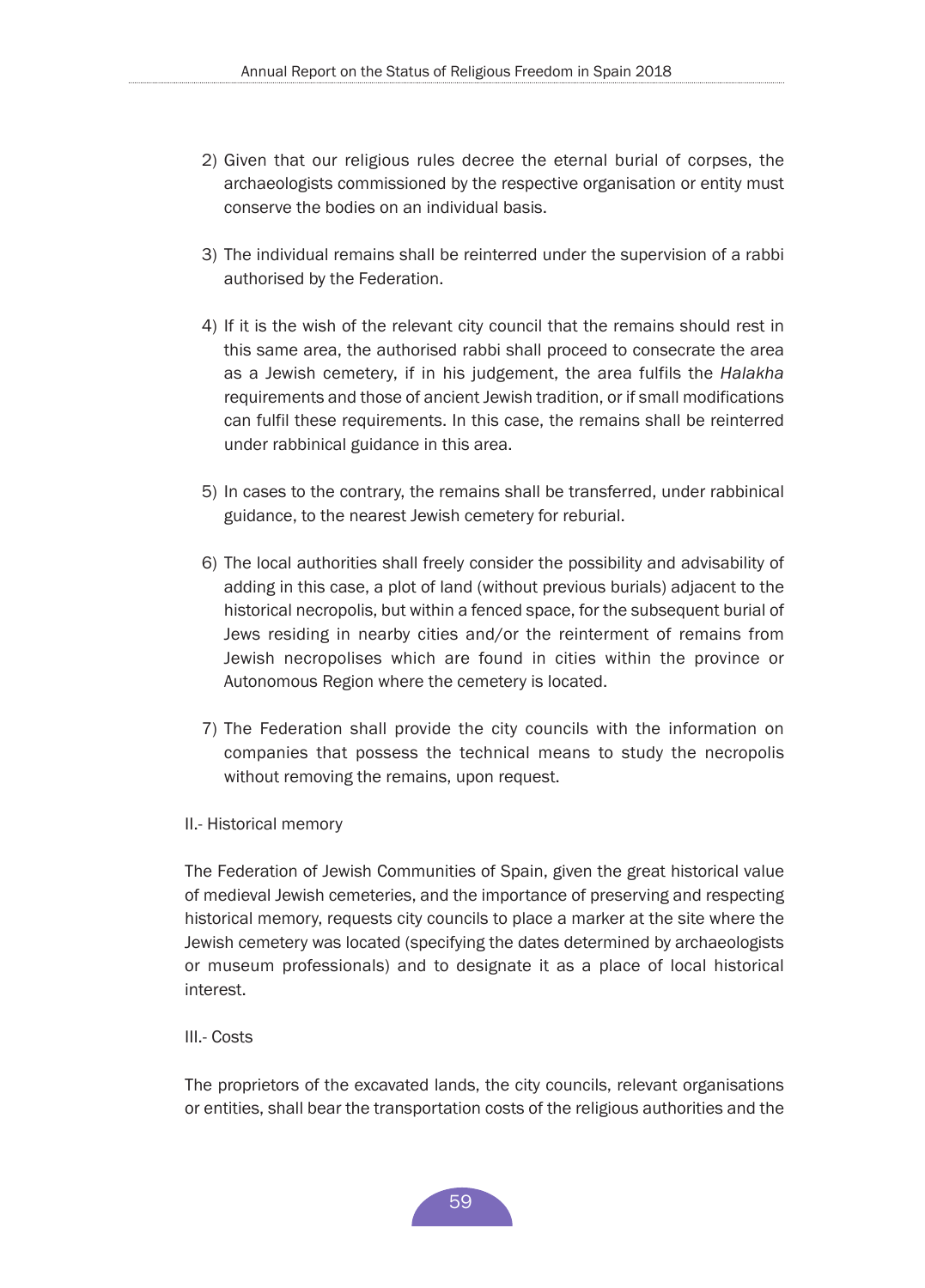costs of preparing and transporting the human remains and their burial in the Jewish cemetery or reburial in consecrated cemetery grounds.

This Protocol has been established by the Federation of Jewish Communities of Spain as a matter of urgency, covering previous rules and agreements signed with city councils.

This Protocol is sent to the Directorate-General for Religious Affairs of the Ministry of Justice, so it may serve as an action protocol in the future when faced with any cases that may take place.

This Protocol is also sent to the city councils of Barcelona, Tárrega and Lucena, which are facing an urgent problem, as well as to the Federation of Municipalities and Provinces for dissemination.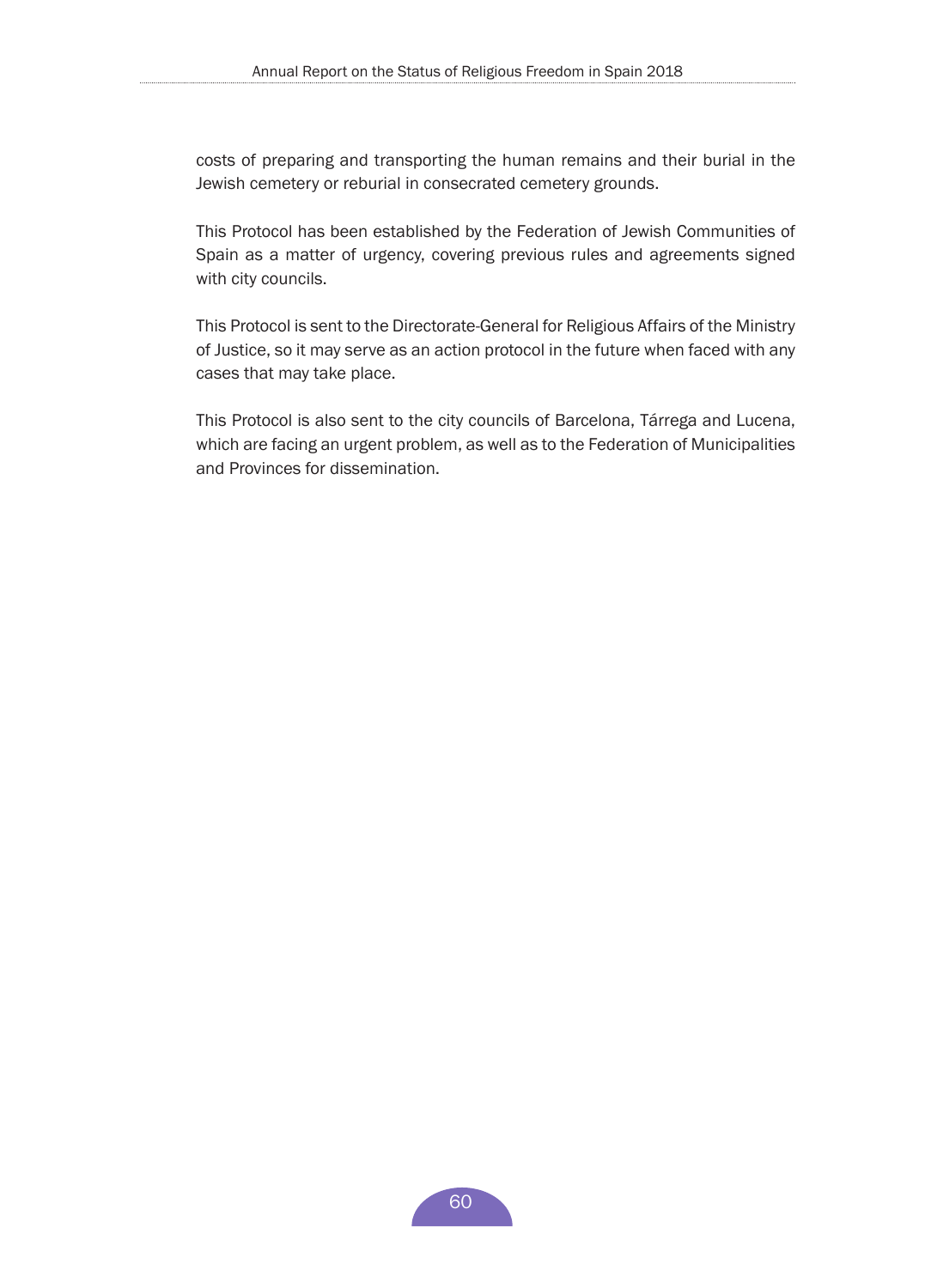# ANNEX II

## Regulations

#### <span id="page-60-0"></span>General regulations

Organic Law 7/1980, of 5 July, on Religious Freedom (Article 2.1. b).

Agreements with religious groups.

Agreements between the Spanish State and the Holy See ratified on 4 December 1979.

Law 24/1992, of 10 November, approving the Cooperation Agreement between the State and the Federation of Evangelical Religious Entities of Spain.

Law 25/1992, of 10 November, approving the Cooperation Agreement between the State and the Federation of Israelite Communities of Spain.

Law 26/1992, of 10 November, approving the Cooperation Agreement between the Spanish State and the Islamic Commission of Spain.

## Sector-based legislation

#### a Basic state regulations

Decree 2263/1974, of 20 July, approving the Mortuary Sanitary Police Regulation, which remains in force as a supplementary provision.

## b Regulations of the Autonomous Regions

## Andalucía

Decree 95/2001, of 3 April, approving the Sanitary Police Regulation; Decree 238/2007, of 4 September, which modifies the Mortuary Sanitary Police Regulation approved by Decree 95/2001, of 3 April.

Decree 141/2011, of 26 April, on the modification and cancellation of several decrees on health and consumption for their adaptation to the regulations dictated by the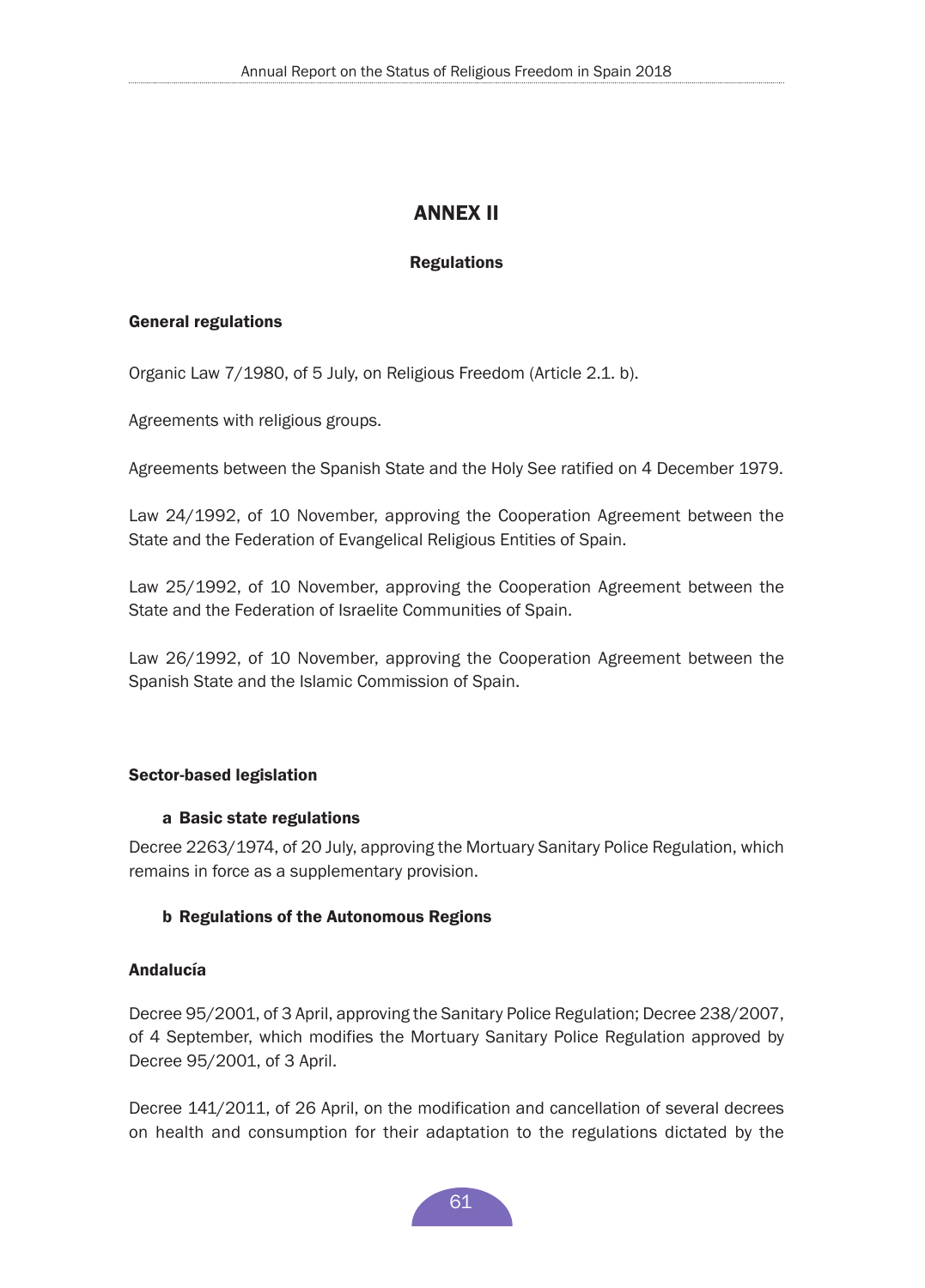transposition of Directive 2006/123/CE of the European Parliament and of the Council, of 12 December 2006, on services in the internal market.

Decree 62/2012, of 13 March, which modifies the Mortuary Sanitary Police Regulation approved by Decree 95/2001, of 3 April.

Decree 36/2014, of 11 February, regulating the exercise of the jurisdiction of the Administration of the Regional Government of Andalucía in issues relating to Land Planning and Urban Planning.

## Aragón

Decree 15/1987, of 16 February, of the General Council of Aragón, regulating the transfer of corpses in the Autonomous Region of Aragón.

Decree 106/1996, of 11 June, of the Regional Government of Aragón, approving Mortuary Sanitary Police regulations.

#### Asturias

Decree 72/98, of 26 November, approving the Mortuary Sanitary Police Regulation in the Principality of Asturias.

#### Islas Baleares

Decree 11/2018, of 27 April, regulating the functioning of mortuary services in the Islas Baleares.

#### Islas Canarias

Decree 132/2014, of 29 December, on Mortuary Services.

#### Cantabria

Decree 1/1994, of 18 January, approving the Mortuary Sanitary Police Regulation.

Decree 2/2011, of 3 February, which modifies Decree 1/1994.

## Castilla-La Mancha

Decree 72/1999, of 1 June 1999, on mortuary services.

62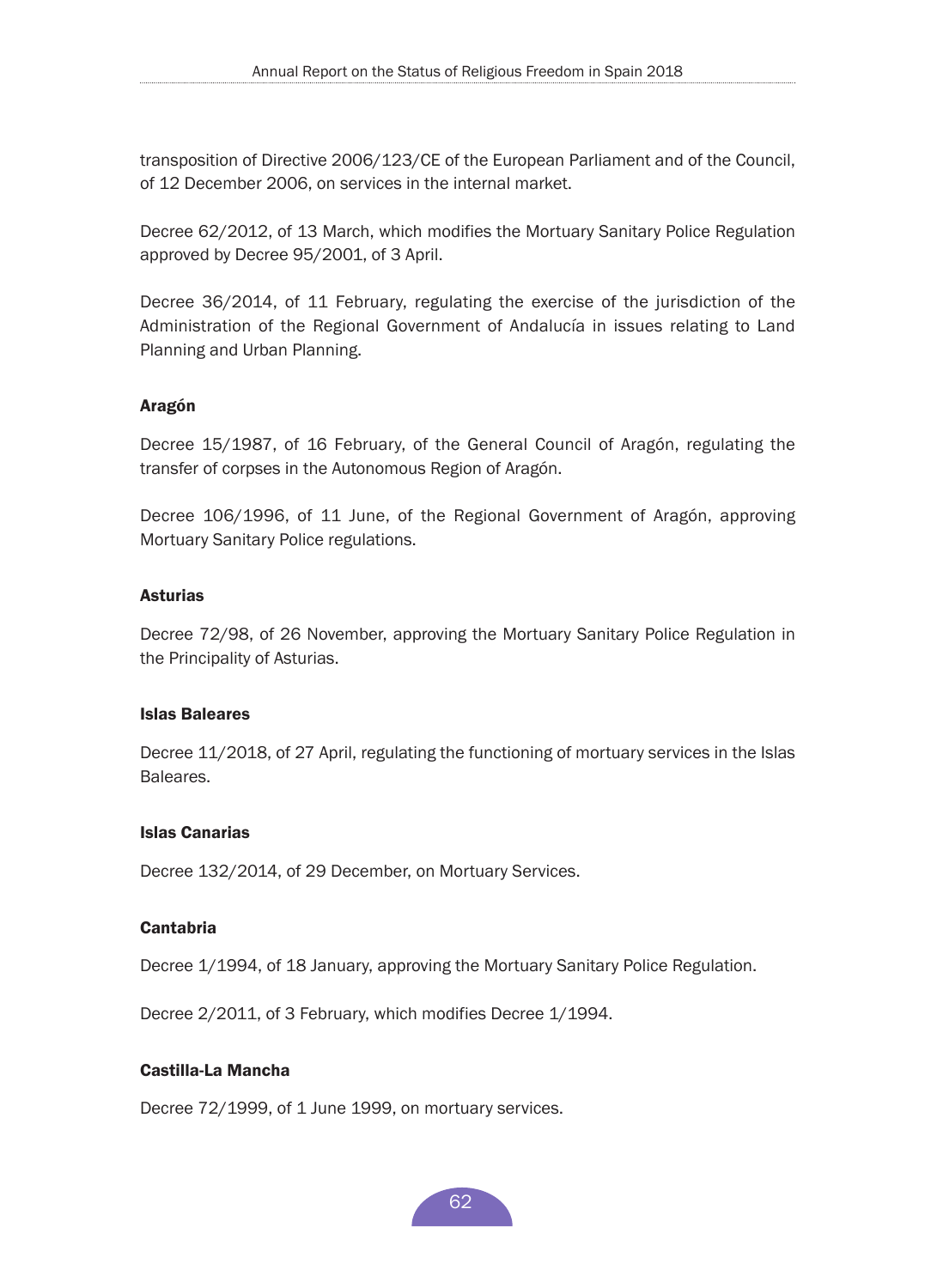Order of 17 January 2000, on the implementation of the Mortuary Services Decree.

Decree 175/2005, modifying Decree 72/99, of 1 June.

#### Castilla y León

Decree 16/2005, of 10 February, regulating Mortuary Sanitary Police in the Autonomous Region of Castilla y León.

Decree 2/2018, of 1 February, which modifies various decrees on healthcare standards in order to reduce administrative burdens.

#### Cataluña

Law 2/1997, of 3 April, on funerary services.

Decree 297/1997, of 25 November, approving the Mortuary Sanitary Police Regulation.

#### **Ceuta**

Mortuary Health Regulation of the City of Ceuta.

#### Extremadura

Decree 161/2002, of 19 November, approving the Mortuary Sanitary Police Regulation.

Order of 23 March 2006, regulating different authorisation procedures of the Mortuary Sanitary Police.

#### Galicia

Decree 151/2014, of 20 November, on mortuary services in Galicia.

#### La Rioja

Decree 30/1998, of 27 March, approving the Mortuary Sanitary Police Regulation

#### Madrid

Decree 124/1997, of 9 October, of the Regional Ministry of Health and Social Services, approving the Mortuary Services Regulation.

63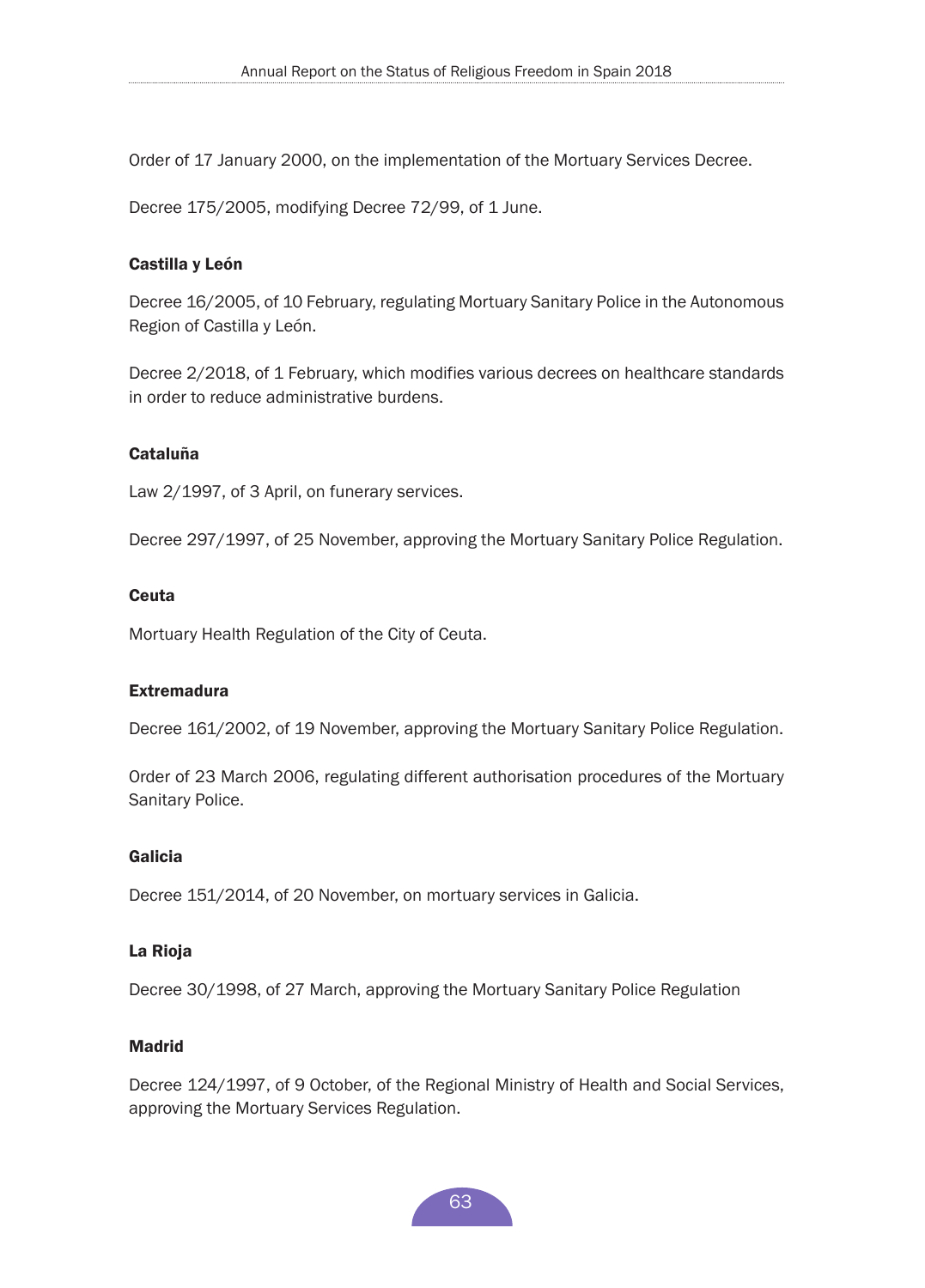Order 771/2008, of 31 October, of the Regional Ministry of Health, regulating funeral home practices in the Autonomous Region of Madrid.

Resolution of 9 April 2010, of the Directorate-General for Planning and Inspection, authorising the Online Register of the Regional Ministry of Health in order to complete the electronic paperwork for various administrative procedures.

Resolution of 22 April 2015, of the Directorate-General for Planning and Inspection, which manages the publication of standardised forms for authorisation to transfer corpses, human remains and for exhumation.

#### Murcia

Order of the Regional Ministry of Health and Consumer Affairs, of 7 June 1991, establishing the regulations on the Mortuary Sanitary Police.

#### Navarra

Chartered Decree 297/2001, of 15 October, approving the Mortuary Sanitary Police Regulation.

#### País Vasco

Decree 202/2004, of 19 October, approving the mortuary sanitation regulation of the Autonomous Region of the País Vasco.

#### Valencia

Decree 39/2005, of 25 February, of the Council of the Regional Government of Valencia, regulating the practices of Mortuary Sanitary Police in the Autonomous Region of Valencia.

Decree 195/2009, of 30 October, of the Council of the Regional Government of Valencia, approving the amendment of the regulation governing the practices of Mortuary Sanitary Police in the Autonomous Region of Valencia, approved by Decree 39/2005, of 25 February, of the Council.

Correction of errors of Decree 195/2009, of 30 October, of the Council, approving the amendment of the regulation governing the practices of the Mortuary Sanitary Police in the Autonomous Region of Valencia, approved by Decree 39/2005, of 25 February, of the Council.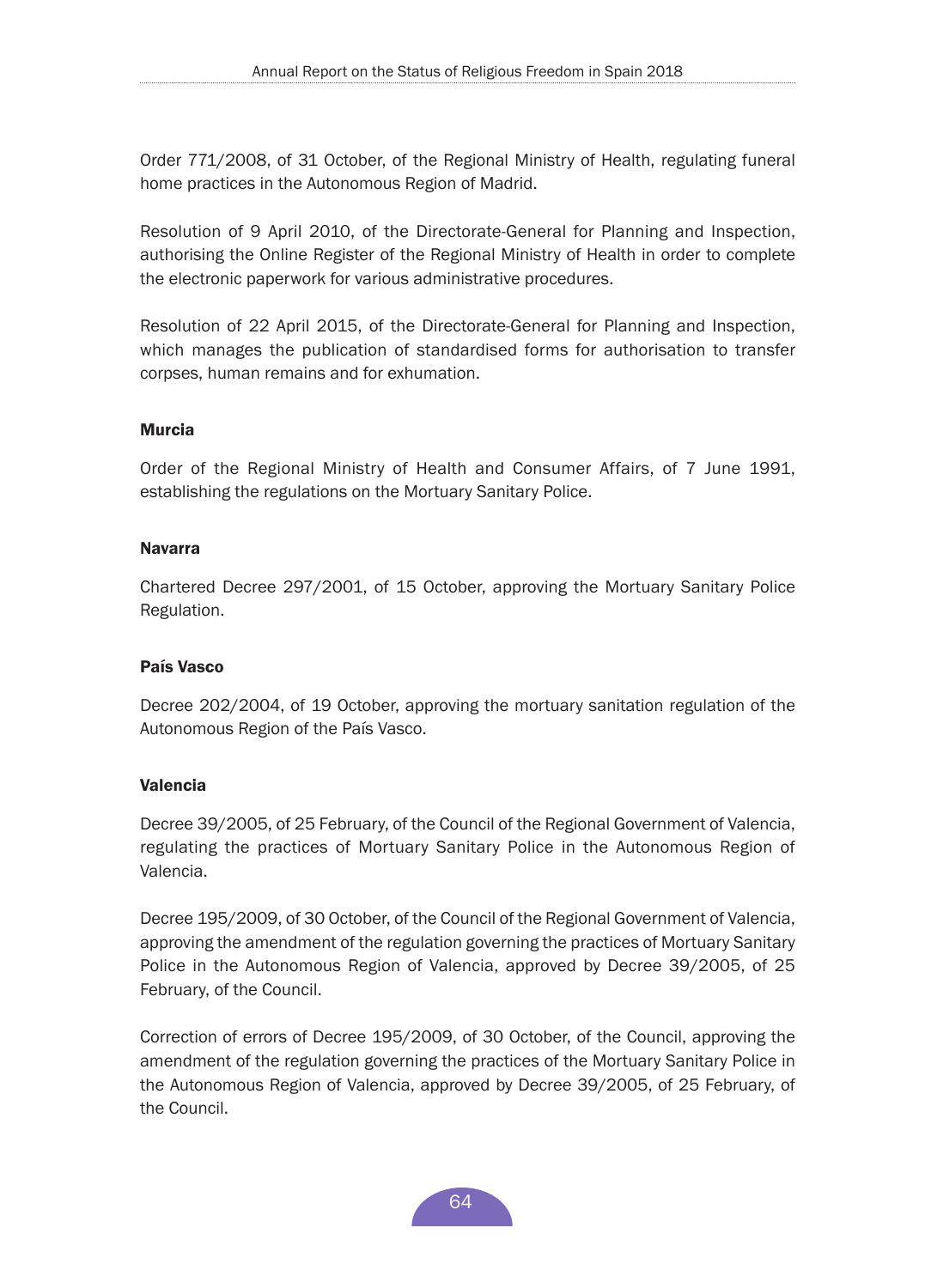## Models of consensus in the regional sphere

*Guide to Consensus on Mortuary Sanitation* (approved by the Public Health Commission of 24 July 2018).

## c Local regulation

#### Madrid City Council

Regulation on the Management of Funerary Services and the Cemeteries of the City of Madrid, of 25 May 2016.

#### Barcelona City Council

Cemeteries Ordinance of Barcelona, of 29 November 2017.

#### Valencia City Council

Municipal Cemeteries and Funerary Services Ordinance of Valencia, of 29 September 2006.

#### Sevilla City Council

Ordinance regulating Funerary Activities and the San Fernando Cemetery of Sevilla, of 21 October 2004.

#### Bilbao City Council

Regulation of the Cemeteries of Bilbao, of 12 September 2012.

#### Model Regulation proposed by the FEMP

Internal Regime of Municipal Cemeteries, of 30 November 2010.